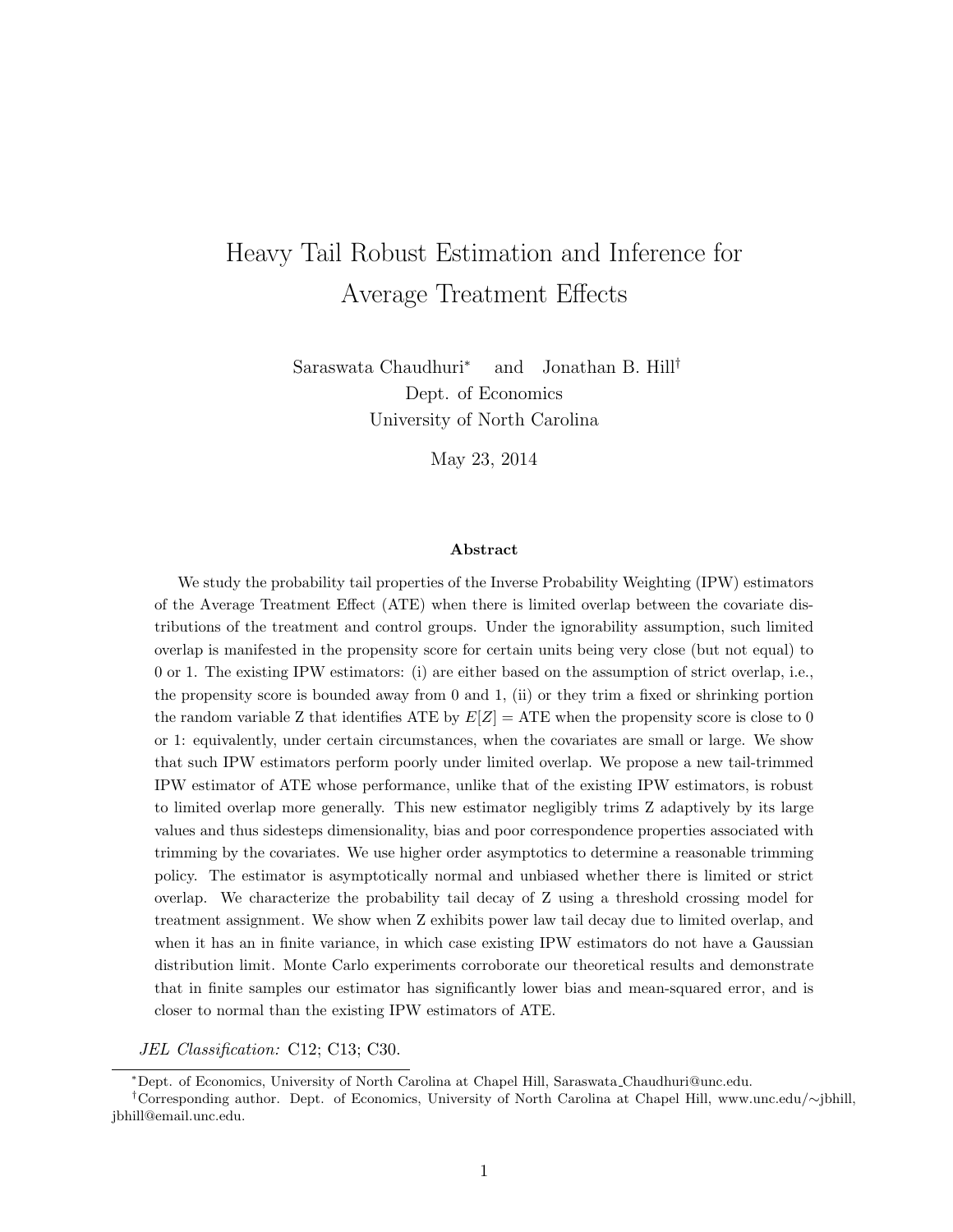AMS Classification: 62F12; 62F35.

Keywords: average treatment effect; limited overlap; tail trimming; robust estimation

## 1 Introduction

The strong ignorability assumption of Rosenbaum and Rubin (1983) can (nonparametrically) point identify the average treatment effect (ATE) in observational studies. Strong ignorability requires the existence of a set of observed covariates  $X$  satisfying two conditions: unconfoundedness of the treatment assignment conditional on the observed covariates, and strict overlap in the distribution of the observed covariates for the treatment and the control groups. We maintain throughout the assumption of perfect compliance, that is the treatment is taken if and only if it is assigned.

In this paper we focus on the *strict overlap* or common support condition, which requires the propensity score, which is defined as the probability of taking the treatment conditional on the observed covariates  $X$ , to be bounded away from zero and one. This is hard to satisfy in practice, in which case ATE for the population of interest is generally not point identified and the corresponding estimators do not have their intended meaning. See, amongst others, Heckman, Ichimura, and Todd (1998), Dehejia and Wahba (1999), Frolich (2004), Lechner (2008), Busso, DiNardo, and McCrary (2009), and Crump, Hotz, Imbens, and Mitnik (2009).

We relax the strict overlap assumption partially by allowing the propensity score to be arbitrarily close to zero or one. Following Khan and Tamer (2010a) we refer to this relaxation of strict overlap as the *limited overlap* condition.<sup>1</sup> Limited overlap is useful since it accommodates conventional models where taking the treatment depends on a latent variable crossing some threshold (e.g. Busso, DiNardo, and McCrary (2009)). While limited overlap still allows for point identification of ATE, in the terminology of Khan and Tamer (2010a) this is actually *irregular* identification. Consequently the tails of the Inverse Probability Weighting (IPW) estimators of ATE may get thicker causing instability in estimation and inference and breakdown of the standard asymptotic properties such as  $\sqrt{n}$  -convergence and asymptotic normality. The problem as we discuss below is the variable Z that point identifies ATE may have a Paretian distribution tail and therefore may have an infinite variance: identification is irregular precisely because Z may not belong to the domain of attraction of a normal law. Hence conventional estimators can have non-Gaussian limits when properly scaled (cf. Ibragimov and Linnik, 1971) and robust estimators can have a slower than  $\sqrt{n}$  convergence rate (Khan and Tamer, 2010a). The sensitivity of location estimators to heavy tailed data in general is well known, dating to Bahadur (1960). See Jureckova (1981).

Our paper makes three contributions to the literature. First, under the framework of Khan and Tamer (2010a) that treats the propensity score as known, we extend their work and provide a detailed

<sup>&</sup>lt;sup>1</sup>Crump, Hotz, Imbens, and Mitnik (2009) use limited overlap in a broader empirical sense, in particular "parts of the covariate space with limited numbers of observations for either the treatment or control group". See p. 188.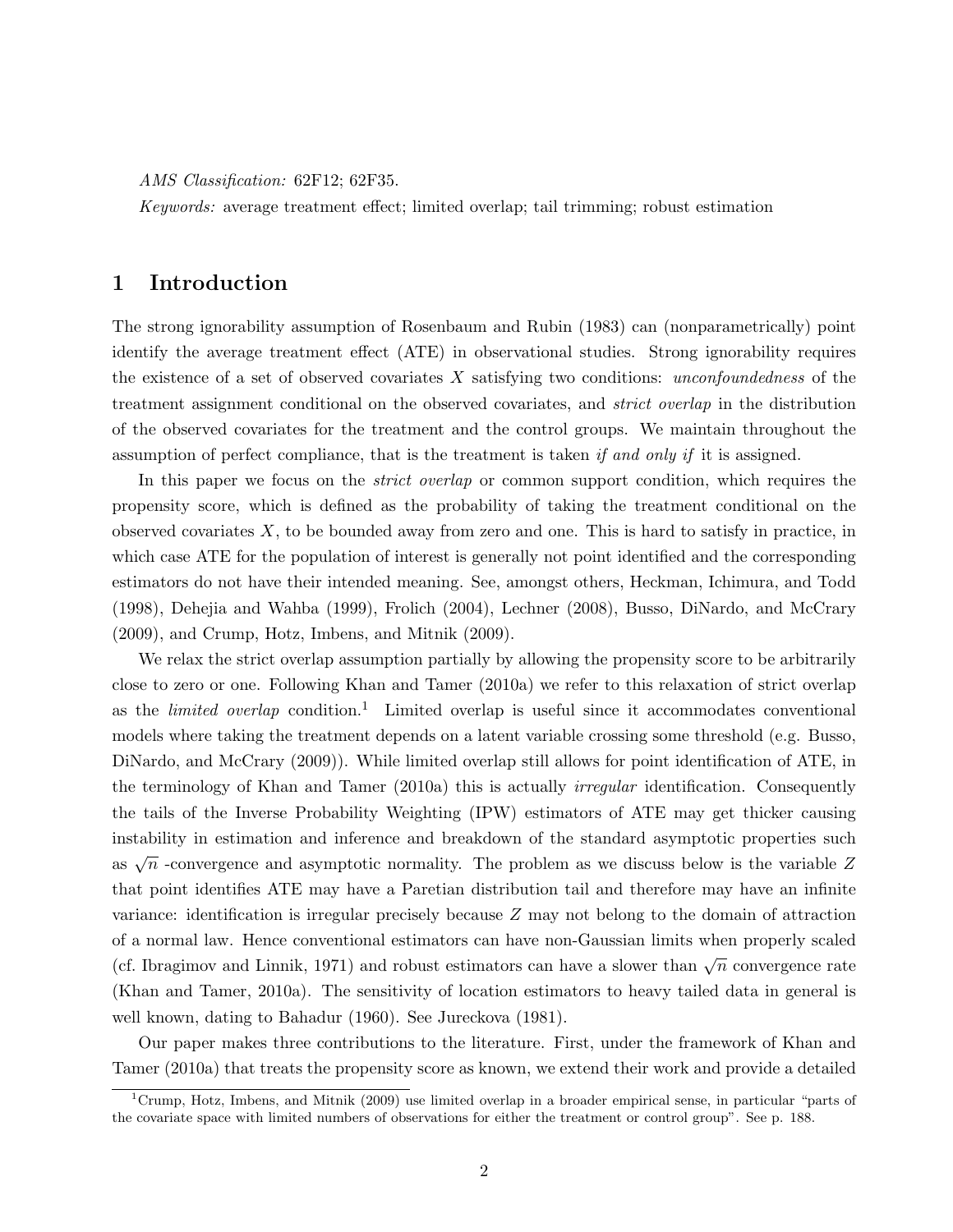characterization of the effect of the relative tail behavior of the covariates  $X$  and the unobserved errors on subsequent estimation and inference based on IPW estimators. In the conventional threshold crossing models for treatment assignment, we characterize when the variable that point identifies ATE has a power law distribution tail, and possibly an infinite variance. Although an infinite variance does not guarantee a standard ATE estimator will have a non-Gaussian  $\text{limit},^2$  this nevertheless suggests the need for a heavy tail robust estimator that ensures standard inference. In a completely general environment, distribution tails have a complicated form that may or may not decay according to a power law. Thus, unless the practitioner knows error and covariate distributions, and the data generating process of the treatment assignment, an estimator that is robust to heavy tails and at the same time is also first order asymptotically equivalent to a non-robust estimator when tails are thin is imperative.

We therefore propose as the second contribution a new tail-trimmed IPW estimator of ATE that, unlike existing estimators, is *robust* in the sense that it is consistent, asymptotically unbiased and normally distributed even under limited overlap, irrespective of heavy tails. Further, it is first order asymptotically equivalent to a conventional IPW estimator when limited overlap is not substantial enough to render heavy tails. We negligibly trim the variable  $Z$  that point identifies the ATE adaptively by its large values (the sample portion of extremes trimmed vanishes to zero asymptotically).

In the ATE literature trimming and truncation is based on one of the following: i) removing (trimming) units from treated and control groups for which there are no comparable units in the opposite group (e.g. Heckman, Ichimura, Smith, and Todd, 1998; Frolich, 2004; Crump, Hotz, Imbens, and Mitnik, 2009; Busso, DiNardo, and McCrary, 2009), in which case the ATE thus estimated may not correspond to the population of interest; ii) capping (truncating) the propensity score (e.g. Frolich, 2004; Lee, Lessler, and Stuart, 2011; Chaudhuri and Min, 2012); or iii) trimming Z based on sample extremes of specific covariates (e.g. Khan and Tamer, 2010a). All three variously use  $X$  to determine the data transformation. Trimming by sample extremes of  $X$  poses a potentially severe dimensionality problem, and trimming by  $X$  or propensity score or capping the propensity score can cause asymptotic bias. Moreover, there may only be a weak correspondence between  $Z$  and the  $X$ , hence the above strategies using  $X$  need not impact the resulting ATE estimator in some samples. Indeed, all existing estimators that incorporate trimming to estimate ATE are either not robust to limited overlap and therefore heavy tails, or are asymptotically biased, and we show by simulation that trimming by the covariates can lead to a severe drop in efficiency in order to render an approximately normal estimator. By trimming *adaptively* by Z we sidestep dimensionality and poor correspondence issues. By trimming *negligibly* we ensure asymptotic normality in general, and we can use extreme value theory to approximate and estimate the bias for an asymptotically unbiased estimator. See Section 2.2 for further discussion and references.

As a third contribution, negligible trimming ensures asymptotic unbiasedness. However, by first

 $2$ See Chapter 9 in Feller (1971), and recently Chritsopeit and Werner (2001).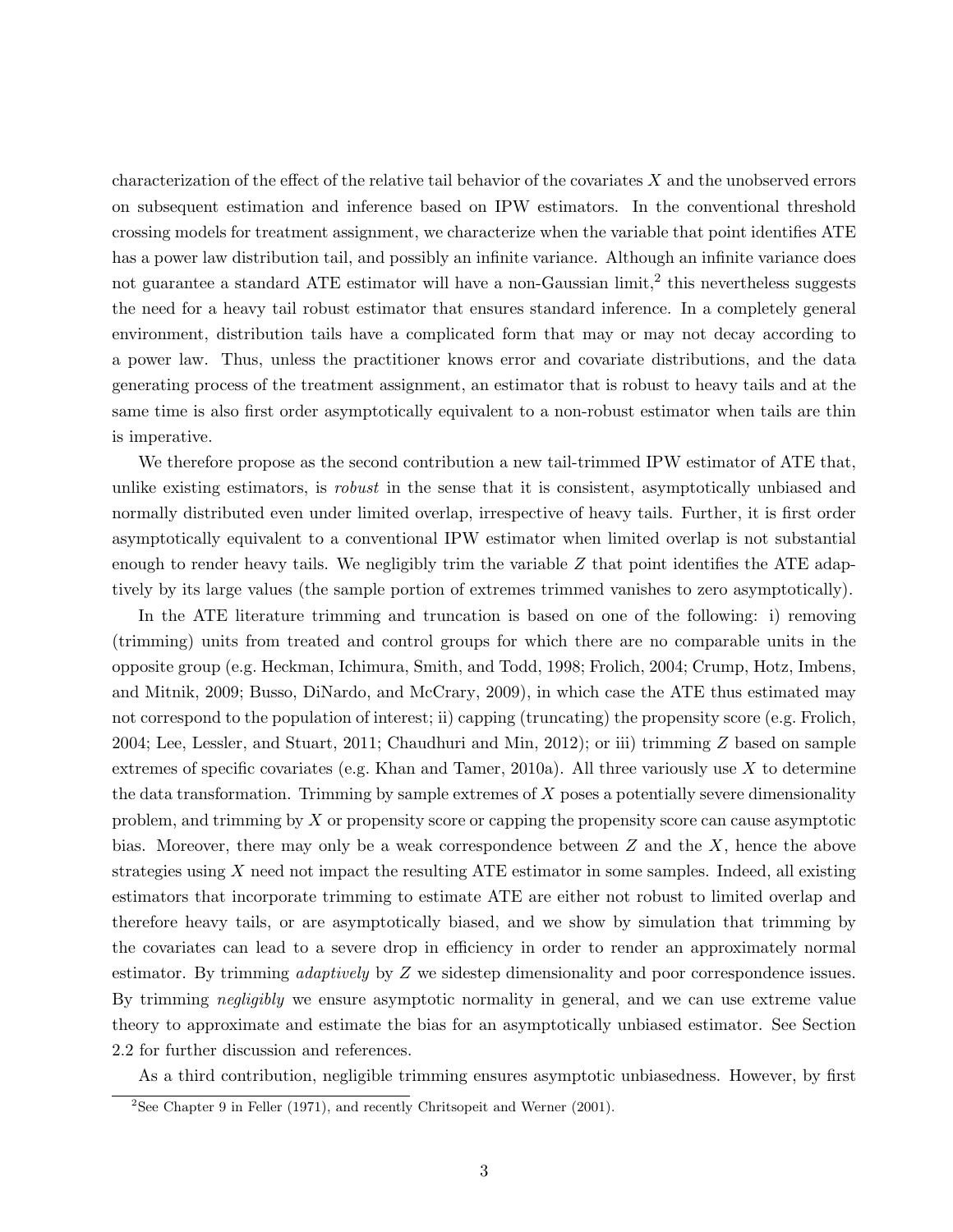order asymptotics the bias-corrected estimator is unbiased and trimming more observations per sample leads asymptotically to greater efficiency. Obviously trimming more incurs greater small sample bias, even with bias estimation. We use higher order asymptotics to show how the trimming choice impacts the various components of our bias-corrected estimator. The higher order bias is always smaller when trimming is less. Technical requirements for our theory to hold plus higher order asymptotics together shed much light on how to choose the number of trimmed sample extremes of Z. See Section 3.5. Evidently this is first such use of higher order asymptotics for an optimal bias-corrected negligibly trimmed sample mean. See also Peng (2001) and Hill (2013).

It is important to recognize that the goal of our paper is fundamentally different from that of the conventional use of trimming in the ATE literature. In the latter, the focus is either to put bounds on the ATE (e.g. Lechner (2008)) or to locate a suitable region of common support to point identify the ATE for a subpopulation (that may or may not be the population of interest) defined by the common support and achieve internal validity of the ATE estimator. See Heckman, Ichimura, and Todd (1998), Dehejia and Wahba (1999), Crump, Hotz, Imbens, and Mitnik (2009), Lee, Lessler, and Stuart (2011), and Traskin and Small (2012). In contrast, the ATE is already point identified under limited overlap. Our tail-trimmed IPW estimator is designed to overcome the problems of the existing IPW estimators that are associated with irregular identification as noted by Khan and Tamer (2010a) and discussed in Sections 2 and 4 below.

Assuming the propensity is score is known is clearly a shortcoming. Our primary objectives are explaining why identification is irregular, and how to render standard asymptotics with unbiasedness in a way that efficiently uses sample information and leads to a non-ad hoc choice for the trimming amount. Thus, we are not primarily concerned with estimating the propensity score. Introducing a plug-in estimator for the propensity score involves a choice of estimator and therefore a more involved limit theory. It will also affect the heavy tailedness of the variable that identifies the ATE. Including such a plug-in is certainly feasible, and suggests the next step in the robust estimation of ATE, but is beyond this paper's scope.

The rest of the paper is organized as follows. In Section 2 we motivate our estimator by describing the framework, discussing the problem of ATE estimation under limited overlap, and detailing existing methods to deal with it. We then introduce our new tail-trimmed estimator in Section 3 and present its asymptotic properties under a general set of high level assumptions. In Section 4 we specialize these assumptions to the conventional latent variable threshold crossing framework with separable error and covariate for treatment assignment. In this setting we characterize the distribution tails of the variable that identifies ATE. This framework is widely used (see Vytlacil (2002)) and hence is beneficial for appreciating why, where and how our estimator is robust to limited overlap. In Section 5 we consider other proposals of tail-trimming and present an improved estimator based on ideas developed in Khan and Tamer (2010a). Finally, we perform Monte Carlo experiments in Section 6 in order to demonstrate the degree of heavy tailedness in the variable that point identifies ATE, and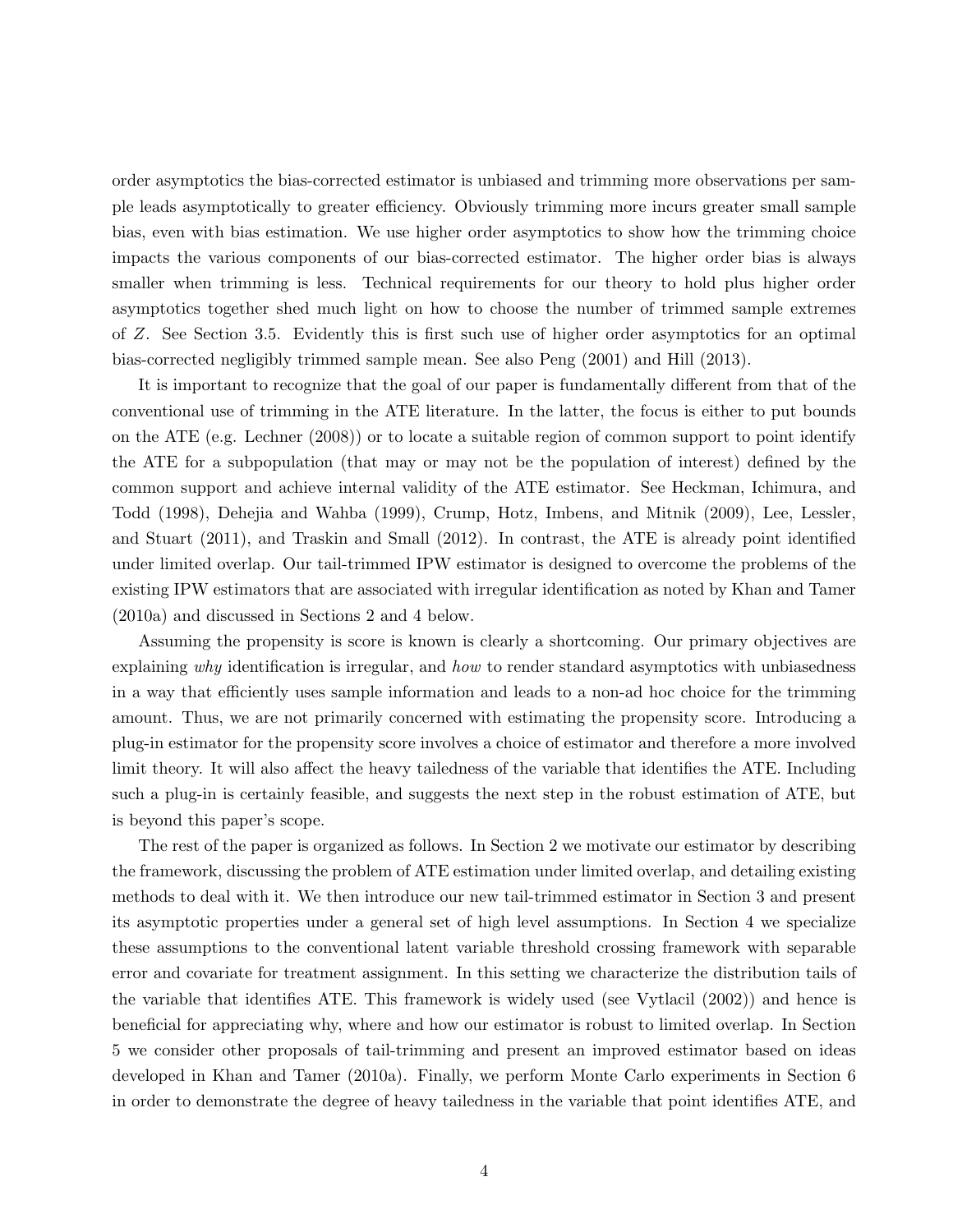compare our robust unbiased estimator with existing estimators. Our estimator performs best overall within our simulation design: it exhibits the least bias and is closest to normal in a variety of cases associated with limited overlap. The other estimators considered in the experiment either exhibit bias when the limited overlap is strong and are far from normal which leads to poor inference, or require substantial trimming and therefore a severe drop in efficiency to be competitive in some cases.

We use the following notation.  $a_n \sim b_n$  implies  $a_n/b_n \to 1$  as  $n \to \infty$ . K is a positive finite constant, the value of which may change from line to line. [z] is the integer part of z.  $a \wedge b =$  $\min\{a, b\}.$ 

## 2 Framework and literature review

#### 2.1 IPW estimators under limited overlap

Let D be a binary variable such that  $D = 1$  if the treatment is taken and  $D = 0$  otherwise. Let  $Y_1 := Y(D = 1)$  and  $Y_0 := Y(D = 0)$  denote the potential outcomes. See Rubin (1974). Our object of interest is the population ATE:

$$
\theta := E[Y_1 - Y_0].\tag{1}
$$

 $Y_1$  and  $Y_0$  cannot be simultaneously observed for the same unit: we only observe the realized outcome

$$
Y = DY_1 + (1 - D)Y_0.
$$

This causes a problem in observational studies where the treatment assignment is non-random, because the difference in the expected realized outcome for the treatment and the control groups  $E[Y|D=1]-E[Y|D=0]$  cannot identify  $\theta$  in general.

Identification of  $\theta$  can, however, be achieved by the following *strong ignorability* assumption. Assume there exists a set of observed covariates  $X$  such that the following two conditions are satisfied (throughout ⊥ expresses independence):

#### A1. Unconfoundedness:  $Y_1, Y_0 \perp D|X$

A2. Strict Overlap:  $0 < p_* \leq p(X) := P(D = 1|X) \leq 1 - p_* < 1$  a.s. for a constant  $p_*$ .

Then from A1 and A2:

$$
E\left[\frac{D}{p(X)}Y - \frac{1 - D}{1 - p(X)}Y\right] = E\left[E\left[\frac{D}{p(X)}Y_1 - \frac{1 - D}{1 - p(X)}Y_0\middle| X\right] = E\left(E[Y_1|X] - E[Y_0|X]\right) = \theta. \tag{2}
$$

The IPW estimator of ATE proposed by Hirano, Imbens, and Ridder (2003) rests on this result and is defined as the sample analog of the left-hand-side of (2). They use a nonparametric estimator of the propensity score  $p(X)$ . Under A1 and A2 and standard regularity conditions, their estimator is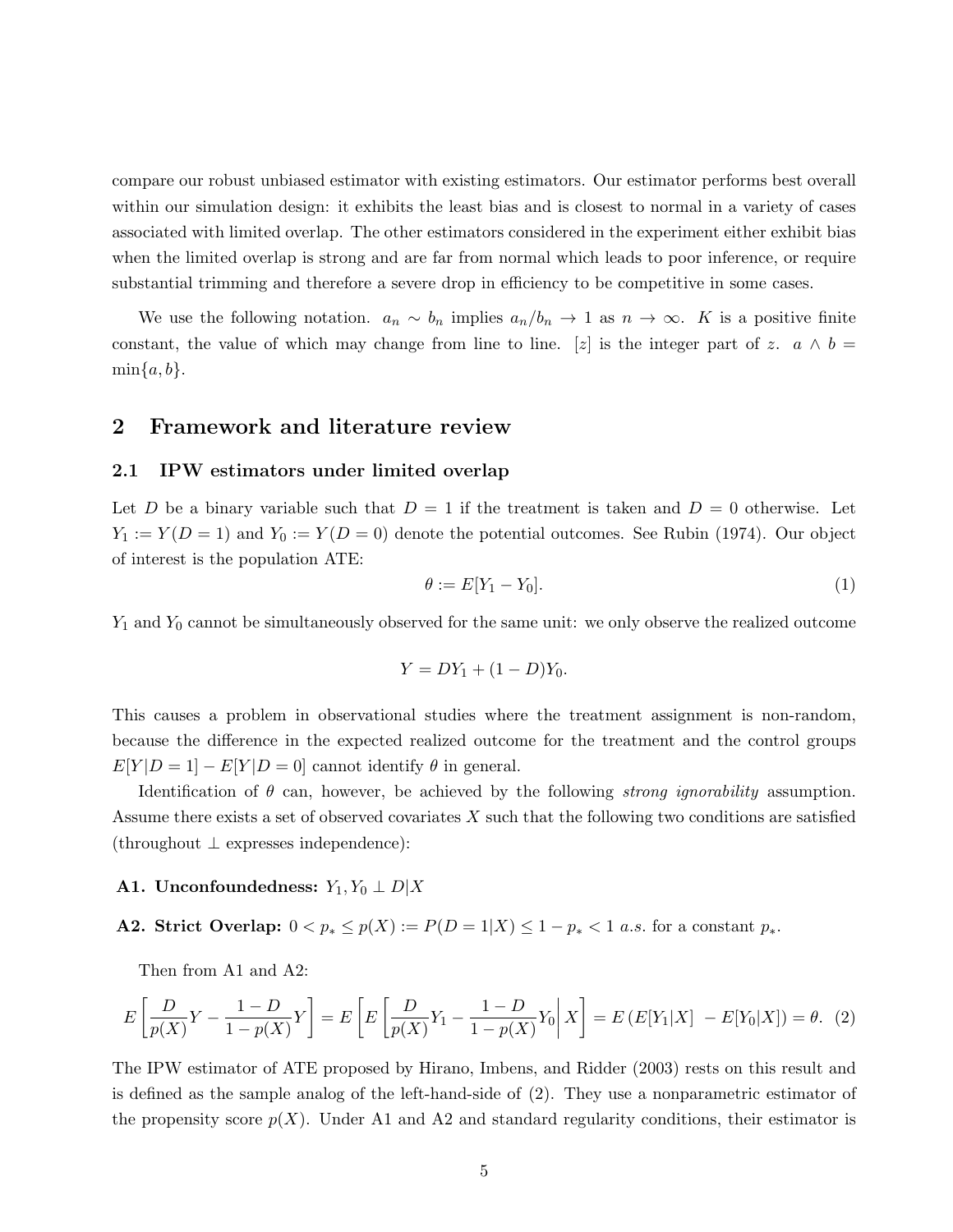consistent, asymptotically unbiased and normally distributed. Under a suitable rate of convergence of the nonparametric estimator of  $p(X)$  the asymptotic variance also attains the semiparametric efficiency bound (SEB)

$$
E\left[\frac{V(Y_1|X)}{p(X)} + \frac{V(Y_0|X)}{1 - p(X)} + \{(E[Y_1|X] - E[Y_0|X]) - \theta\}^2\right].
$$
\n(3)

Alternatively, one could plug-in a correctly specified parametric estimator of  $p(X)$  or, if known, even the true  $p(X)$  to obtain IPW estimators that are consistent, asymptotically unbiased and normally distributed. Incidentally, the asymptotic variance for both are generally larger than the SEB in (3), the last one being the largest (Hahn (1998), Wooldridge (2007), Graham (2011)). It is straightforward to extend our discussion to the second case, while for the first it may be beneficial to directly work with the efficient influence function. Demonstration of power law tails in Section 4 will, however, be different and possibly complicated in these two cases. This is left for future research. In this paper, to fix ideas we simply focus on the last case where  $p(X)$  is assumed to be known.

In the absence of strict or limited (as defined below) overlap in the support of the covariate  $(X)$ distributions for the treatment  $(D = 1)$  and the control  $(D = 0)$  groups, we have  $p(X) = 0$  or  $p(X) = 1$  with positive probability. This is a direct violation of A2 and is a well recognized problem with IPW estimators.<sup>3</sup> As is evident from  $(2)$ , in the non-overlapping regions of the supports of the covariate distributions, identification and estimation of  $\theta$  require extrapolation. But the validity of extrapolation cannot be guaranteed without imposing restrictions on the response surfaces  $E[Y_1|X]$ and  $E[Y_0|X]$ . Thus, ATE  $\theta$  is generally not (nonparametrically) point identified without further assumptions, and hence IPW estimators may be misleading.

In this paper we abstract from such severe, albeit realistic, non-overlap possibilities, and instead focus on the case of limited overlap that may indeed be difficult to rule out even after careful balancing of the covariates X by the analyst.<sup>4</sup> The terminology is borrowed from Khan and Tamer (2010a) and differs from its broader use by Crump, Hotz, Imbens, and Mitnik (2009).

### A2'. Limited Overlap:  $0 < p(X) := P(D = 1 | X) < 1 \text{ a.s.}$

Although trivially A2' nests strict overlap A2, the problem is far more subtle under A2. ATE  $\theta$ is point identified but, as Khan and Tamer (2010a) showed, under A1 and A2' the SEB is infinity, and not (3). This can lead to instability due to a slower than parametric rate of convergence of IPW estimators and large variance. For an intuitive understanding of the limited overlap problem,

<sup>&</sup>lt;sup>3</sup>The nature of the problem is similar to that faced by the widely used matching estimators described in Heckman, Ichimura, and Todd (1998) and Dehejia and Wahba (1999).

<sup>&</sup>lt;sup>4</sup>If the covariate distributions for the treatment and the control groups do not overlap for, say,  $X \in \tilde{\mathcal{X}} \subset \mathcal{X}$ , with  $\mathcal{X}$ the support of X, it follows  $p(X) = 0$  or  $p(X) = 1$  a.s. for  $X \in \overline{X}$ . As long as  $X \in \overline{X}$  has positive measure then  $p(X)$  $\in \{0,1\}$  occurs with positive probability. Limited overlap in the sense of A2' rules out this situation.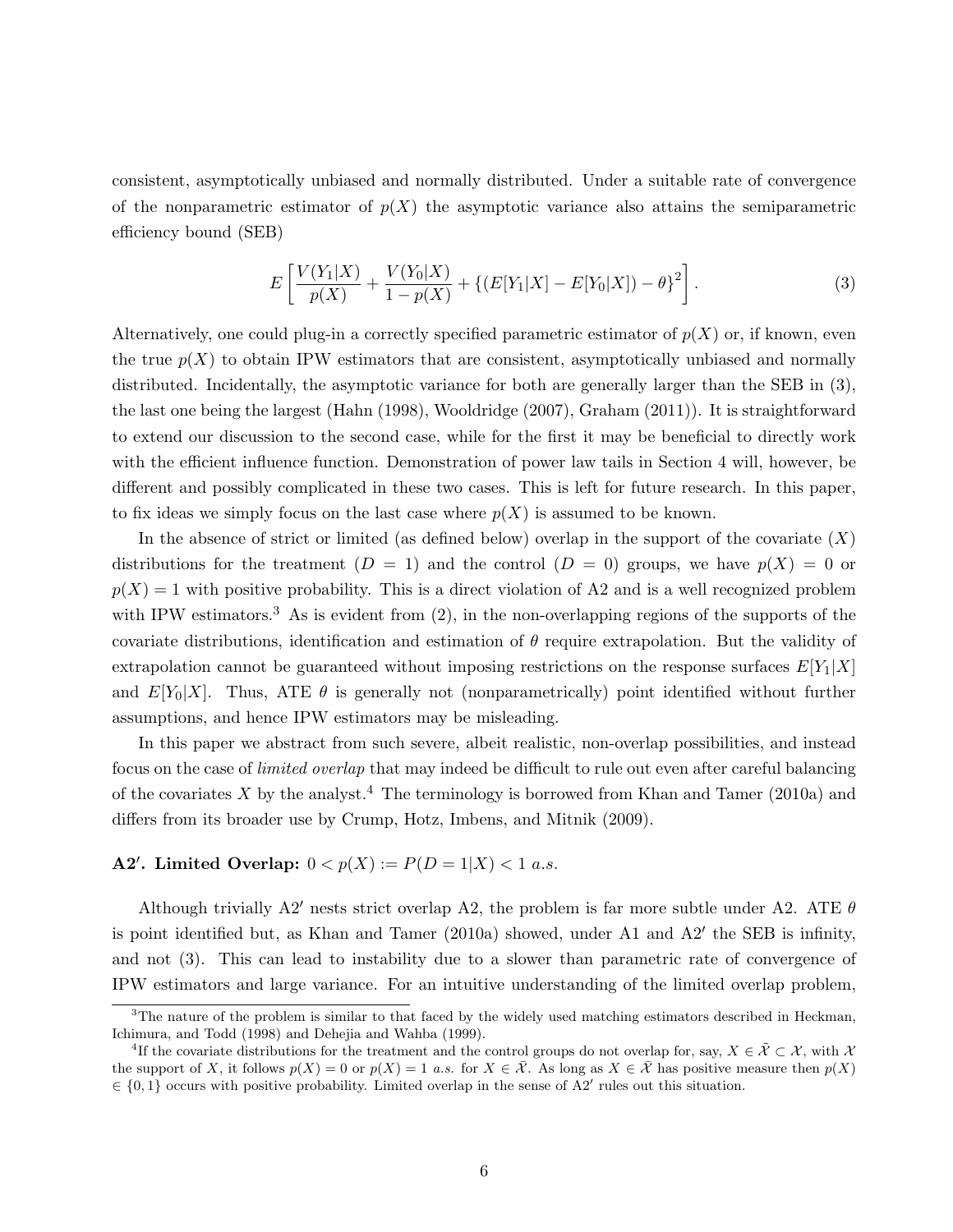consider  $E[Y_1]$ , and note

(i) 
$$
E\left[\frac{D}{p(X)}Y\right] = E\left[\frac{D}{p(X)}Y_1\right] = E(E[Y_1|X]) = E[Y_1]
$$
  
\n(ii)  $V\left(\frac{D}{p(X)}Y\right) = V(E[Y_1|X]) + E\left[\frac{1-p(X)}{p(X)}\left(E[Y_1|X]\right)^2 + \frac{1}{p(X)}V(Y_1|X)\right]$ 

.

Equation (i) represents the balancing property of the propensity score by which it assigns more weight to the observed outcome of a treated unit if, based on the observed covariates  $X$ , the unit was less likely to take the treatment (i.e., small  $p(X)$ ). Thus it resembles the population of interest, obtains point identification and, consequently, an unbiased estimate of  $E[Y_1]$ . Equation (ii) represents the consequence of limited overlap where a *small*  $p(X)$  leads to a *large* weight. Unless the proportion of treated units with *small*  $p(X)$  is sufficiently low, estimation of  $E[Y_1]$  is effectively determined by the realized outcomes of these units, as it should be by the IPW principle of Horvitz and Thompson (1952). However, this may also lead to instability and breakdown of the standard asymptotic properties of the IPW estimator of  $E[Y_1]$ , cf. Khan and Tamer (2010a).

Moreover, consider that  $1/p(X)$  alone may be exceptionally heavy tailed. As a pathological example, if  $p(X)$  is uniformly distributed then  $1/p(X)$  is Pareto distributed with index 1 since  $P(1/p(X))$  $\geq c$ ) = 1/c, hence the mean of  $1/p(X)$  is infinite. On the other hand, if the distribution of  $p(X)$  concentrates probability near 0 then the tails of  $1/p(X)$  are even heavier. The challenge, however, with characterizing  $V(DY/p(X))$  is the obvious fact that  $1/p(X)$ , D and Y are all possibly dependent.

This is the limited overlap problem. A similar intuition applies to the IPW estimators of  $E[Y_0]$ and the ATE  $\theta := E[Y_1 - Y_0]$ . Based on our reading, it seems that the consequences of the limited overlap problem even with the true  $p(X)$  are less recognized in the literature.<sup>5</sup>

#### 2.2 Existing methods to deal with the limited overlap problem

The above discussion hints at the possibility that in certain cases where the proportion of units with *small or large*  $p(X)$  is not sufficiently low to prevent instability, but low enough to guarantee existence of  $\theta$ , one could possibly remove some or all of these units and thus trim the tails of the distribution of the IPW estimator to restore the standard asymptotic properties. One strand of the literature attempts this by capping the weights, that is by truncating extreme observations of  $p(X)$ by percentile cutpoints like 1 and 99 or by fixed cutpoints  $p_*$  and  $1-p_*,$  thereby mimicking the strict

<sup>&</sup>lt;sup>5</sup>Note that the limited overlap problem is due to the tail behavior of the true propensity score  $p(X)$ , and is fundamentally different from the problem discussed in Kang and Schafer (2007). In their case, the problem with IPW-type estimators arises due to parametric mis-specification of the propensity score model that may result in the parametrically estimated  $p(X)$  incorrectly being close to zero or one. Proposed solutions include re-weighted IPW (Lunceford and Davidian (2004), Busso, DiNardo, and McCrary (2009, 2011)), the generalized boosted model (McCaffrey, Ridgeway, and Morral (2004), Ridgeway and McCaffrey (2007)), enhanced projection (Cao, Tsiatis, and Davidian (2009)), and inverse probability tilting (Graham, Pinto, and Egel (2011)). Although important and useful for practical purposes, these are not applicable here.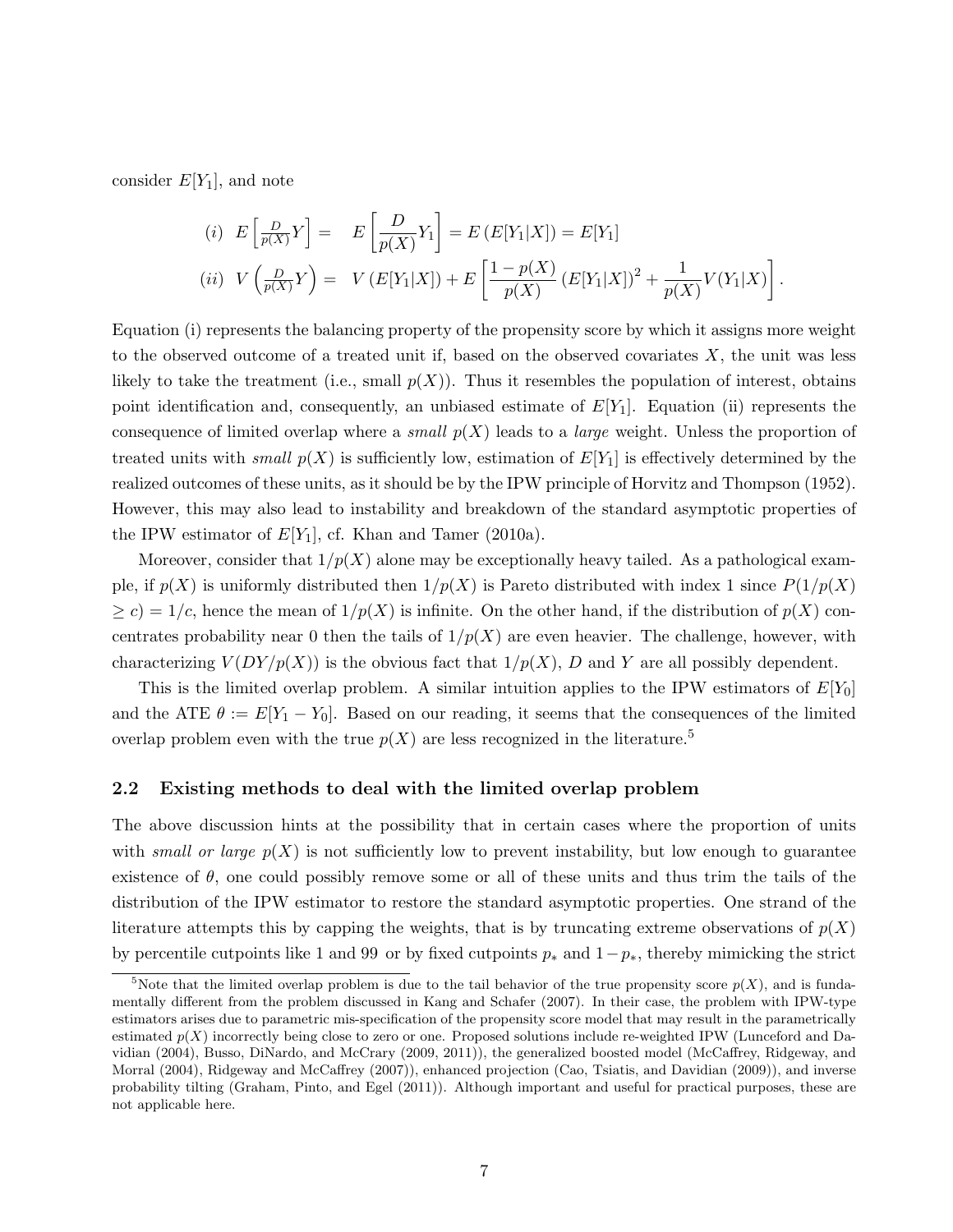overlap assumption (A2) in the sample. See, Lee, Lessler, and Stuart (2011) and Chaudhuri and Min (2012) respectively. Capping the weights trims the tails of the distribution of the IPW estimator and reduces instability, but this is ad hoc and can increase bias substantially. Nevertheless, Lee, Lessler, and Stuart (2011) give simulation evidence supporting percentile cutpoints, while Frolich (2004) finds capping works better than removing the concerned units altogether as is done by the conventional trimming rules with the IPW estimators. Potter (1993) explores different cutpoint selection methods based on minimizing a suitably chosen mean squared error function. These methods are still ad hoc and, to our knowledge, the asymptotic properties of the resulting estimators are not completely known.

A second and more conventional strand of the literature involves the removal of units from the treated and the control groups for which there is no comparable units in the opposite group. See, for example, Heckman, Ichimura, and Todd (1998), Dehejia and Wahba (1999), Ho, Imai, King, and Stuart (2007), Crump, Hotz, Imbens, and Mitnik (2009), and Traskin and Small (2012). These trimming rules were predominantly designed in the context of matching estimators to obtain internal validity of the estimates, while Crump, Hotz, Imbens, and Mitnik (2009) applies generally. However, the resulting estimator may or may not identify ATE for the original population unless the treatment effect is homogeneous.<sup>6</sup> See Busso, DiNardo, and McCrary (2009), and see Frolich (2004) for simulation evidence.

A third strand of the literature, closest in spirit to the present study, is due to Khan and Tamer (2010a). They assume  $D = I(\alpha + \beta X - U \ge 0)$  where X is a scalar covariate/index (or, in a different context, a "special regressor" as in Lewbel (1997)), and U is a random error independent of X. Khan and Tamer (2010b) show asymptotic normality is assured by removing units Z with  $|X| > \gamma_n$  where  $\gamma_n$  is a positive number and n is the sample size. The proposed estimator based on the observed sample  $\{Y_i, D_i, X_i\}_{i=1}^n$  trims by  $X_i$ :

$$
\theta_n^{(tx)} := \frac{1}{n} \sum_{i=1}^n h(X_i) Y_i I(|X_i| \le \gamma_n)
$$
\n(4)

where  $\gamma_n \to \infty$  as  $n \to \infty$ ,  $I(A)$  denotes an indicator variable for the event A, and

$$
h(X_i) := \frac{D_i}{p(X_i)} - \frac{1 - D_i}{1 - p(X_i)} = \frac{D_i - p(X_i)}{p(X_i)(1 - p(X_i))}.
$$

Several features of their method are worth noting. First, Khan and Tamer (2010a) characterize the rate of convergence of  $\theta_n^{(tx)}$  under the normalization  $\beta = 1$  and assuming  $X_i$  and  $U_i$  are logistic or

 $6H_0$ , Imai, King, and Stuart (2007) and Traskin and Small (2012) remove units directly based on the covariates X, while the other papers use trimming rules based on  $p(X)$ . These two papers are less known to economists, so we point out the distinctive features. Ho, Imai, King, and Stuart (2007) avoid extrapolation by identifying a suitable convex hull of X and thereby on relying on interpolation. Traskin and Small (2012) gain interpretability of the resulting subpopulation in terms of the observed covariates  $X$  by using classification trees based on  $X$ . In the context of limited overlap such distinctions are moot because ATE  $\theta$  for the original population is already point identified.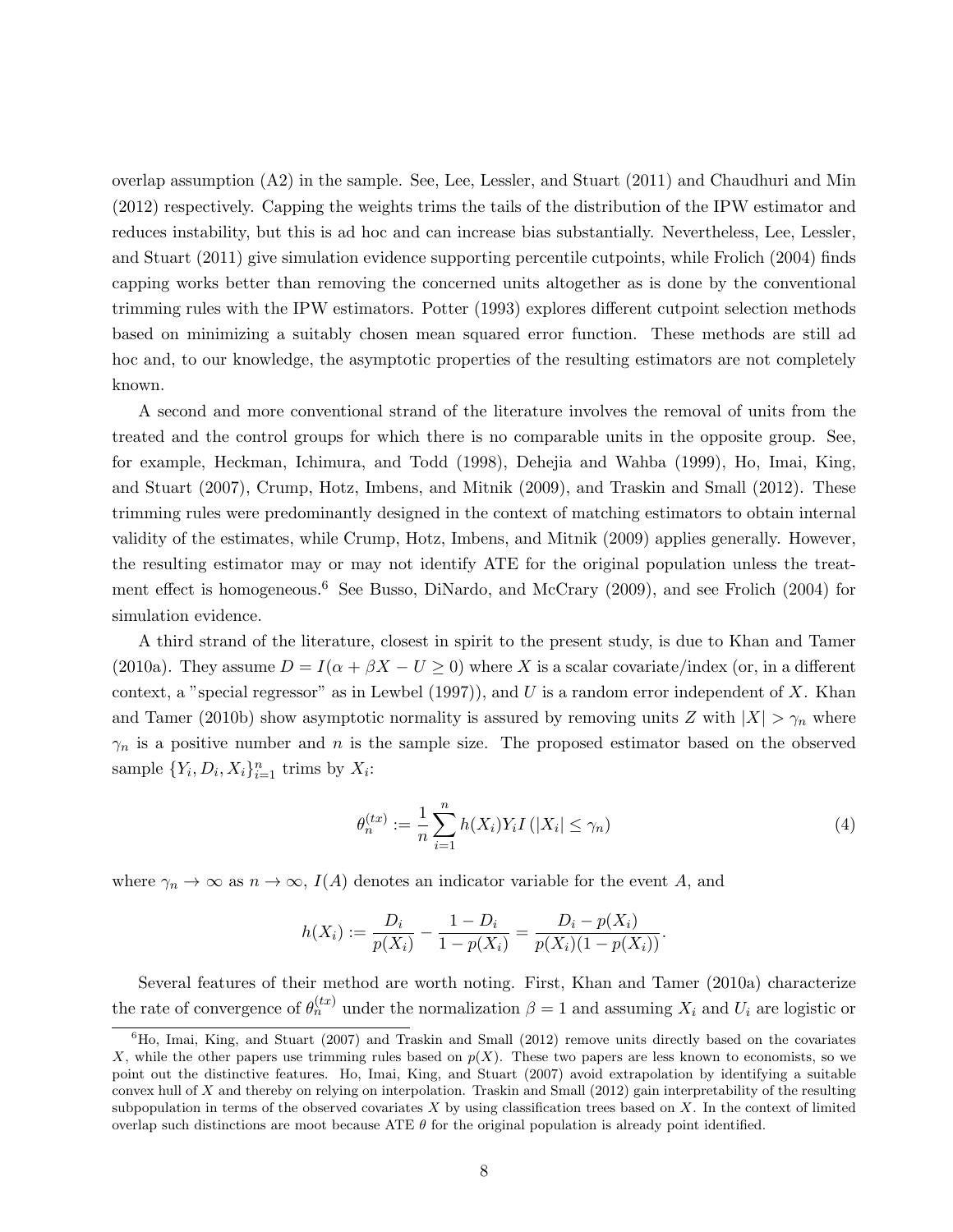normal (which fixes  $Var(U_i)$ ). In their setting the rate  $(n/\ln(n))^{1/2}$  aligns identically with a sample mean of an iid random variable with power law distribution tails and a tail index of exactly 2 such that the variance of  $h(X_i)Y_i$  is infinite, cf. Leadbetter, Lindgren, and Rootzen (1983) and Resnick (1987). But this fact is neither shown nor discussed in the literature.

Second, since our ATE estimator does not exploit the case of a "special regressor" as in Lewbel (1997) and subsequently in Khan and Tamer (2010a, Section 3 and implicitly in Section 4), we take an alternative but equivalent approach of normalization with the nuisance parameters  $\beta$  and  $Var(U_i)$  that are not identified separately. In particular, we fix  $Var(U_i) = 1$  and let  $\beta > 0$  vary. We demonstrate in Section 4 that the tail decay of  $h(X_i)Y_i$  is monotonic in  $\beta$ , with heavier tails and infinite variance occurring with  $\beta \geq 1$ . The converse is true if we fix  $\beta = 1$  as in Lewbel (1997) and Khan and Tamer (2010a) and let  $Var(U_i)$  vary: heavier tails align with larger  $Var(X_i)/Var(U_i)$ . This points to a natural signal-noise property: heavier tails align with a stronger signal (i.e. large β or large  $Var(X_i)$  and smaller noise (i.e. small  $Var(U_i)$ ). The variables  $u_i := U_i/\beta$  and  $U_i$  have different dispersions when  $\beta \neq 1$  which can have a dramatic impact on the tails of  $h(X_i)Y_i$  and therefore on IPW estimators of ATE. To the best of our knowledge, a complete characterization of the rate of convergence or asymptotic distribution for  $\theta_n^{(tx)}$  in this more general setting, where either  $\beta$  or  $Var(U_i)$  is arbitrary, is not available.

Third, it is not clear how a covariate trimming rule should be modified when multiple covariates are required to ensure that assumption A1 holds. This limits the practical usefulness of  $\theta_n^{(tx)}$  because, absent specific knowledge of the selection process, one would often condition on many pre-treatment covariates  $X_i$  to ensure A1. Possible solutions could be trimming based on  $p(X_i)$ , as in Crump, Hotz, Imbens, and Mitnik (2009) when  $V(Y_1|X) = V(Y_0|X)$  is a constant X-a.s., or based on the weight  $h(X_i)$ . Both are related to the literature on weight capping discussed above. However,  $h(X_i)Y_i$  and not  $h(X_i)$  identifies  $\theta$ , hence if  $E[h^2(X_i)Y_i^2] = \infty$  then in general trimming sufficiently many of the largest realizations of  $|h(X_i)Y_i|$  will *guarantee* asymptotic normality irrespective of the relationship between covariate X, propensity score  $p(X)$  and realized outcome Y, Csörgo, Horváth, and Mason (cf. 1986); Hahn, Weiner, and Mason (cf. 1991); Hill (cf. 2012, 2013). The only way to ensure sample extremes of  $h(X_i)Y_i$  are removed is to use  $h(X_i)Y_i$  itself as the trimming criterion, and not simply the covariate  $X_i$ . Indeed, the correspondence between large  $X_i$  and large  $h(X_i)Y_i$  may be weak since trimming by  $X_i$  neglects information from the unobserved component  $U_i$ . See Section 5.

Fourth, tail-trimmed estimators like  $\theta_n^{(tx)}$  may be asymptotically biased. See Csörgo, Horváth, and Mason (1986) and Peng (2001) for a general theory, and see Sections 3 and 4 in Khan and Tamer (2010a). Indeed and somewhat trivially, unless  $\theta = 0$  and  $h(X_i)Y_i$  has a symmetric distribution then in general  $E[h(X_i)Y_iI(|X_i|\leq \gamma_n)] \neq \theta$ . Hence  $\theta_n^{(tx)}$  is in general biased when  $h(X_i)Y_i$  has an asymmetric distribution or  $\theta \neq 0$ . Further, as noted above the use of  $X_i$  to determine which  $h(X_i)Y_i$  are too large to support a stable, and asymptotically normal, estimator can lead to sub-optimal performance. If  $\beta$ > 1 then  $\theta_n^{(tx)}$  can still be sensitive to limited overlap since  $h(X_i)Y_i$  may have very heavy tails and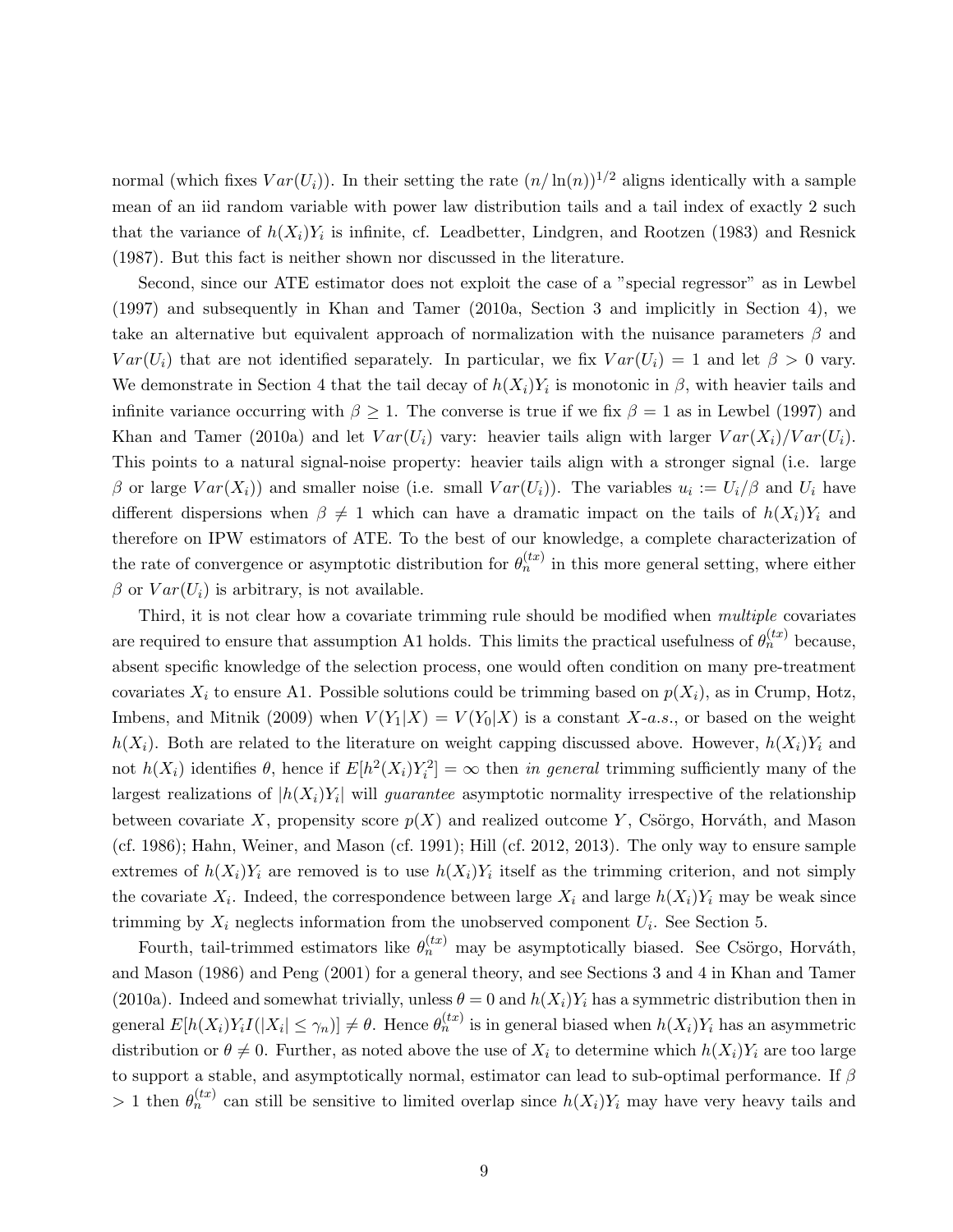using  $X_i$  as the trimming criterion does not strictly lead to the trimming of extreme observations of  $h(X_i)Y_i$ . Thus  $\theta_n^{(tx)}$  exhibits small sample bias due to influential extreme observations, even if it is asymptotically unbiased, and it is demonstrably non-normal in small samples. See our simulation study in Section 6 for verification of these claims.

Fourth, Khan and Tamer (2010a) use mean-squared-error minimization to select  $\{\gamma_n\}$  for scalar  $X_i$ , when  $\{U_i, X_i\}$  are logistic or or normal random variables. In practice, however, different covariates may have different and unknown distributions. Further, the use of pre-chosen and non-random trimming thresholds  $\gamma_n$  may result in an unstable estimator in small samples since large  $h(X_i)Y_i$ are not guaranteed to be trimmed. See Lewbel (1997) and Andrews and Schafgans (1998) for use of similar trimming rules in slightly different contexts. In the literature there does not yet exist an adaptive method for deciding what  $\gamma_n$  should be.<sup>7</sup>

There is little guidance in the literature regarding the trimming level (see also Stuart, 2010, p. 10), and in the ATE literature a solution for asymptotic bias under trimming is not proposed. Our estimator proposed below seeks to fill these gaps. Our trimming rule is adaptive and is based on  $h(X_i)Y_i$ , as opposed to  $X_i$  or  $p(X_i)$ . We demonstrate by simulation that only trimming  $h(X_i)Y_i$ when  $h(X_i)Y_i$  is an extreme value leads to a sharp and approximately normal estimator in general. Since the very choice of  $\gamma_n$  can render a poorly performing  $\theta_n^{(tx)}$ , in Section 5 we propose an adaptive version of  $\theta_n^{(tx)}$  by using an order statistic of  $X_i$  for the threshold. This new estimator has similar asymptotic properties as  $\theta_n^{(tx)}$ , but is far sharper and closer to normal in general as long as it is set to trim a large portion of the sample due to the potentially weak correspondence between sample extremes of  $X_i$  and  $h(X_i)Y_i$ .<sup>8</sup> By using an order statistic for the threshold we can control the amount of trimming, and by forcing heavy trimming we can ensure the largest  $h(X_i)Y_i$  are removed. This is key to making estimators like  $\theta_n^{(tx)}$  work in practice. Our estimator, by comparison, directly trims only extreme observations of  $h(X_i)Y_i$ , hence it performs the best of those estimators considered in this paper.

Finally, it should be remembered that the ATE is already identified under limited overlap and hence our focus is beyond internal stability. Therefore, the careful approach of Crump, Hotz, Imbens, and Mitnik (2009) of not involving the outcome  $Y_i$  in the trimming rule in order to avoid *deliberate* bias with respect to the treatment effects being analyzed is not necessary for our purpose.

<sup>7</sup>A recent paper by Klein, Shen, and Vella (2011) proposes data dependent trimming in the context of selection models with binary outcome and covariate. Their trimming rule is to enforce identification at infinity by ruling out observations for which probability of selection is not close to 1. See Heckman (1990) and Andrews and Schafgans (1998) for the related early literature.

<sup>&</sup>lt;sup>8</sup>In our simulation experiment  $\mathring{\theta}_n$  requires 43 of all 100 observations to be trimmed for approximate normality and therefore valid asymptotic inference, versus 9 of 100 for our estimator. See Section 6 where we also provide theory based details and a numerical demonstration that explain these simulation results.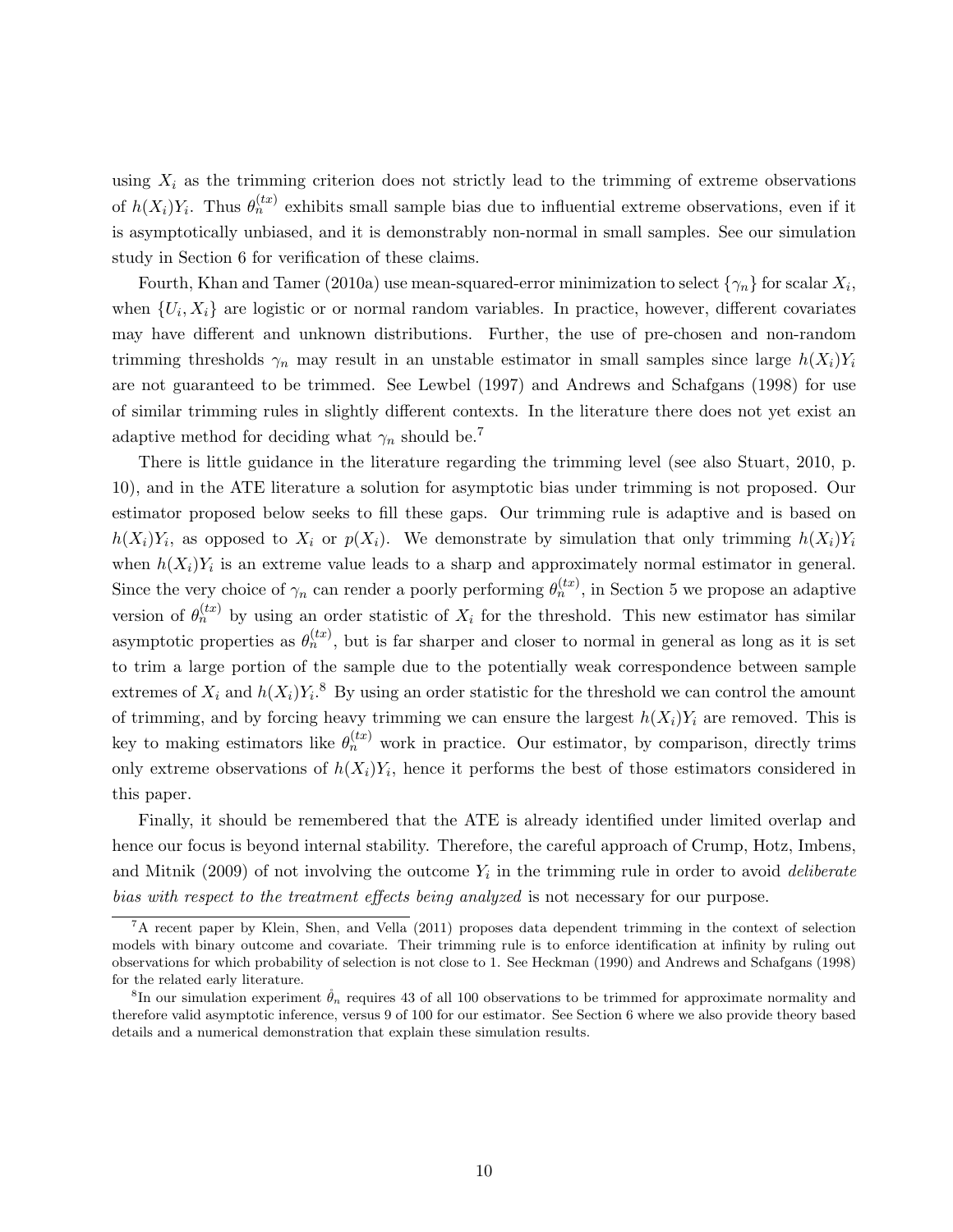## 3 Tail-Trimmed ATE Estimation

We present our core estimator and then discuss asymptotic bias. We then present a bias-corrected estimator, and finally an estimator of the asymptotic variance.

#### 3.1 The Tail-Trimmed Estimator

Our goal is IPW estimation and inference of  $\theta$  using the observed sample  $\{Y_i, D_i, X_i\}_{i=1}^n$  on n units drawn at random from the population of interest. The fact that  $h(X_i)Y_i$  under limited overlap has support  $\mathbb R$  and therefore may have an infinite variance suggests we use a classic tail-trimmed mean for estimating  $\theta$ . See, for example, Csörgo, Horváth, and Mason (1986), Hahn, Kuelbs, and Samur (1987), Hahn, Weiner, and Mason (1991) and Hill (2013), and see Section 4 below for details on the probability tail decay properties of  $h(X_i)Y_i$ .

Write

$$
h_i := h(X_i) := \frac{D_i}{p(X_i)} - \frac{1 - D_i}{1 - p(X_i)}
$$
 and  $Z_i := h_i Y_i$ .

Define sample order statistics of mean centered  $Z_i$ :

$$
\hat{Z}_{n,i} := Z_i - \frac{1}{n} \sum_{j=1}^n Z_j, \ \ \hat{Z}_{n,i}^{(a)} := \left| \hat{Z}_{n,i} \right| \ \ \text{and} \ \ \hat{Z}_{n,(1)}^{(a)} \ge \hat{Z}_{n,(2)}^{(a)} \ge \cdots \ge \hat{Z}_{n,(n)}^{(a)},
$$

and let  $\{k_n\}$  be an intermediate order sequence:  $k_n \in \{1, ..., n\}$ ,  $k_n \to \infty$  and  $k_n/n \to 0$ . The tail-trimmed IPW estimator is

$$
\hat{\theta}_n^{(tz)} := \frac{1}{n - k_n} \sum_{i=1}^n Z_i I\left( \left| Z_i - \frac{1}{n} \sum_{j=1}^n Z_j \right| < \hat{Z}_{n,(k_n)}^{(a)} \right). \tag{5}
$$

There are several features of this tail-trimmed mean that demand clarification. Let  $\{c_n\}$  be any  $k_n/n$ two-tailed quantile sequence for  $Z_i - \theta$ :

$$
\frac{n}{k_n}P(|Z_i - \theta| \ge c_n) \to 1,\tag{6}
$$

and notice since  $Z_i$  has support R it follows  $c_n \to \infty$ .

First, we scale by  $n - k_n$  and use the mean-centered variable  $Z_i - 1/n \sum_{j=1}^n Z_j$  as the trimming criterion in order to achieve an *asymptotically unbiased estimator* when  $Z_i$  is symmetrically distributed about  $\theta$ . In order to see this, we show in the appendix that for asymptotic normality it suffices to work with

$$
\frac{1}{n-k_n}\sum_{i=1}^n Z_i I(|Z_i - \theta| < c_n).
$$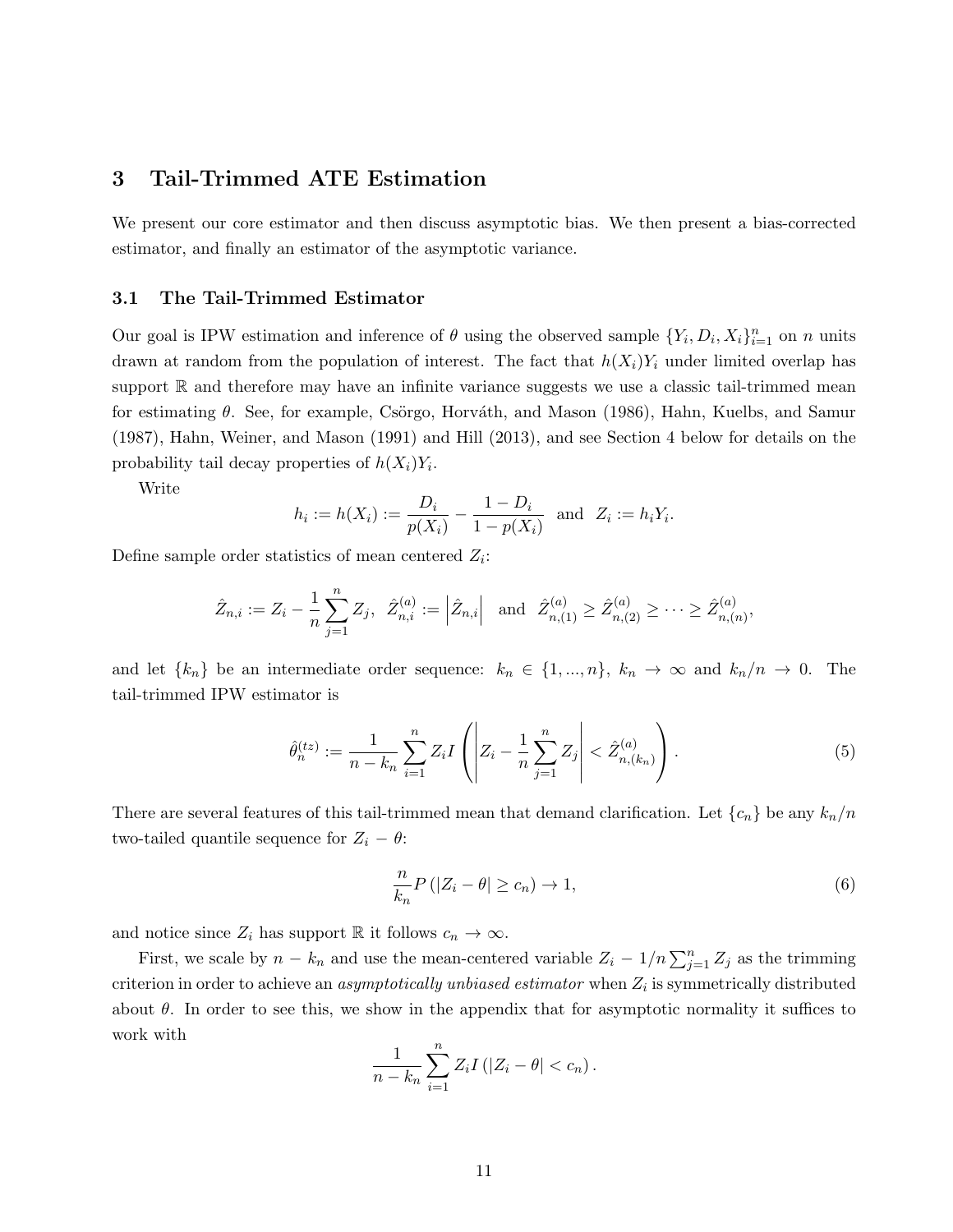Then, under distribution symmetry:

$$
E\left[\frac{1}{n-k_n}\sum_{i=1}^n Z_i I\left(|Z_i-\theta|
$$

irrespective of how  $\{k_n\}$  is chosen and therefore irrespective of whether  $c_n = O(1)$  or  $c_n \to \infty$ .

Second,  $k_n \to \infty$  and  $k_n/n \to \infty$  imply trimming matters for asymptotics, but is negligible. The threshold  $\hat{Z}_{n}^{(a)}$  $\hat{\mathbf{z}}_{n,(k_n)}^{(a)}$  is an intermediate order statistic hence  $\hat{Z}_{n,(k_n)}^{(a)}$  $\sum_{i=1}^{(a)} Z_i \stackrel{p}{\to} \infty$  since  $1/n \sum_{i=1}^n Z_i \stackrel{p}{\to} E[Z_i]$  and  $Z_i$  has support  $\mathbb{R}$ , (cf. Leadbetter, Lindgren, and Rootzen, 1983; Galambos, 1987). Negligibility is required if  $Z_i$  may be asymmetrically distributed. In this case if  $\{k_n\}$  is a central order sequence,  $k_n$  $\sim \lambda n$  where  $\lambda \in (0,1)$ , then  $\hat{\theta}_n^{(tz)}$  will be asymptotically biased, and our bias-correction estimator is not valid since it relies on approximating tail moments by using Karamata theory for power law tails. Further, intermediate order trimming ensures asymptotic normality for  $\hat{\theta}_n^{(tz)}$  for any  $\kappa > 1$ . Notice trimming cannot be too light, e.g.  $k_n \sim k$  a fixed constant hence  $\{k_n\}$  is an extreme order sequence, since then  $\hat{\theta}_n^{(tz)}$  will not belong to the domain of attraction of a normal law when the tail index  $\kappa$  < 2 (cf. Ibragimov and Linnik, 1971; Csörgo, Horváth, and Mason, 1986).

Third, if  $Z_i$  is known to be symmetrically distributed then a central order sequence  $k_n \sim \lambda n$  may also be used. This intrinsically matters since the estimator will then be asymptotically unbiased and our bias-correction is not required. Moreover, the rate of convergence of  $\hat{\theta}_n^{(tz)}$  is  $n^{1/2}$  when  $k_n \sim \lambda n$ , but only  $o(n^{1/2})$  when trimming is negligible  $k_n/n \to 0$  and tails are heavy  $E[Z_i^2] = \infty$ . See the main results below.

We require two additional assumptions. First, probability decays according to a power law.

**A3. Power Law:** The observations  $(Y_i, D_i, X_i)'$  are iid.  $Z_i := h_i Y_i$  has a non-degenerate continuous distribution with support  $\mathbb R$  and

$$
P(|Z_i - \theta| > c) = dc^{-\kappa}(1 + o(1)) \text{ where } d \in (0, \infty) \text{ and } \kappa > 1.
$$
 (7)

Remark In Section 4 we exploit a latent variable model of treatment assignment in order to show when A3 holds under limited overlap.

Remark Distribution continuity helps simplify notation, but all subsequent results can be shown to hold without continuity.

**Remark** The tail index  $\kappa$  is identically the moment supremum of  $Z_i$  (Resnick, 1987):

$$
\kappa := \arg \sup \{ \alpha > 0 : E |Z_i|^{\alpha} < \infty \}.
$$
\n(8)

Thus  $E|Z_i|^p < \infty$  if and only if  $p < \kappa$ . Since ATE  $\theta = E[Z_i]$  exists when  $Z_i$  is integrable  $E|Z_i| < \infty$ we assume  $\kappa > 1$ . All subsequent results are valid if either  $\kappa > 2$  hence  $E[Z_i^2] < \infty$ , or the distribution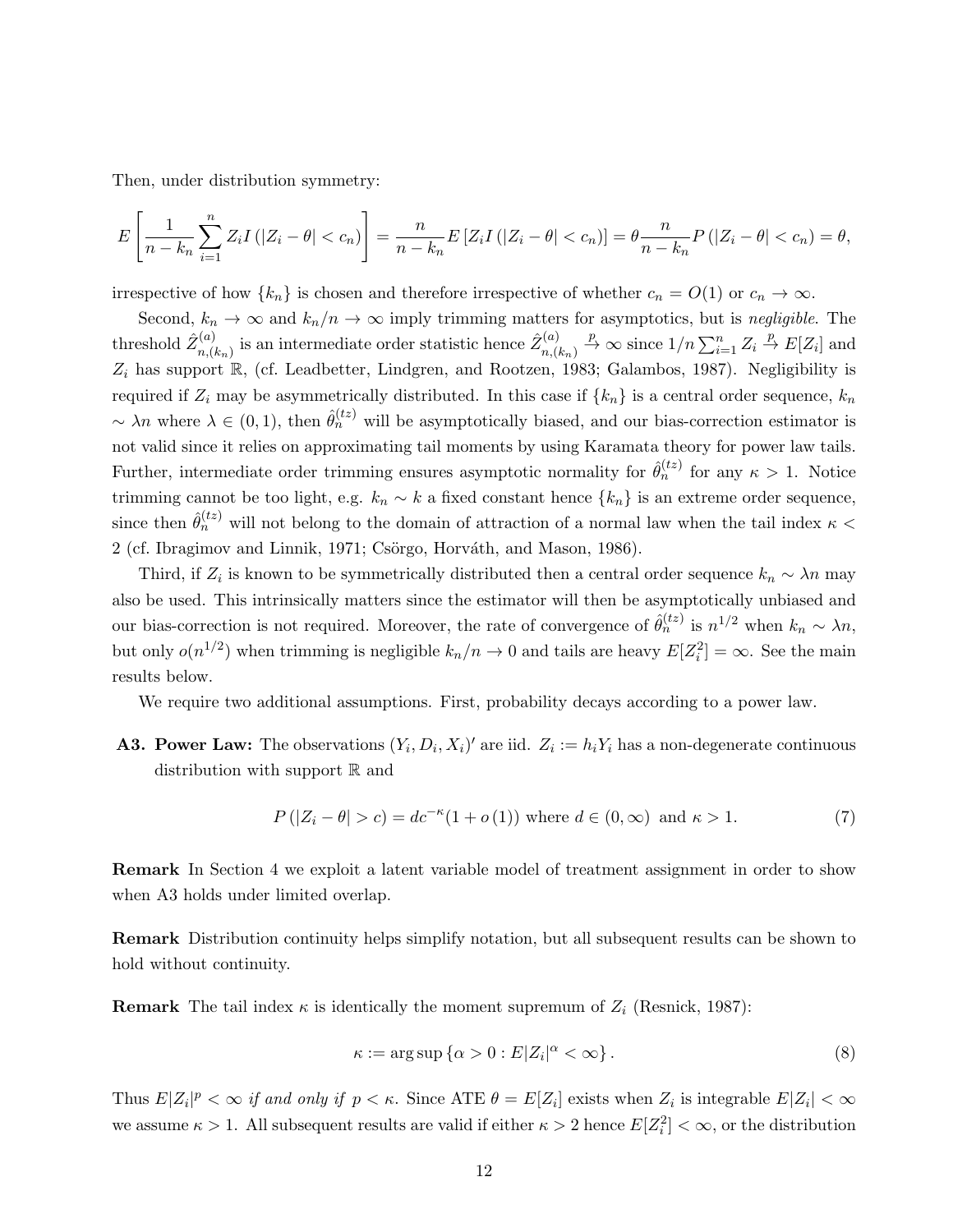of  $Z_i$  has power law tails with tail index  $\kappa \in (1,2]$ . Limit theory for tail-trimmed estimators requires computation of tail-trimmed moments, which by invoking Karamata's Theorem is simplified when tail decay is of the power law class (7).

In order to handle stochastic centering  $Z_i - 1/n \sum_{j=1}^n Z_j$  in the order statistic  $\hat{Z}_{n,(i)}^{(a)}$  $_{n,(k_n)}^{(a)}$ , we need to restrict the rate of trimming  $k_n \to \infty$ . If  $Z_i$  were known to have a finite variance then we only need  $k_n = o(n)$ , but in the infinite variance case  $\kappa < 2$  the mean  $1/n \sum_{i=1}^n Z_i$  has a rate of convergence  $n^{1-1/\kappa} < n^{1/2}$  in view of independence and power law A3 (Ibragimov and Linnik, 1971). As long as this slower rate  $n^{1-1/\kappa}$  is faster than the  $k_n^{1/2}$  rate of convergence for  $\hat{Z}_{n,\ell}^{(a)}$  $\sum_{i=1}^{(a)} Z_i$  does not affect asymptotics (cf. Hill, 2014). This in turn always holds when  $k_n = O(\ln(n))$ .

#### A4. Trimming Rate:  $k_n = O(\ln(n)).$

Define the tail trimmed variance and a bias term:

$$
\sigma_n^2 := E\left[ \left( Z_i I\left( |Z_i - \theta| \le c_n \right) - E\left[ Z_i I\left( |Z_i - \theta| \le c_n \right) \right] \right)^2 \right]
$$
\n
$$
\mathcal{B}_n = \frac{n}{n - k_n} E\left[ \left( Z_i - \theta \right) I\left( |Z_i - \theta| \ge c_n \right) \right].
$$
\n(9)

Notice by  $c_n \to \infty$  and dominated convergence:

$$
\sigma_n^2 = E\left[Z_i^2 I\left(|Z_i - \theta| \leq c_n\right)\right] - \theta^2 \times \left(1 + o(1)\right) \sim E\left[\left(Z_i - \theta\right)^2 I\left(|Z_i - \theta| \leq c_n\right)\right],
$$

while  $E[Z_i^2 I(|Z_i - \theta| \le c_n)] \to \infty$  if  $E[Z_i^2] = \infty$ , hence

$$
\text{if } E\left[Z_i^2\right] = \infty \text{ then } \sigma_n^2 = E\left[Z_i^2 I\left(|Z_i - \theta| \le c_n\right)\right] \times \left(1 + o(1)\right). \tag{10}
$$

Unless otherwise stated, all proofs are presented in the appendix, Section 8.

**Theorem 3.1** Under A1, A3 and A4, 
$$
\hat{\theta}_n^{(tz)} \stackrel{p}{\rightarrow} \theta
$$
 and  $n^{1/2}\sigma_n^{-1}(\hat{\theta}_n^{(tz)} + \mathcal{B}_n - \theta) \stackrel{d}{\rightarrow} N(0, 1)$ .

By dominated convergence  $\mathcal{B}_n \to 0$  because  $E|Z_i| < \infty$  hence  $E[\hat{\theta}_n^{(tz)}] \to \theta$ . As a special case bias is  $B_n = 0$  if  $Z_i$  has a symmetric distribution. Otherwise  $(n^{1/2}/\sigma_n)B_n \to 0$  provided  $Z_i$  has a finite variance ( $\kappa > 2$ ) or a hairline infinite variance ( $\kappa = 2$ ) and we increase the amount of trimming  $k_n \to \infty$  as  $n \to \infty$  sufficiently slowly such that the threshold  $c_n$  is large and therefore  $\mathcal{B}_n$  is small. Finally, if  $Z_i$  has an asymmetric distribution and is heavy tailed  $\kappa < 2$  then  $\hat{\theta}_n^{(tz)}$  is asymptotically biased with respect to its limit distribution.

**Theorem 3.2** Let A1, A3 and A4 hold. If  $Z_i$  has a symmetric distribution, or  $\kappa \geq 2$  with  $k_n \to$  $\infty$  and  $k_n/\ln(n) \to 0$ , then  $(n^{1/2}/\sigma_n)(\hat{\theta}_n^{(tz)} - \theta) \stackrel{d}{\to} N(0,1)$ . Otherwise, if  $Z_i$  has an asymmetric distribution and  $\kappa < 2$  then  $(n^{1/2}/\sigma_n)\mathcal{B}_n \to \infty$  for any intermediate order  $\{k_n\}$ .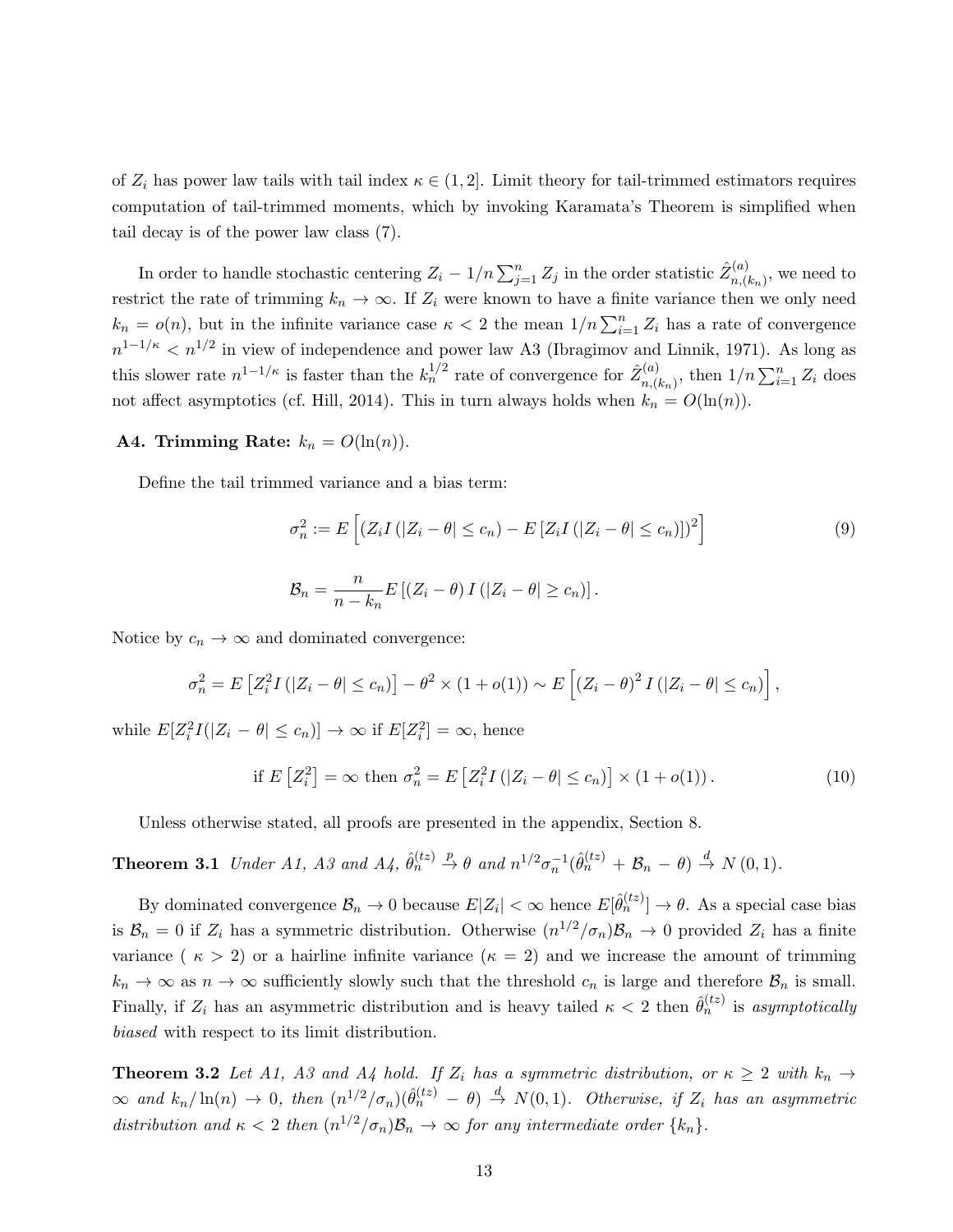The rate of convergence  $n^{1/2}/\sigma_n$  when  $Z_i$  has an infinite variance requires a characterization of the tail-trimmed variance  $\sigma_n^2$ . Under A3 and by definition (6) we can always choose the thresholds to be

$$
c_n = d^{1/\kappa} \left( n/k_n \right)^{1/\kappa} . \tag{11}
$$

.

Under power law A3 and variance property (10), we need only invoke Karamata's Theorem to deduce (see Theorem 0.6 in Resnick  $(1987)^9$ )

if 
$$
\kappa = 2
$$
 then  $E\left[ (Z_i - \theta)^2 I(|Z_i - \theta| \le c_n) \right] \sim d \ln(n)$  (12)

if 
$$
\kappa < 2
$$
 then  $E\left[ (Z_i - \theta)^2 I(|Z_i - \theta| \le c_n) \right] \sim \frac{\kappa}{2 - \kappa} c_n^2 P(|Z_i - \theta| > c_n) = \frac{\kappa}{2 - \kappa} d^{2/\kappa} \left( \frac{n}{k_n} \right)^{2/\kappa - 1}$ 

Combine Theorem 3.1 with (10) and (12) to obtain the following.

Corollary 3.3 Let A1, A3 and A4 hold. If  $\kappa > 2$  then  $n^{1/2}(\hat{\theta}_n^{(tz)} + \mathcal{B}_n - \theta) \stackrel{d}{\rightarrow} N(0, E[(Z_i - \theta)^2])$ ; if  $\kappa = 2$  then  $(n/\ln(n))^{1/2}(\hat{\theta}_n^{(tz)} + \mathcal{B}_n - \theta) \stackrel{d}{\rightarrow} N(0, d)$ ; and if  $\kappa \in (1, 2)$  then

$$
\frac{n^{1/2}}{(n/k_n)^{1/\kappa - 1/2}} \left( \hat{\theta}_n^{(tz)} + \mathcal{B}_n - \theta \right) \stackrel{d}{\to} N \left( 0, \frac{\kappa}{2 - \kappa} d^{2/\kappa} \right).
$$

**Remark** Tail trimming has no impact on efficiency if  $E[Z_i^2] < \infty$ . However, when  $\kappa < 2$  the rate of convergence can be increased by increasing the rate of trimming  $k_n \to \infty$ : the removal of more sample examples when  $\kappa < 2$  improves sharpness in this sense.

#### 3.2 First Order Asymptotics: MSE Minimization

Let  $\theta = 0$  to reduce notation. It can be shown that  $\hat{\theta}_n^{(tz)}$  is asymptotically a linear function of  $Z_i I(|Z_i|)$  $\leq c_n$ ) and  $\mathcal{B}_n$  by a first order asymptotic approximation:

$$
\hat{\theta}_n^{(tz)} - \theta = \frac{1}{n - k_n} \sum_{i=1}^n \{ Z_i I(|Z_i| \le c_n) - E[Z_i I(|Z_i| \le c_n)] \} - \frac{n}{n - k_n} E[Z_i I(|Z_i| > c_n)] + o_p(1)
$$
\n(13)

 $=$   $\mathcal{Z}_n - \mathcal{B}_n + o_p(1)$ ,

<sup>&</sup>lt;sup>9</sup>If  $\kappa = 2$  then for any finite  $a > 0$  and some  $K(a) > 0$  we have  $E[Z_i^2 I(|Z_i| \le c_n)] = K(a) + \int_a^{c_n^2} P(|Z_i| \le u^{1/2}) du$  $\sim K(a) + d \int_a^{c_n^2} u^{-1} du = K(a) + d(\ln(c_n^2) - \ln(a))$ . Now use  $c_n^2 = d(n/k_n)$  and  $k_n = o(n)$  to deduce  $E[Z_i^2 I(|Z_i| \le c_n)]$  $\sim d(\ln(n))$ .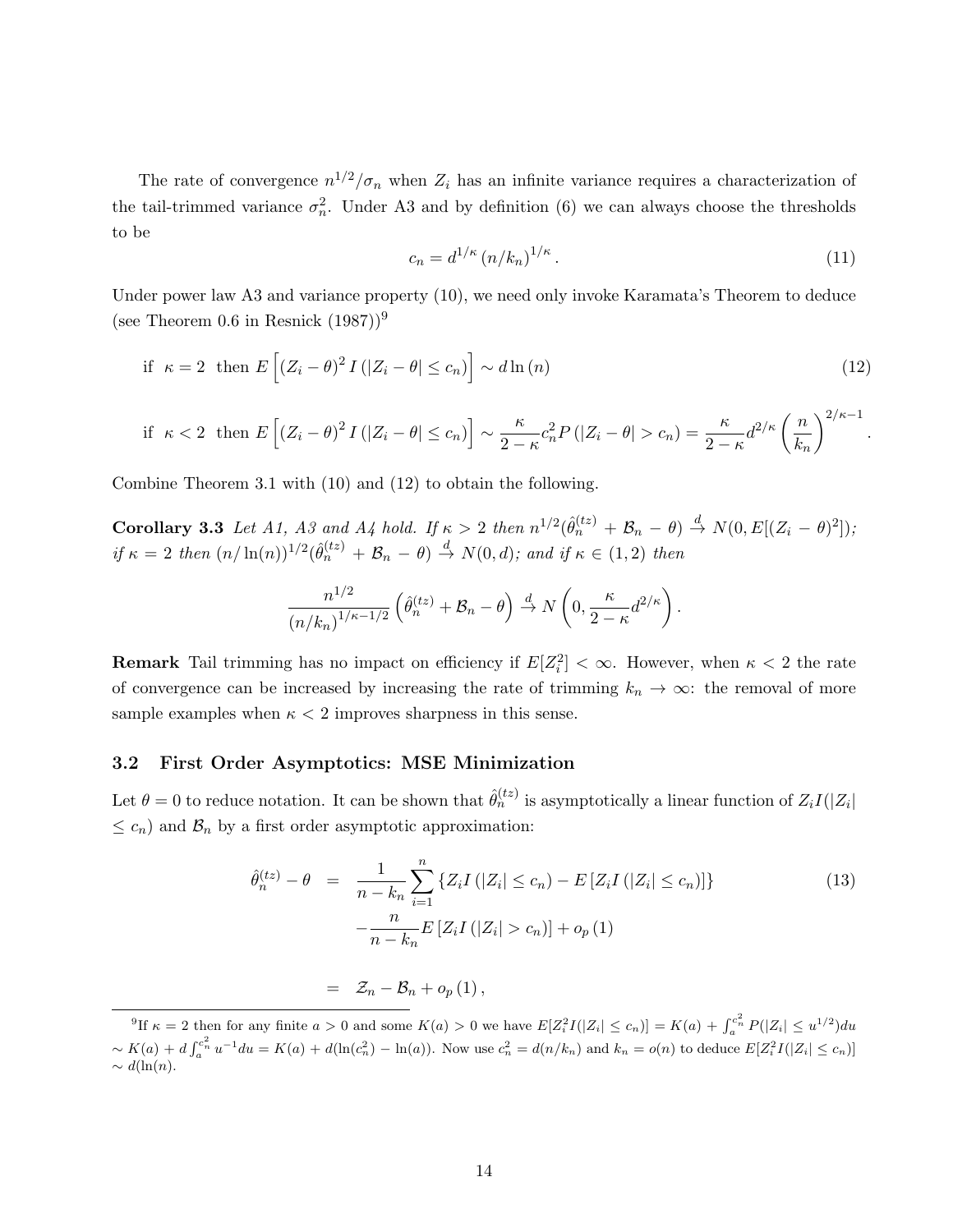say. See the proof of Theorem 3.2 and see Appendix A of Hill (2013). By construction:

$$
E(\mathcal{Z}_n-\mathcal{B}_n)^2=\left(\frac{n}{n-k_n}\right)^2\frac{\sigma_n^2}{n}+\mathcal{B}_n^2=\left(\frac{n}{n-k_n}\right)^2\left(\frac{\sigma_n^2}{n}+(E\left[Z_iI\left(|Z_i|>c_n\right])\right]^2\right).
$$

We need to approximate  $\sigma_n^2$  and  $E[(Z_i - \theta)I(|Z_i - \theta| > c_n)]$  in order to see how trimming impacts the mean-squared-error.

A characterization of bias  $\mathcal{B}_n$  requires a sharpened power law assumption A3:

$$
P(Z_i \le -c) \sim d_1 c^{-\kappa} \text{ and } P(Z_i \ge c) \sim d_2 c^{-\kappa} \text{ as } c \to \infty \text{ where } \kappa > 1 \text{ and } d_1, d_2 \in (0, \infty). \tag{14}
$$

This diminishes generality since conceivably the tails may have different indices, e.g.  $d_1c^{-\kappa_1}$  and  $d_2c^{-\kappa_2}$  for  $\kappa_1 \geq \kappa_2$ . We aim to analyze bias in a simple context for the sake of brevity, while all that follows can be easily extended to the general case  $\kappa_1 \geq \kappa_2$ . Define the two-tailed Paretian tail scale

$$
d = d_1 + d_2,
$$

and define left and right tail quantile functions:

$$
Q_1(u) := \inf \{ c \ge 0 : P(Z_i \le -c) \ge u \} \text{ and } Q_2(u) := \inf \{ c \ge 0 : P(Z_i \ge c) \ge u \},
$$

where  $0 \le u \le 1$ . Under power law A3 notice  $Q_i(u) = d_i^{1/\kappa}$  $i^{1/\kappa}u^{-1/\kappa}$  as  $u\to 0$ . Use threshold construction (11) to deduce bias under power law A3 is

$$
\mathcal{B}_{n} = \frac{n}{n - k_{n}} E\left[ (Z_{i} - \theta) I\left( |Z_{i} - \theta| > c_{n} \right) \right] = \frac{n}{n - k_{n}} \left( \int_{0}^{k_{n}/n} Q_{2}(u) du - \int_{0}^{k_{n}/n} Q_{1}(u) du \right) (15)
$$
\n
$$
\sim \frac{n}{n - k_{n}} \int_{0}^{k_{n}/n} d_{2}^{1/\kappa} u^{-1/\kappa} du - \frac{n}{n - k_{n}} \int_{0}^{k_{n}/n} d_{1}^{1/\kappa} u^{-1/\kappa} du
$$
\n
$$
= d_{2}^{1/\kappa} \left( \frac{\kappa}{\kappa - 1} \right) \frac{n}{n - k_{n}} \left( \frac{k_{n}}{n} \right)^{1 - 1/\kappa} - d_{1}^{1/\kappa} \left( \frac{\kappa}{\kappa - 1} \right) \frac{n}{n - k_{n}} \left( \frac{k_{n}}{n} \right)^{1 - 1/\kappa}
$$
\n
$$
= \frac{n}{n - k_{n}} \times \frac{\left( d_{2}^{1/\kappa} - d_{1}^{1/\kappa} \right)}{d^{1/\kappa}} \left( \frac{\kappa}{\kappa - 1} \right) \left( \frac{k_{n}}{n} \right) c_{n}
$$
\n
$$
= \frac{n}{n - k_{n}} \times \left( d_{2}^{1/\kappa} - d_{1}^{1/\kappa} \right) \left( \frac{\kappa}{\kappa - 1} \right) \left( \frac{k_{n}}{n} \right)^{1 - 1/\kappa} =: \frac{n}{n - k_{n}} B_{n}.
$$

The variance  $\sigma_n^2$  depends on the tail index in view of Karamata theory (12) when  $\kappa \leq 2$ , and an argument similar to (15) when  $\kappa > 2$ .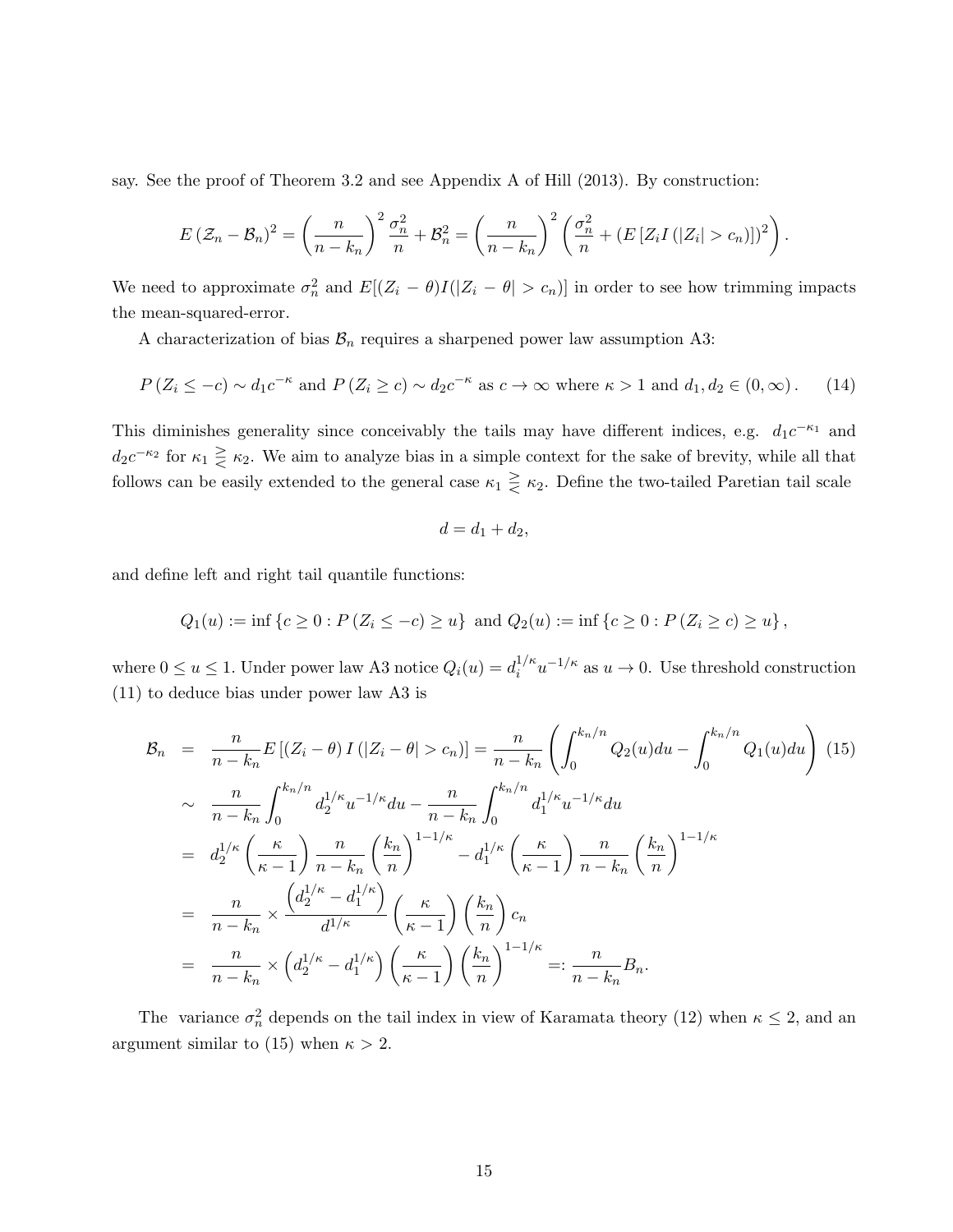Lemma 3.4 Under power law A3:

$$
\kappa > 2 : \sigma_n^2 \sim E\left[ (Z_i - \theta)^2 \right] - d^{1/\kappa} \left( \frac{\kappa}{\kappa - 2} \right) \left( \frac{k_n}{n} \right)^{1 - 2/\kappa} := s_n^2
$$
  

$$
\kappa = 2 : \sigma_n^2 \sim d \ln(n) := s_n^2
$$
  

$$
\kappa < 2 : \sigma_n^2 \sim \frac{\kappa}{2 - \kappa} d^{2/\kappa} \left( \frac{n}{n - k_n} \right)^2 \left( \frac{n}{k_n} \right)^{2/\kappa - 1} := s_n^2.
$$

Define the first order asymptotic mse as

MSE 
$$
\left(\hat{\theta}_n^{(tz)}\right) = \left(\frac{n}{n-k_n}\right)^2 \left(\frac{1}{n}s_n^2 + B_n^2\right).
$$

The outer  $n/(n - k_n)$  arises from the scale correction to ensure asymptotic unbiasedness when  $Z_i$  has a symmetric distribution, and smaller  $k_n$  implies a smaller  $n/(n - k_n)$ . Bias  $|B_n|$  is monotonically increasing in  $k_n$ . The variance  $s_n^2$  is monotonically decreasing in  $k_n$  when  $\kappa \neq 2$ . The case  $\kappa = 2$  is therefore the simplest to handle:  $MSE(\hat{\theta}_n^{(tz)})$  is monotonically smaller for smaller  $k_n$ .

Otherwise, if  $\kappa \neq 2$  then there is a trade-off: more trimming increases  $|B_n|$ , but dampens the noise effect of extreme values in sample means and therefore decreases  $s_n^2$  and increases the rate of convergence. If  $\kappa < 2$  then  $B_n^2$  dominates because  $B_n^2 \propto (k_n/n)^{2(1-1/\kappa)} = (k_n/n)(n/k_n)^{2/\kappa-1} >$  $(1/n)(n/k_n)^{2/\kappa-1} \propto s_n^2/n$ , hence we should trim less in order to reduce the mean-squared-error as n increases. Conversely, with the A4 property  $k_n = O(\ln(n))$  if  $\kappa > 2$  then dispersion  $s_n^2/n$  dominates since  $B_n^2 \propto (k_n/n)^{2(1-1/\kappa)} < 1/n \propto s_n^2/n$  for large enough n, hence trimming should be higher. This proves the following.

**Theorem 3.5** Under A3 and A4 the first order asymptotic mse of  $\hat{\theta}_n^{(tz)}$  is monotonically increasing in  $k_n$  if  $\kappa \leq 2$  and monotonically decreasing in  $k_n$  if  $\kappa > 2$ .

This reveals three challenges. First, choosing  $k_n$  based on the first order asymptotic mse requires knowledge of  $\kappa$ . In the latent variable model this implies at least knowledge of the distributions of  $\{U, X\}$ . Second, if  $\kappa > 2$  were known then we would not need tail trimming for asymptotic Gaussian inference. Third, if  $\kappa > 2$  were known and a large  $k_n$  where chosen to reduce the mse, then first order asymptotic bias and small sample bias would be elevated (small sample bias is discussed below), which can lead to poor inference. If accurate asymptotic inference is desired, then minimizing first order bias is clearly better than minimizing the mse, hence we should trim less. In order to ensure A4  $k_n = O(\ln(n))$  holds we may therefore use, for example:

$$
k_n \sim \lambda \left(\ln(n)\right)^a \text{ for } \lambda > 0 \text{ and } a \in (0, 1]. \tag{16}
$$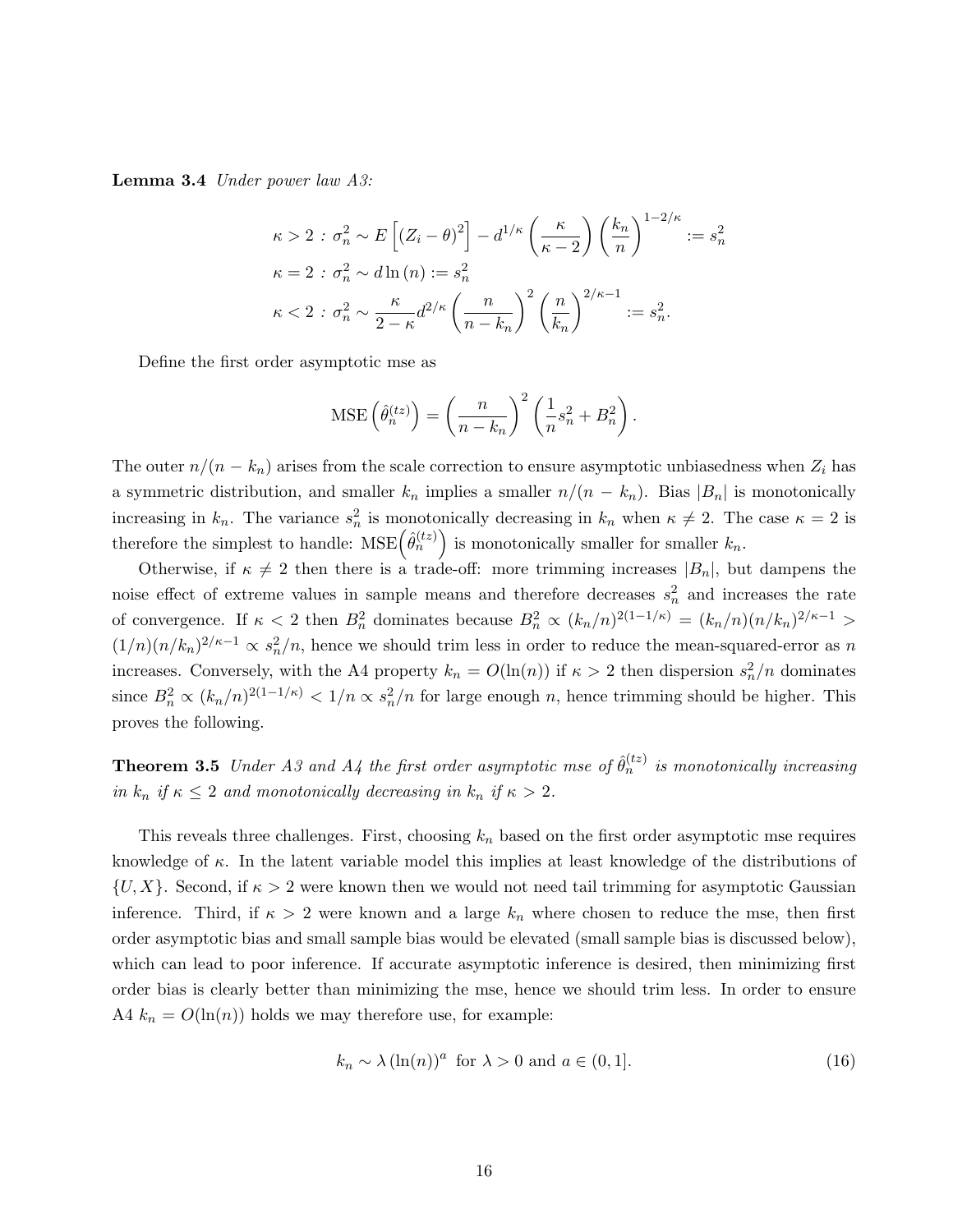#### 3.3 Bias-Corrected Tail-Trimmed Estimation

By Theorem 3.2, there may be asymptotic bias in the limit distribution of  $\hat{\theta}_n^{(tz)}$  if  $Z_i$  is not symmetrically distributed about zero and  $\kappa \in (1,2)$ . In this subsection we characterize and estimate bias for a new ATE estimator. We then provide consistent estimators of the asymptotic variances of our estimators.

#### 3.3.1 Bias-Correction Estimator

Consider the simple Paretian tail form (14) to simplify arguments. See Section 3.4 below for discussion on the case where tail decay is faster than a power law, a case that may arise under strict overlap A2.

Bias  $\mathcal{B}_n$  characterized in (15) is easily estimated since it is only a function of tail exponents and the fractile  $k_n$ . Define

$$
\hat{Z}_{n,i} := Z_i - \frac{1}{n} \sum_{j=1}^n Z_j \text{ and } \hat{Z}_{n,i}^{(a)} := \left| \hat{Z}_{n,i} \right| \text{ and } \hat{Z}_{n,i}^{(-)} := -\hat{Z}_{n,i} I(\hat{Z}_{n,i} < 0) \text{ and } \hat{Z}_{n,i}^{(+)} := \hat{Z}_{n,i} I(\hat{Z}_{n,i} > 0).
$$

Denote the order statistics  $\hat Z_{n,(1)}^{(\cdot)} \ge \hat Z_{n,(2)}^{(\cdot)} \ge \cdots \ge \hat Z_{n,(n)}^{(\cdot)}$  $\binom{N}{n}(n)$ . Let  $\{m_n\}$  be an intermediate order sequence:  $1 \leq m_n < n, m_n \to \infty$  and  $m_n = o(n)$ . The threshold  $c_n$  is estimated with  $\hat{Z}_{n}^{(a)}$ .  $\binom{n}{n,(k_n)}$ , and we estimate  $\kappa$  with Hill (1975)'s seminal tail index estimator:<sup>10</sup>

$$
\hat{\kappa}_{m_n}^{-1} = \frac{1}{m_n - 1} \sum_{j=1}^{m_n - 1} \ln \left( \hat{Z}_{n,(i)}^{(a)} / \hat{Z}_{n,(m_n)}^{(a)} \right).
$$

Hall (1982) proposes estimators of the scales  $d_1$ ,  $d_2$ , and  $d$ :

$$
\hat{d}_{m_n,1} := \frac{m_n}{n} \left(\hat{Z}_{n,(m_n)}^{(-)}\right)^{\hat{\kappa}_{m_n}}, \ \frac{m_n}{n} \left(\hat{Z}_{n,(m_n)}^{(+)}\right)^{\hat{\kappa}_{m_n}} \text{ and } \hat{d}_{m_n} := \frac{m_n}{n} \left(\hat{Z}_{n,(m_n)}^{(a)}\right)^{\hat{\kappa}_{m_n}}.
$$

A sharper tail estimator  $\hat{\kappa}_{m_n}$  arises when many tail observations are used because  $\hat{\kappa}_{m_n} = \kappa + \frac{1}{2}$  $O(1/m_n^{1/2})$  provided a second order tail decay property holds (cf. Hall (1982)). Further, if more observations are used for tail component estimation in the sense

$$
m_n/k_n \to \infty
$$

then the tail estimators do not affect the limit distribution of our ATE estimator hence asymptotics

<sup>&</sup>lt;sup>10</sup>Many alternative estimators of  $\kappa$  are available: see Hill (2010) for references.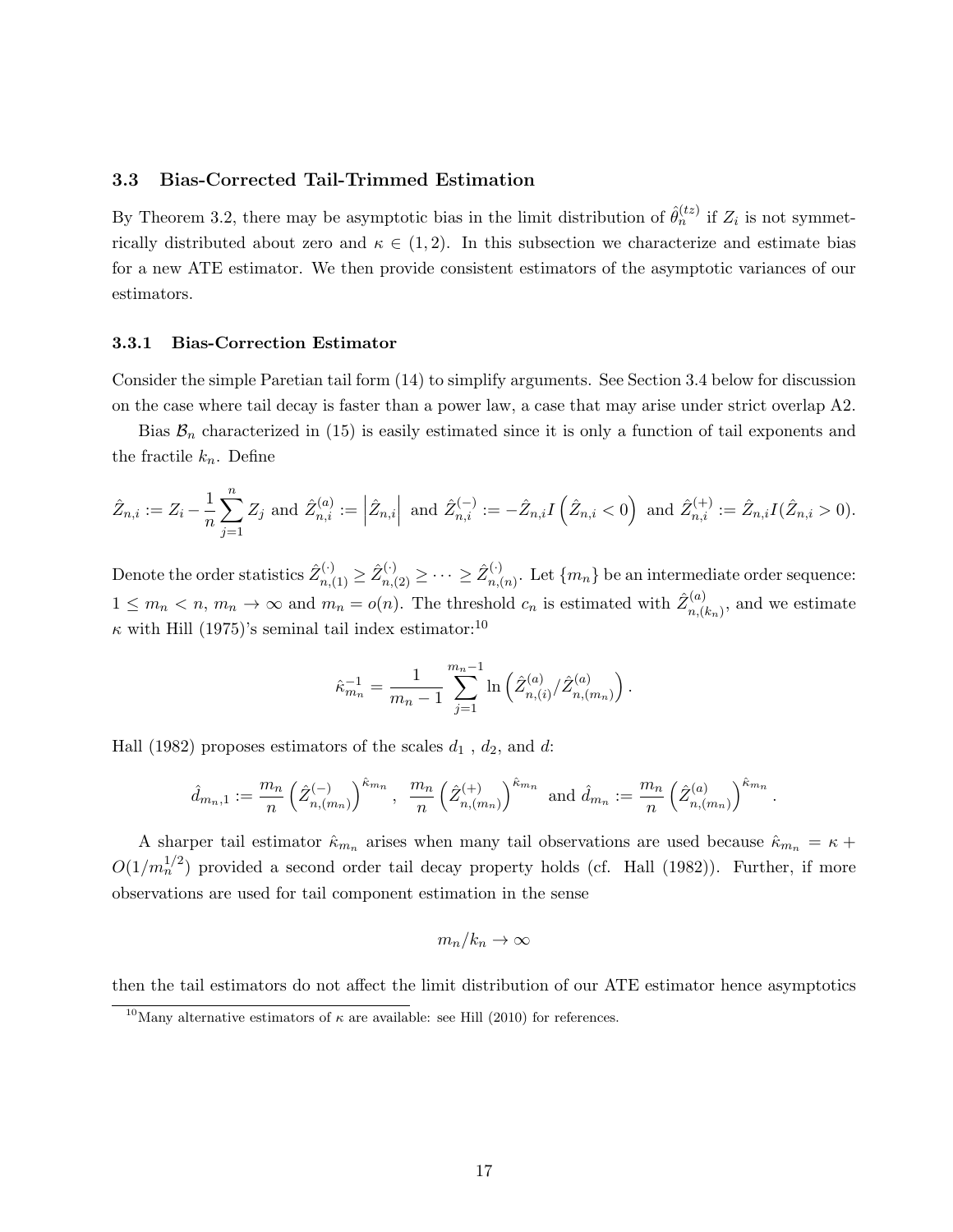are greatly simplified. See Hill (2013). Therefore, as in Hill (2013), we estimate bias with<sup>11</sup>

$$
\hat{\mathcal{B}}_{n} = \frac{n}{n - k_{n}} \left( \frac{\hat{d}_{m_{n},2}^{1/\hat{\kappa}_{m_{n}}}-\hat{d}_{m_{n},1}^{1/\hat{\kappa}_{m_{n}}}}{\hat{d}_{m_{n}}^{1/\hat{\kappa}_{m_{n}}}} \right) \frac{\hat{\kappa}_{m_{n}}}{\hat{\kappa}_{m_{n}}-1} \frac{k_{n}}{n} \hat{Z}_{n,(k_{n})}^{(a)}
$$
\n
$$
= \frac{n}{n - k_{n}} \left( \frac{\hat{Z}_{n,(m_{n})}^{(+)}-\hat{Z}_{n,(m_{n})}^{(-)}}{\hat{Z}_{n,(m_{n})}^{(a)}} \right) \frac{\hat{\kappa}_{m_{n}}}{\hat{\kappa}_{m_{n}}-1} \frac{k_{n}}{n} \hat{Z}_{n,(k_{n})}^{(a)}
$$
\n
$$
(17)
$$

and the bias-corrected tail-trimmed ATE estimator is therefore

$$
\hat{\theta}_n^{(tz:bc)} = \hat{\theta}_n^{(tz)} + \hat{\mathcal{B}}_n.
$$

#### 3.3.2 Optimal Bias-Correction

A shortcoming of  $\hat{\theta}_n^{(tz:bc)}$  is it uses one fractile  $m_n$  for tail exponent estimation. In practice, however,  $\hat{\mathcal{B}}_n$  is well defined only when  $\hat{\kappa}_{m_n} > 1$ ,<sup>12</sup> and when  $m_n$  is not greater than the number of negative or positive  $Z_i$ 's. <sup>13</sup> Further, it seems desirable to choose  $m_n$  such that  $\hat{\theta}_n^{(tz:bc)}$  is close to an unbiased estimator, cf. Hill (2013). Consider  $m_n(\phi) = [\phi m_n]$  where  $\phi \in \Phi^* = [\phi, \overline{\phi}]$  for some chosen  $0 < \phi <$  $\bar{\phi}$ , and let  $\hat{\mathcal{B}}_n(\phi)$  be the bias estimator computed with  $m_n(\phi)$ . The new bias-corrected estimator is then

$$
\hat{\theta}_n^{(tz:bc*)} = \hat{\theta}_n^{(tz:bc)}(\phi_n^*) := \frac{1}{n - k_n} \sum_{i=1}^n Z_i I\left( \left| Z_i - \frac{1}{n} \sum_{j=1}^n Z_j \right| < \hat{Z}_{n,(k_n)}^{(a)} \right) + \hat{\mathcal{B}}_n(\phi_n^*)
$$

where

$$
\phi_n^* = \underset{\phi \in \Phi^*}{\arg \min} \left| \hat{\theta}_n^{(tz:bc)}(\phi_n^*) - \frac{1}{n} \sum_{i=1}^n Z_i \right|
$$

and

$$
\Phi^* = \left\{ \phi \in [\underline{\phi}, \overline{\phi}] : \hat{\kappa}_{m_n(\phi)} > 1 \text{ and } m_n(\phi) > \min \left\{ \sum_{i=1}^n I(Z_i < 0), \sum_{i=1}^n I(Z_i > 0) \right\} \right\}.
$$

Notice  $\hat{\theta}_n^{(tz:bc)}$  merely fixes  $\phi = 1$ . In view of the multiplicative form  $m_n(\phi) = [\phi m_n]$  with  $\phi > 0$ , and  $m_n/k_n \to \infty$ , the estimator  $\hat{\theta}_n^{(tz:bc^*)}$  has the same limit distribution as  $\hat{\theta}_n^{(tz:bc)}$  (see Hill, 2013, Theorem 2.2).

Sampling error can render  $\hat{\theta}_n^{(tz:bc^*)}$  farther from the untrimmed  $1/n \sum_{i=1}^n Z_i$  than the non-bias-

<sup>13</sup>If, for example,  $m_n$  is greater than the number of negative  $Z_i$ 's then  $Z_{(m_n)}^{(-)} = 0$  which does not provide useful information about the left tail.

<sup>&</sup>lt;sup>11</sup>In principle different order sequences  $\{m_n, m_{1,n}, m_{2,n}\}$  can used to estimate d,  $d_1$ , and  $d_2$ , but in practice there will not be a convenient way to determine all four sequences  $\{k_n, m_n, m_{1,n}, m_{2,n}\}$ . For practical simplicity we therefore use one sequence  ${m_n}$  for all tail estimators. Our simulations suggest this does not hinder the performance of our estimator.

<sup>&</sup>lt;sup>12</sup>The problem of selecting the tail fractile  $m_n$  in extreme value theory is well known. If only  $\hat{\kappa}_{m_n}$  is desired then minimum mean-squared-error, plotting and regression methods exist when the data are iid. See Huisman, Koedijk, Kool, and Palm (2001) and Hill (2010) for references.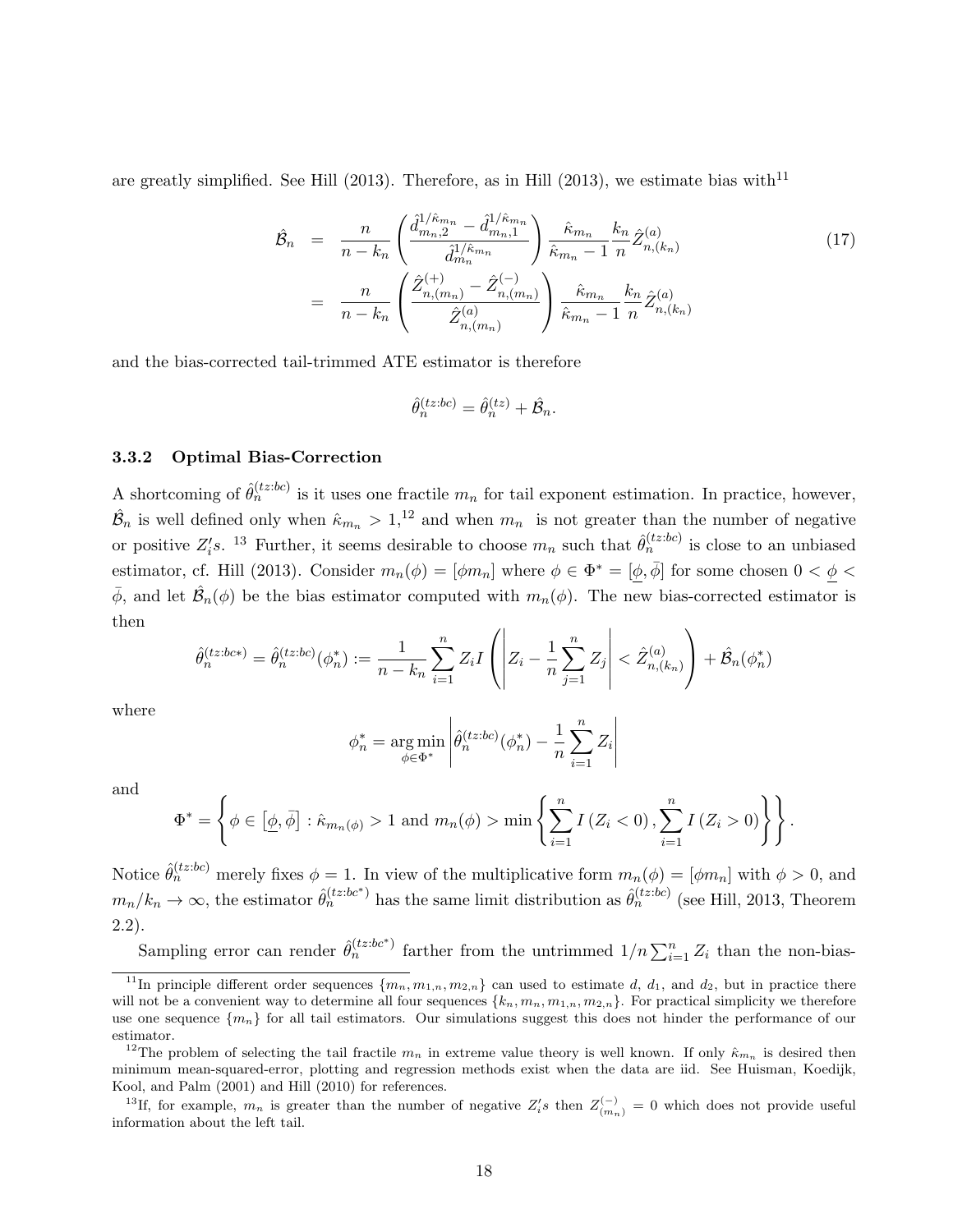corrected  $\hat{\theta}_n^{(tz)}$ . In practice we use whichever estimator is closest to the unbiased estimator:

$$
\hat{\theta}_n^{(tz:o)} \quad : \quad = \hat{\theta}_n^{(tz:bc^*)} I\left( \left| \hat{\theta}_n^{(tz:bc^*)} - \frac{1}{n} \sum_{i=1}^n Z_i \right| < \left| \hat{\theta}_n^{(tz)} - \frac{1}{n} \sum_{i=1}^n Z_i \right| \right) \\
 \quad + \hat{\theta}_n^{(tz)} I\left( \left| \hat{\theta}_n^{(tz:bc^*)} - \frac{1}{n} \sum_{i=1}^n Z_i \right| \ge \left| \hat{\theta}_n^{(tz)} - \frac{1}{n} \sum_{i=1}^n Z_i \right| \right).
$$

As long as  $\hat{\theta}_n^{(tz)}$  is biased asymptotically in its limit distribution, then  $\hat{\theta}_n^{(tz:bc^*)}$  will be chosen with probability approaching one (cf. Hill and Prokhorov, 2014, Proof of Theorem 7.2).

#### 3.3.3 Large Sample Properties

In order to ensure  $\hat{\kappa}_{m_n}$  is  $m_n^{1/2}$ -convergent we must impose a second order tail decay property and restrict the rate of increase of the fractiles  $m_n$ . The following second order power law property is a popular way to do this (Hall, 1982), but other tail forms are also viable. See Haeusler and Teugels (1985) and Goldie and Smith (1987), and see Hsing (1991) and Hill (2010).

A3'. Second Order Power Law: The observations  $(Y_i, D_i, X_i)'$  are iid.  $Z_i := h_i Y_i$  has a nondegenerate continuous distribution with support R and a power law distribution tail: for some  $d_1, d_2 > 0$  and  $\kappa > 1$ 

$$
P(Z_i - \theta < -c) = d_1 c^{-\kappa} \left( 1 + O(c^{-\xi}) \right) \quad \text{and} \quad P(Z_i - \theta > c) = d_2 c^{-\kappa} \left( 1 + O(c^{-\xi}) \right). \tag{18}
$$

Further,  $m_n \to \infty$ ,  $m_n = o(n^{2\xi/(2\xi + \kappa)})$  and  $m_n/k_n \to \infty$ .

**Remark** The fractile bound  $m_n = o(n^{2\xi/(2\xi+\kappa)})$  reflects the need to use observations strictly from the tails of the distribution when  $Z_i$  deviates from a Pareto law. In the Pareto case  $\xi = \infty$  hence we need only bound  $m_n = o(n)$ .

**Remark** In practice  $\xi$  and  $\kappa$  are not be known. The A3' and A4 requirements  $m_n = o(n^{2\xi/(2\xi + \kappa)})$ ,  $m_n/k_n \to \infty$ , and  $k_n = O(\ln(n))$  are, however, always satisfied when  $k_n = [\lambda_k(\ln(n))^{1-2\iota}]$  and  $m_n$ =  $[\lambda_m(\ln(n))^{1+a-\iota}]$  for tiny  $\iota > 0$  and some  $a \geq 0$  and  $\lambda_k, \lambda_m > 0$ .

The limit distribution of  $\hat{\theta}_n^{(tz:bc)}$  is based on the joint limiting properties of the non-tail component  $Z_iI(|Z_i - \theta| < c_n)$  and tail components that govern  $\hat{Z}_{n}^{(\cdot)}$  $\hat{R}_{n,(k_n)}^{(\cdot)}$  and  $\hat{\kappa}_{m_n}$ . The key underlying process governing Hill (1975) and Hall (1982) estimators is the tail indicator  $I(|Z_i - \theta| > c_n)$ , cf. Hsing (1991, Section2). Hence stack non-tail and tail variables and construct their covariance matrix:

$$
\mathcal{W}_{n,i} := \left[ \begin{array}{c} Z_i I\left( |Z_i - \theta| \leq c_n \right) - E\left[ Z_i I\left( |Z_i - \theta| \leq c_n \right) \right] \\ \left( \frac{n}{k_n} \right)^{1/2} \left\{ I\left( |Z_i - \theta| > c_n \right) - P\left( |Z_i - \theta| > c_n \right) \right\} \end{array} \right]
$$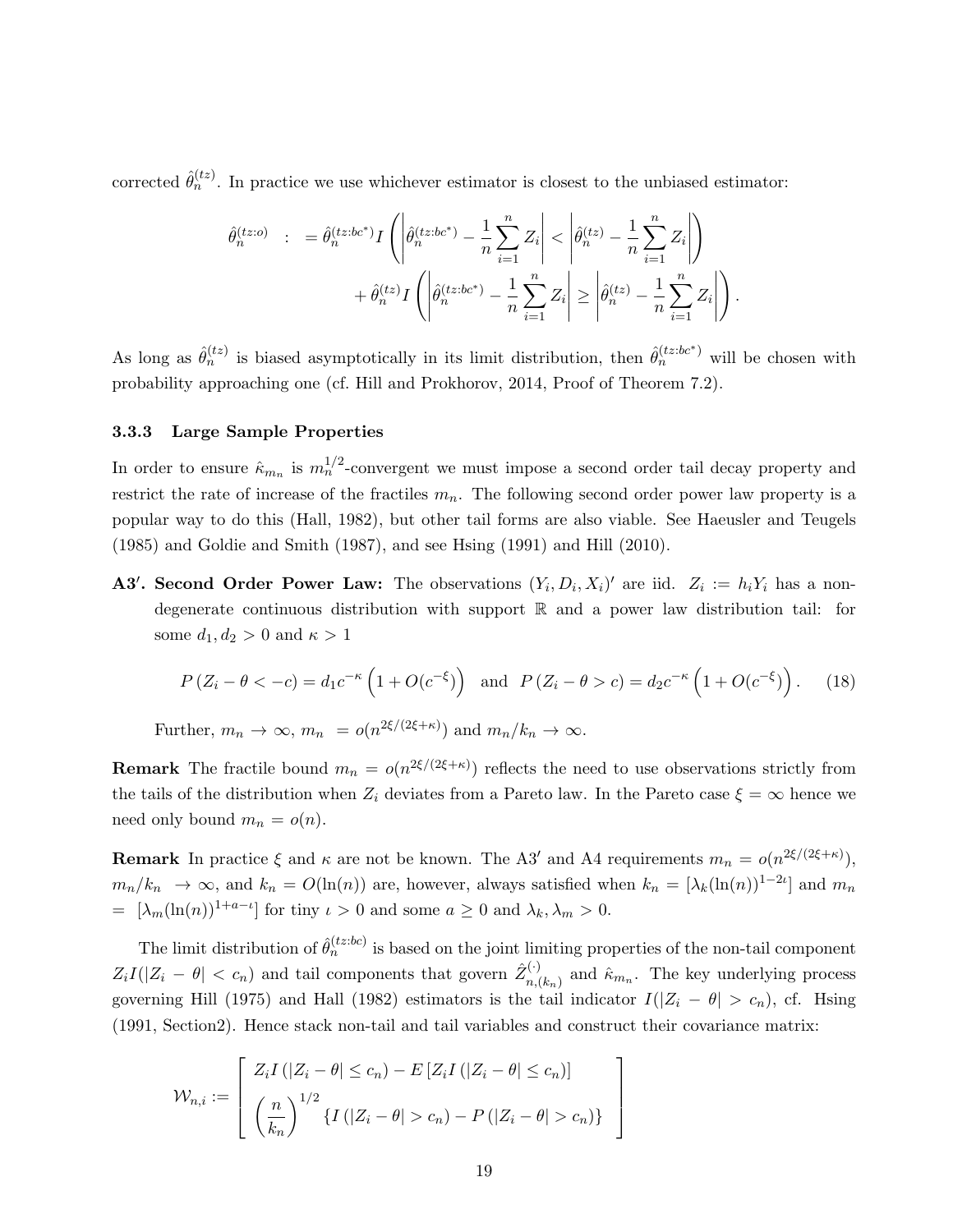$$
\Sigma_n := E\left[\mathcal{W}_{n,i}\mathcal{W}'_{n,i}\right] \text{ and } \mathcal{V}_n^2 := \mathcal{K}'_n \Sigma_n \mathcal{K}_n \text{ where } \mathcal{K}_n := \left[1, -\frac{1}{\kappa - 1} \left(\frac{k_n}{n}\right)^{1/2} c_n\right]
$$
  

$$
\mathfrak{V}_n^2 := \mathcal{V}_n^2 I_{n,i}^* + \sigma_n^2 \left(1 - I_{n,i}^*\right) \text{ where } I_{n,t}^* := I\left(\left|\hat{\theta}_n^{(tz;bc^*)} - \frac{1}{n} \sum_{i=1}^n Z_i\right| < \left|\hat{\theta}_n^{(tz)} - \frac{1}{n} \sum_{i=1}^n Z_i\right|\right).
$$

**Theorem 3.6** Under A1, A3' and A4 we have  $n^{1/2}V_n^{-1}(\hat{\theta}_n^{(tz:bc)} - \theta) \stackrel{d}{\rightarrow} N(0,1)$  and  $n^{1/2}V_n^{-1}(\hat{\theta}_n^{(tz:bc^*)})$  $(-\theta) \stackrel{d}{\rightarrow} N(0,1)$  where  $\mathcal{V}_n^2 = \sigma_n^2(1 + o(1))$  if  $\kappa < 2$  and  $\mathcal{V}_n^2 = \sigma_n^2(1 + O(1))$  if  $\kappa \geq 2$ . Furthermore  $n^{1/2}\mathfrak{V}_n^{-1}(\hat{\theta}_n^{(tz;o)} - \theta) \stackrel{d}{\rightarrow} N(0,1)$  where  $\mathfrak{V}_n^2 = \mathcal{V}_n^2 + o_p(1)$  if  $\kappa < 2$  and  $\mathfrak{V}_n^2 = \sigma_n^2 + o_p(1)$  if  $\kappa \geq 2$ .

**Remark** The order of  $\mathcal{V}_n^2$  is the same as that of  $\sigma_n^2$  defined in (9) since the tail component of  $\mathcal{W}_{n,i}$ is dominated by the tail-trimmed component.

**Remark**  $\hat{\theta}_n^{(tz;0)} = \hat{\theta}_n^{(tz;bc^*)}$  hence  $\mathfrak{V}_n^2 = \mathcal{V}_n^2 + o_p(1)$  when  $\kappa < 2$ , because  $\hat{\theta}_n^{(tz)}$  is then asymptotically biased in its limit distribution  $(n^{1/2}/\sigma_n)|B_n| \to \infty$ . Conversely,  $\hat{\theta}_n^{(tz)} = \hat{\theta}_n^{(tz)} + o_p(1)$  hence  $\mathfrak{V}_n^2 = \sigma_n^2$  $+ o_p(1)$  when  $\kappa \geq 2$ , because  $\hat{\theta}_n^{(tz)}$  is asymptotically unbiased  $(n^{1/2}/\sigma_n)|B_n| \to 0$ .

#### 3.3.4 Inference

Consistent estimators of the scale  $\sigma_n^2$  for  $\hat{\theta}_n^{(tz)}$  and  $\mathcal{V}_n^2$  for  $\{\hat{\theta}_n^{(tz:bc^*)}, \hat{\theta}_n^{(tz:bc^*)}, \hat{\theta}_n^{(tz:co)}\}$  are easily constructed. Recall  $\hat{Z}_{n,i} := Z_i - 1/n \sum_{j=1}^n Z_j$ , define components

$$
\hat{\mathcal{K}}_n := \left[ 1, \ -\frac{1}{\kappa - 1} \left( \frac{k_n}{n} \right)^{1/2} \hat{Z}_{n,(k_n)}^{(a)} \right] \n\widehat{\mathcal{W}}_{n,i} := \left[ Z_i I\left( \left| Z_i - \frac{1}{n} \sum_{j=1}^n Z_j \right| < \hat{Z}_{n,(k_n)}^{(a)} \right) - \frac{1}{n} \sum_{i=1}^n Z_i I\left( \left| Z_i - \frac{1}{n} \sum_{j=1}^n Z_j \right| < \hat{Z}_{n,(k_n)}^{(a)} \right) \right],
$$
\n
$$
\widehat{\mathcal{W}}_{n,i} := \left[ \left( \frac{n}{k_n} \right)^{1/2} \left\{ I\left( \left| Z_i - \frac{1}{n} \sum_{j=1}^n Z_j \right| < \hat{Z}_{n,(k_n)}^{(a)} \right) - \frac{k_n}{n} \right\} ,
$$

and define scales  $\hat{\Sigma}_n := 1/n \sum_{i=1}^n \widehat{\mathcal{W}}_{n,i} \widehat{\mathcal{W}}'_{n,i}$  and:

$$
\hat{\sigma}_n^2 := \frac{1}{n} \sum_{i=1}^n \left\{ Z_i I\left( \left| Z_i - \frac{1}{n} \sum_{j=1}^n Z_j \right| < \hat{Z}_{n,(k_n)}^{(a)} \right) - \frac{1}{n} \sum_{i=1}^n Z_i \right\}^2
$$
\n
$$
\hat{\mathcal{V}}_n^2 := \hat{\mathcal{K}}_n' \Sigma_n \hat{\mathcal{K}}_n
$$
\n
$$
\hat{\mathfrak{V}}_n^2 := \hat{\mathcal{V}}_n^2 I_{n,i}^* + \hat{\sigma}_n^2 \left( 1 - I_{n,i}^* \right) \text{ where } I_{n,t}^* := I\left( \left| \hat{\theta}_n^{(tz:bc^*)} - \frac{1}{n} \sum_{i=1}^n Z_i \right| < \left| \hat{\theta}_n^{(tz)} - \frac{1}{n} \sum_{i=1}^n Z_i \right| \right).
$$

**Theorem 3.7** Under the conditions of Theorem 3.6  $\hat{\sigma}_n^2/\sigma_n^2 \stackrel{p}{\rightarrow} 1$ ,  $\hat{\mathcal{V}}_n^2/\mathcal{V}_n^2 \stackrel{p}{\rightarrow} 1$  and  $\hat{\mathfrak{V}}_n^2/\mathfrak{V}_n^2 \stackrel{p}{\rightarrow} 1$ .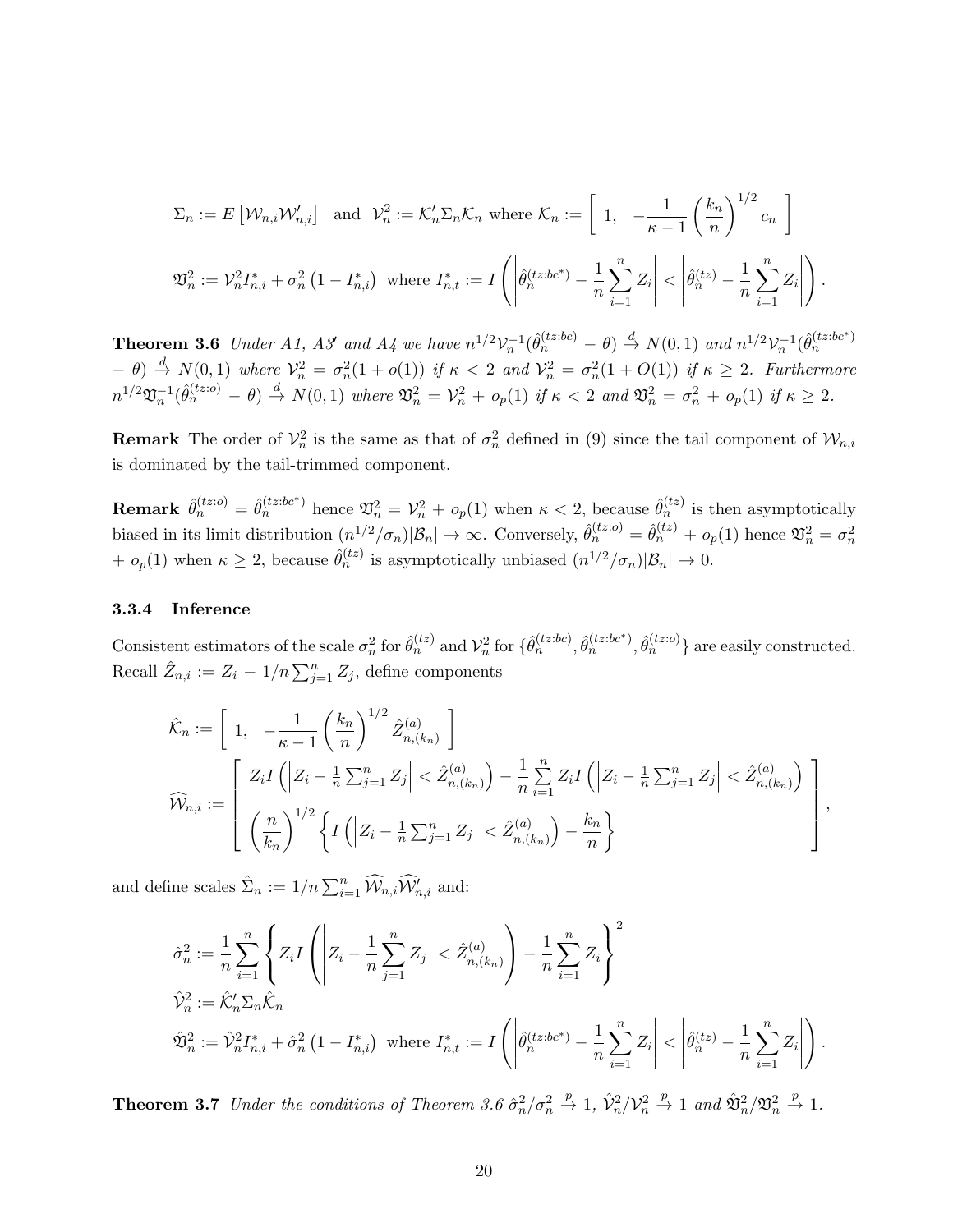#### 3.4 Bias-Correction: Thin Tails

In practice it may not be obvious that limited overlap is occurring, or if it is that the probability tails of  $Z_i$  decay according to a power law. In Section 4 we show that limited overlap can lead to power law tail decay in  $Z_i$  in a latent variable framework for treatment assignment, when the treatment outcome  $Y_i$  and covariates X have distribution tails that decay exponentially fast. In principle, however,  $Z_i$ may have very thin tails. For example, limited overlap  $A2'$  nests strict overlap  $A2$ , and under the latter  $Z_i$  may have exponential tails or simply a bounded support.

We now characterize the large sample properties of the bias-corrected estimator  $\hat{\theta}_n^{(tz:bc)}$  when (18) fails to hold. As a convenient benchmark we assume  $Z_i$  has an exponential distribution tail

$$
P(|Z_i - \theta| \ge c) = \xi \exp\left\{-\varpi c^{\delta}\right\} \text{ where } \xi, \varpi, \delta > 0.
$$
 (19)

The following extends easily to the case of a bounded support.

Clearly (19) implies by dominated convergence  $\lim_{n\to\infty} \sigma_n^2 = E[(Z_i - \theta)^2] < \infty$ . In this case the expression for the bias term in (15) is meaningless since it is based on Paretian tail parameters, hence the limiting properties of  $\hat{\mathcal{B}}_n$  are yet unknown. Since  $E[Z_i^2] < \infty$ , then for  $k_n \to \infty$  slow enough we need only show  $n^{1/2}\hat{\mathcal{B}}_n \stackrel{p}{\rightarrow} 0$  in order to verify by Theorem 3.2

$$
n^{1/2} \left( \hat{\theta}_n^{(tz:bc)} - \theta \right) = n^{1/2} \left( \hat{\theta}_n^{(tz)} - \theta \right) + o_p(1) \stackrel{d}{\to} N\left(0, E\left[ (Z_i - \theta)^2 \right] \right).
$$

Intuitively, since  $|Z_i|$  has exponential tails it has all moments and therefore its moment supremum  $\arg \sup \{\alpha > 0 : E |Z_i|^{\alpha} < \infty\} = \infty$ . This suggests Hill (1975)'s estimator should simply diverge in probability hence  $\hat{\kappa}_{m_n}/(\hat{\kappa}_{m_n} - 1) \stackrel{p}{\rightarrow} 1$ . Further, limit theory for order statistics covers a broad range of tail decay cases. The next result shows when  $n^{1/2}\hat{\mathcal{B}}_n \stackrel{p}{\to} 0$ . The proof is similar to arguments in Hill (2013, Theorem 2.3), and therefore relegated to the supplemental material Chaudhuri and Hill (2013).

**Theorem 3.8** Let  $Z_i$  have exponential tails (19), and assume  $k_n = O(\ln(n))$ ,  $m_n \to \infty$  and  $m_n =$  $o(n)$ . Then  $n^{1/2}\hat{\mathcal{B}}_n \stackrel{p}{\rightarrow} 0$  hence  $n^{1/2}(\hat{\theta}_n^{(tz:bc)} - \theta) \stackrel{d}{\rightarrow} N(0,E[(Z_i - \theta)^2])$ .

**Remark** Notice we no longer restrict  $m_n = o(n)$  nor require  $m_n/k_n \to \infty$  since these merely expedite consistency of tail exponent estimators and a simple asymptotic variance formula under power law (18). We still require  $k_n = O(\ln(n))$  in view of the plug-in  $1/n \sum_{i=1}^n Z_i$  used for mean-centering in the trimming indicator.

**Remark** In general the tail decay of  $Z_i$  will be unknown. Exactly as discussed in Remark 3.3.3 following A3', it is always viable to use  $k_n = [\lambda_k(\ln(n))^{1-2\iota}]$  and  $m_n = [\lambda_m(\ln(n))^{1+a-\iota}]$  for tiny  $\iota >$ 0 and some  $a \ge 0$  and  $\lambda_k, \lambda_m > 0$ .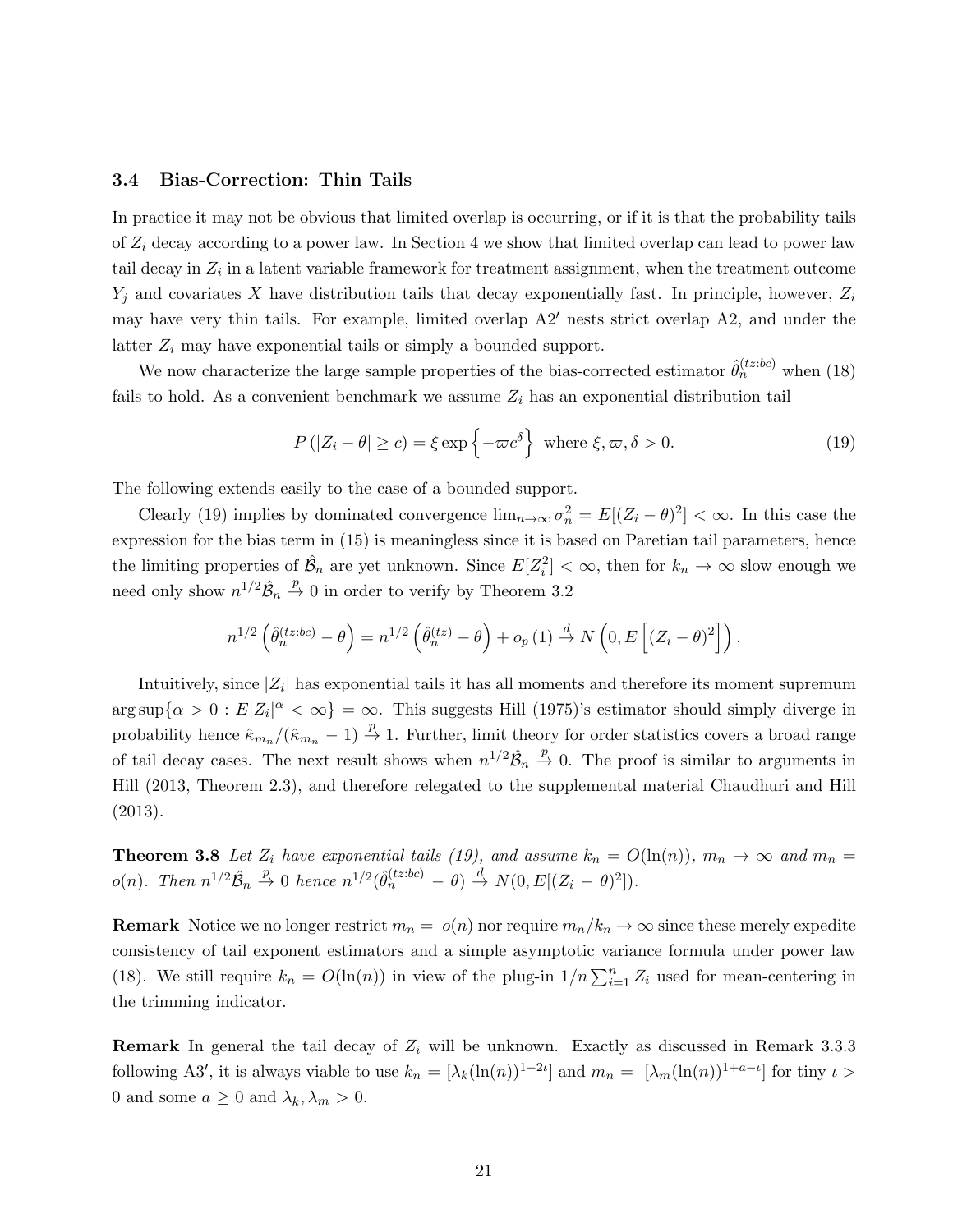#### 3.5 Higher Order Asymptotics and Fractile Choice

If Section 3.2 we show the non-bias-corrected estimator  $\hat{\theta}_n^{(tz)}$  is easily and entirely characterized by first order asymptotics. The bias-corrected estimator  $\hat{\theta}_n^{(tz:bc)} = \hat{\theta}_n^{(tz)} + \hat{\mathcal{B}}_n$ , however, exhibits bias due to tail-trimming in  $\hat{\theta}_n^{(tz)}$  and due to the bias estimator  $\hat{\mathcal{B}}_n$ . The latter arises because  $\hat{Z}_{n,(z)}^{(a)}$  $\hat{Z}_{n,(k_n)}^{(a)},\ \hat{Z}_{n,(r)}^{(+)}$  $n,(m_n)$ and  $\hat{\kappa}_{m_n}$  are first order equivalent to sums of tail indicators, and the expected values of these tail indicators are tail probabilities with higher order properties.

We now derive a higher order bias characterization. Higher order bias follows from a higher order expansion for  $\hat{\theta}_n^{(tz:bc)} - \theta$  under a second order power law assumption A3'', below. Because the expansion is quite complicated we do not present a corresponding mean-squared-error expression. Further, since mean-centering  $Z_i - 1/n \sum_{j=1}^n Z_j$  in the trimming indicator does not affect our final conclusion about how  $k_n$  impacts bias, without reducing generality we assume  $\theta = 0$  and therefore expand the estimator:

$$
\hat{\theta}_n^{(tz:bc)} = \hat{\theta}_n^{(tz)} + \hat{\mathcal{B}}_n = \frac{1}{n} \sum_{i=1}^n Z_i I\left(|Z_i| < Z_{(k_n)}^{(a)}\right) + \frac{n}{n - k_n} \left(\frac{Z_{(m_n)}^{(+)} - Z_{(m_n)}^{(-)}}{Z_{(m_n)}^{(a)}}\right) \frac{\hat{\kappa}_{m_n}}{\hat{\kappa}_{m_n} - 1} \frac{k_n}{n} Z_{(k_n)}^{(a)}.
$$

In order to glean the most information possible, but without reducing too much generality, we sharpen power law A3' by being precise about the second order term, and bounding  $m_n \to \infty$  and  $k_n \to \infty$  in order to deduce which bias terms dominate.

**A3<sup>''</sup>. Second Order Power Law:** The observations  $(Y_i, D_i, X_i)'$  are iid.  $Z_i := h_i Y_i$  has a nondegenerate continuous distribution with support R and a power law distribution tail: for some  $d_1, d_2 > 0$  and  $\kappa > 1$ 

$$
P(Z_i < -c) = d_1 c^{-\kappa} \left( 1 + \varpi c^{-\xi} \right) \quad \text{and} \quad P(Z_i > c) = d_2 c^{-\kappa} \left( 1 + \varpi c^{-\xi} \right) \tag{20}
$$

Further, 
$$
m_n \to \infty
$$
,  $m_n = O(\ln(n))$ ,  $k_n = o(m_n)$  and  $k_n/m_n^{1/2} \to \infty$ .

**Remark** A3'' implies A4 since  $m_n = O(\ln(n))$  and  $k_n = o(m_n)$  imply  $k_n = o(\ln(n))$ .

The higher order expansion and bias are complicated by the numerous terms that arise from the bias estimator itself, and the second order power law. We therefore only give the following conclusions here and save the technical details for the supplemental appendix Chaudhuri and Hill (2013). We provide there an expansion of  $\hat{\theta}_n^{(tz:bc)} - \theta$  and bias expression. The higher order expansion is based on expanding the following first order expansion.

**Lemma 3.9** Under A3''  $\hat{\theta}_n^{(tz:bc)} - \theta = \mathfrak{B}_n + o_p(\mathcal{V}_n/n^{1/2})$  for some random variable  $\mathfrak{B}_n$ .

The term  $o_p(\mathcal{V}_n/n^{1/2})$  arises solely from first order asymptotics by substituting  $c_n$  for  $\hat{Z}_{n,\ell}^{(a)}$  $\sum_{n,(k_n)}^{(a)}$  in the trimming indicator. By Karamata theory  $\mathcal{V}_n$  is unaffected by  $k_n$  when  $\kappa = 2$  or is smaller when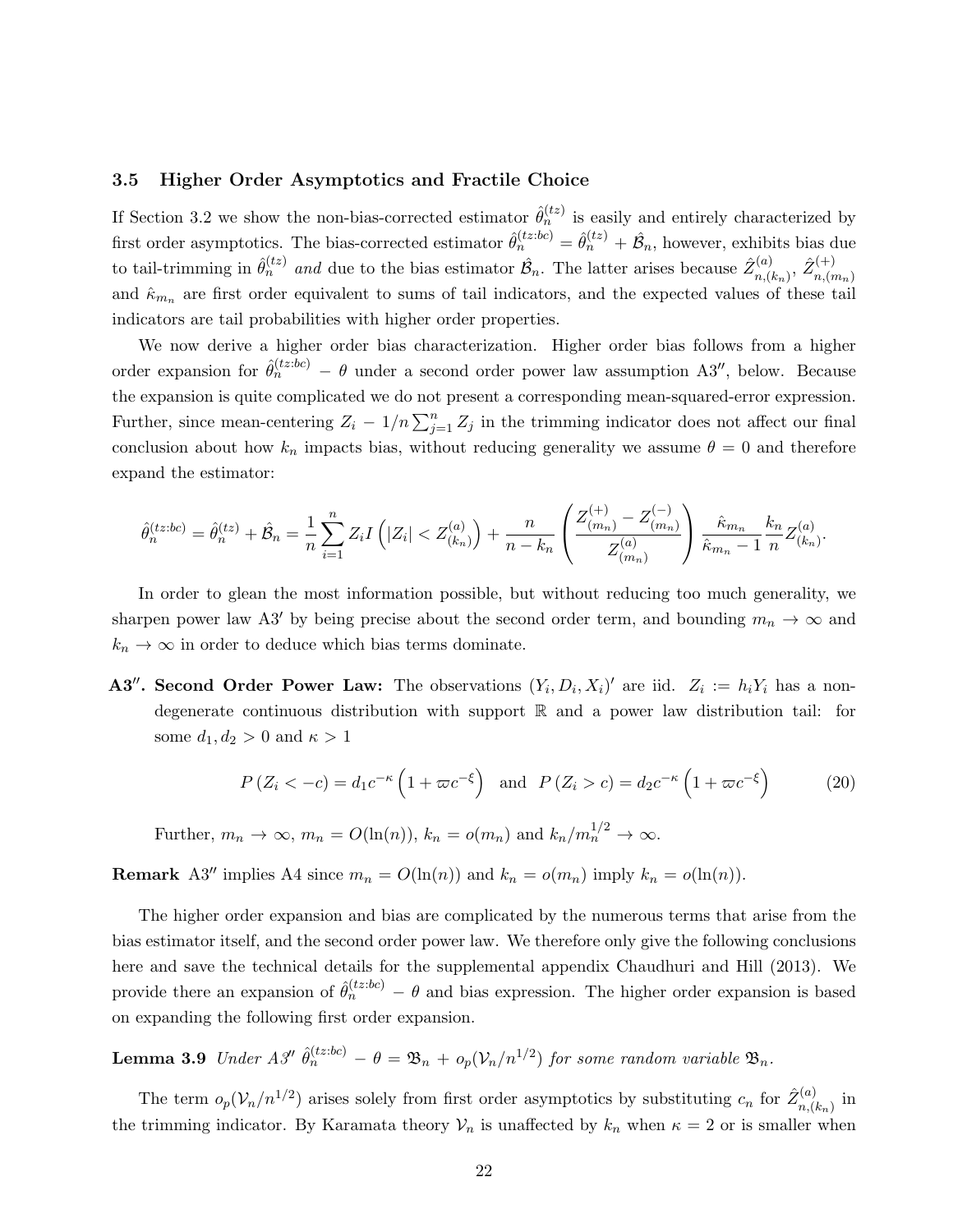$k_n$  is larger when  $\kappa \neq 2$ . Since  $o_p(\mathcal{V}_n/n^{1/2})$  merely captures the first order efficiency result for tailtrimmed sums with or without bias-correction (see, e.g., Hill, 2013), and since it can be verified that  $(n^{1/2}/\mathcal{V}_n)|E[\mathfrak{B}_n]| \to \infty$  when  $\kappa < 2$  such that  $\mathfrak{B}_n$  dominates any bias discussion, we drop  $o_p(\mathcal{V}_n/n^{1/2})$ and define higher order bias as

$$
\mathcal{B}_n(\hat{\theta}_n^{(tz:bc)}) := E[\mathfrak{B}_n].
$$

When  $m_n = O(\ln(n))$ ,  $k_n = o(m_n)$  and  $k_n/m_n^{1/2} \to \infty$ , bias is dominated by few terms as n increases. There are four possible cases. In the following  $o(1)$  and  $O(1)$  terms are functions of n. Write  $\mathcal{B}_n = \mathcal{B}_n(\hat{\theta}_n^{(tz:bc)})$ .

**Theorem 3.10** Let A3'' hold. Then  $\mathcal{B}_n = o(\mathcal{V}_n/n^{1/2})$  if  $\kappa \geq 2$  and otherwise  $(n^{1/2}/\mathcal{V}_n)|\mathcal{B}_n| \to \infty$ . Furthermore:

(a). If tails are symmetric  $d_1 = d_2$  and Pareto  $\xi = 0$  then  $\mathcal{B}_n(\hat{\theta}_n^{(tz:bc)}) \sim (k_n/n)^{1-1/\kappa} m_n^{-1} d^{1/\kappa} \kappa(\kappa 1)^{-1} \times O(1)$ .

(b). If distribution tails are symmetric  $d_1 = d_2$  and not exactly Pareto  $\xi < \infty$  then

$$
\mathcal{B}_{n}\left(\hat{\theta}_{n}^{(tz:bc)}\right) \sim \left(\frac{k_{n}}{n}\right)^{1-1/\kappa} \frac{1}{m_{n}} d^{1/\kappa} \left\{\frac{\kappa}{\kappa-1} + \frac{\kappa}{(\kappa-1)^{2}} \frac{\xi}{\kappa+\xi} \frac{\varpi (m_{n}/n)^{\xi/\kappa}}{d^{\xi/\kappa} + \varpi (m_{n}/n)^{\xi/\kappa}}\right\} \times O\left(1\right).
$$

(c). If tails are asymmetric  $d_1 \neq d_2$  and Pareto  $\xi = \infty$  then  $\mathcal{B}_n(\hat{\theta}_n^{(tz:bc)}) \sim (k_n/n)^{1-1/\kappa} (d_2^{1/\kappa}$  $d_1^{1/\kappa}$  $n_1^{1/\kappa}$ ) $m_n^{-1/2} \times o(1)$ .

(d). If tails are asymmetric  $d_1 \neq d_2$  and not exactly Pareto  $\xi < \infty$  then

$$
\mathcal{B}_{n}\left(\hat{\theta}_{n}^{(tz:bc)}\right) = -\left(\frac{k_{n}}{n}\right)^{1-1/\kappa} \frac{1}{m_{n}^{1/2}} \left(d_{2}^{1/\kappa} - d_{1}^{1/\kappa}\right) \left\{\frac{\kappa^{2}}{(\kappa-1)^{2}} \left(\tilde{\mathcal{R}}_{n}^{(a)} - \tilde{r}_{n}^{(a)}\right) \frac{1}{m_{n}^{1/2}} + o\left(1\right)\right\}
$$

where  $0 < \tilde{\mathcal{R}}_n^{(a)} = O(1)$  and  $\tilde{r}_n^{(a)} = o(1)$  depend on  $m_n$ .

**Remark** We impose  $m_n = O(\ln(n))$  and  $k_n/m_n^{1/2} \to \infty$  in order to determine which bias terms dominate. Otherwise, meaningful inference from the bias expansion leads to numerous and in general less illuminating special cases. Consult Lemmas A.9 and A.10 in Chaudhuri and Hill (2013). The requirement  $m_n = O(\ln(n))$  is quite practical since the A3' bound  $m_n = o(n^{2\xi/(2\xi+\kappa)})$  otherwise requires knowledge of the tail exponents  $\xi$  and  $\kappa$ . The requirement  $k_n/m_n^{1/2} \to \infty$  is not too restrictive since we can always satisfy A3<sup>n</sup> with  $m_n \sim \lambda_m(\ln(n))^{\delta_m}$  and  $k_n \sim \lambda_k(\ln(n))^{\delta_k}$  for  $\lambda_k, \lambda_m > 0$  and  $\delta_m/2 < \delta_k < \delta_m$ .

**Remark** In each case as tails become heavier  $\kappa \searrow 1$  higher order bias increases. Further,  $\mathcal{B}_n(\hat{\theta}_n^{(tz:bc)})$  $\sim K(k_n/n)^{1-1/\kappa}/m_n$  under tail symmetry and otherwise  $\mathcal{B}_n(\hat{\theta}_n^{(tz:bc)}) \sim K(k_n/n)^{1-1/\kappa}/m_n^{1/2}$ , hence bias is inherently smaller under symmetric tails. This is logical since trimming is symmetric hence bias from trimming itself vanishes under tail symmetry.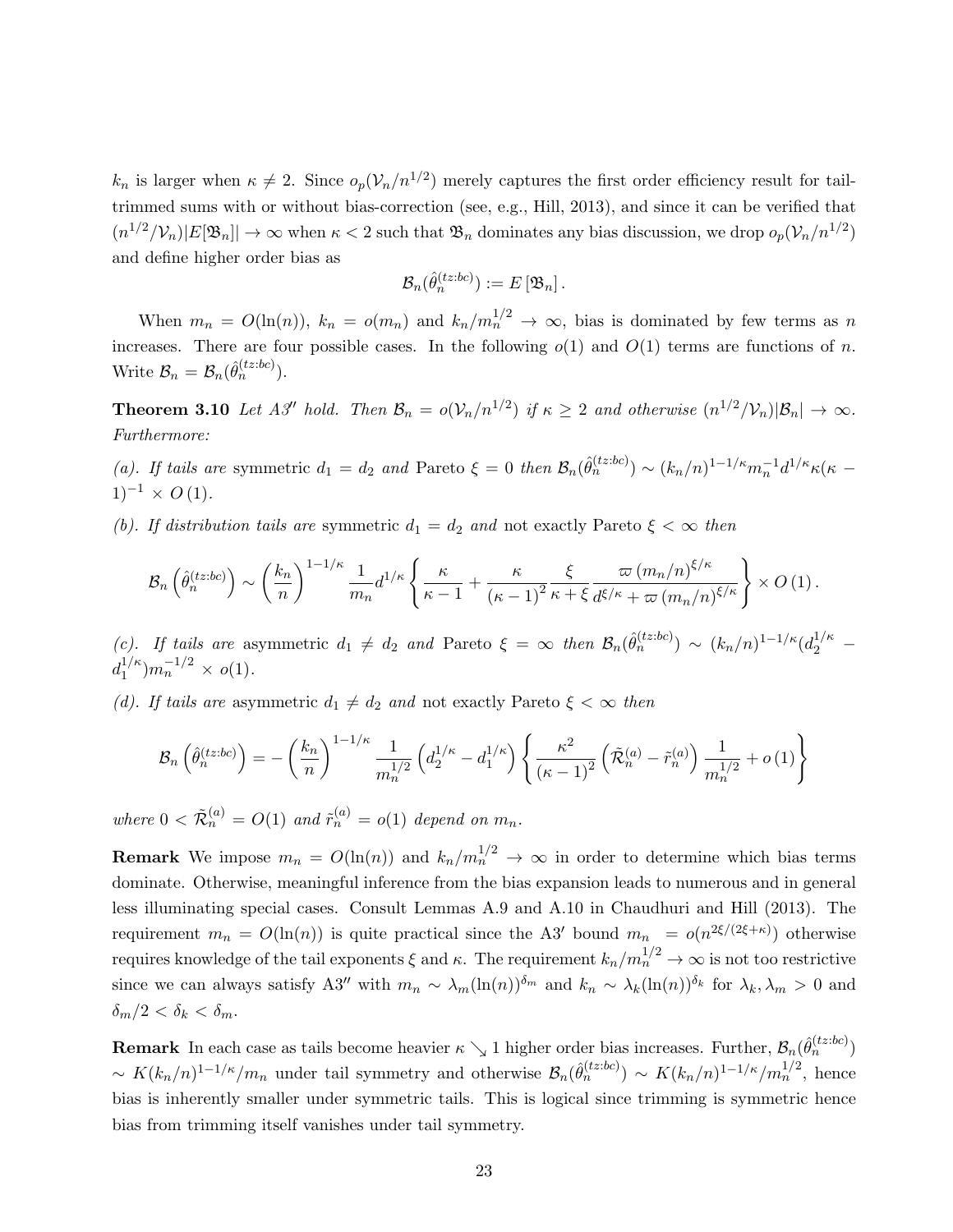Each case reveals trimming fewer observations (small  $k_n$ ) leads to smaller bias.

**Corollary 3.11** Under A3'' it follows  $E[\hat{\theta}_n^{(tz:bc)}] - \theta$  is closer to zero for smaller  $k_n$ .

The general bias expression in Chaudhuri and Hill (2013, Lemma A.3) reveals the dual role of the number of tail observations  $m_n$  used for tail exponent estimation. A larger  $m_n$  implies a faster rate of convergence for tail estimators hence smaller higher bias for  $\hat{\theta}_n^{(tz:bc)}$ . A smaller  $m_n$  implies observations are taken from the extreme tails which are more closely described by a Pareto law, hence approximations for order statistics are sharper. In each case a larger  $m_n$  leads to smaller bias, except for an asymmetric non-exact Pareto law. This arises primarily from the two-tailed tail index estimator  $\hat{\kappa}_{m_n}$ : asymmetry and a deviation from exact Pareto decay exacerbates the bias of  $\hat{\kappa}_{m_n}$ , which overwhelms the otherwise diminishing impact of large  $m_n$  on bias. This bias is monotonically smaller for larger  $\xi$  and smaller  $|d_2^{1/\kappa} - d_1^{1/\kappa}$  $1/k$ : the closer to a Pareto law, or tail symmetry, the smaller is  $E[\hat{\theta}_n^{(tz:bc)}] - \theta$ .

**Corollary 3.12** Assume A3<sup>*n*</sup> holds. Then  $E[\hat{\theta}_n^{(tz:bc)}] - \theta$  is closer to zero for larger  $m_n$ , except when  $d_2 \neq d_1$  and  $\xi \in (0,\infty)$ , i.e.  $Z_i$  has asymmetric tails that are non-exactly Pareto. In the latter case, bias is smaller for larger  $\xi$  and smaller  $|d_2^{1/\kappa} - d_1^{1/\kappa}|$  $\frac{1}{k}$ .

## 4 Probability Tail Decay - Threshold Crossing Latent Variable Model for Treatment Assignment

In this section we characterize the probability tail decay of  $Z := hY$ , the variable that, under A1 and A2', point-identifies the average treatment effect  $\theta = E[Z]$ . We repeatedly use the following terminology concerning tail decay. Consult Resnick (1987) for details. A regularly varying function  $\mathbb{R}(c)$  satisfies by Karamata's theorem  $\mathbb{R}(c) = c^{-\xi} \mathcal{L}(c)$  where  $\xi \neq 0$  is finite and  $\mathcal{L}(c)$  is slowly varying:  $\mathcal{L}(c)/\mathcal{L}(\lambda c) \to 1$  as  $c \to \infty$   $\forall \lambda > 0$ . Slow variation covers constants and powers of the natural log. A power law or regularly varying distribution tail has the form  $P(|Z| \ge c) = c^{-\kappa} \mathcal{L}(c)$  with a positive tail index  $\kappa > 0$ . A Paretian tail  $P(|Z| \ge c) = dc^{-\kappa}(1 + o(1))$  is a special case with slowly varying component  $\mathcal{L}(c) = d(1 + o(1)).$ 

#### 4.1 General Characterization

Our first result provides a general characterization of probability tails. Denote by  $E_{Y_i}$  expectations with respect to the measure induced by  $Y_i$ . As in (8), let  $\kappa$  denote the moment supremum of Z. Recall  $a \wedge b = \min\{a, b\}.$ 

**A5.** The distributions of  $DY/p(X)$  and  $(1-D)Y/(1-p(X))$  are absolutely continuous on their support, and  $p(X)|Y_1$  and  $p(X)|Y_0$  have absolutely continuous distributions with Borel measurable density functions  $f_{p(X)|Y_1}$  and  $f_{p(X)|Y_0}$  for each  $p(x) \in (0,1)$  and  $Y_1, Y_0$ -a.s.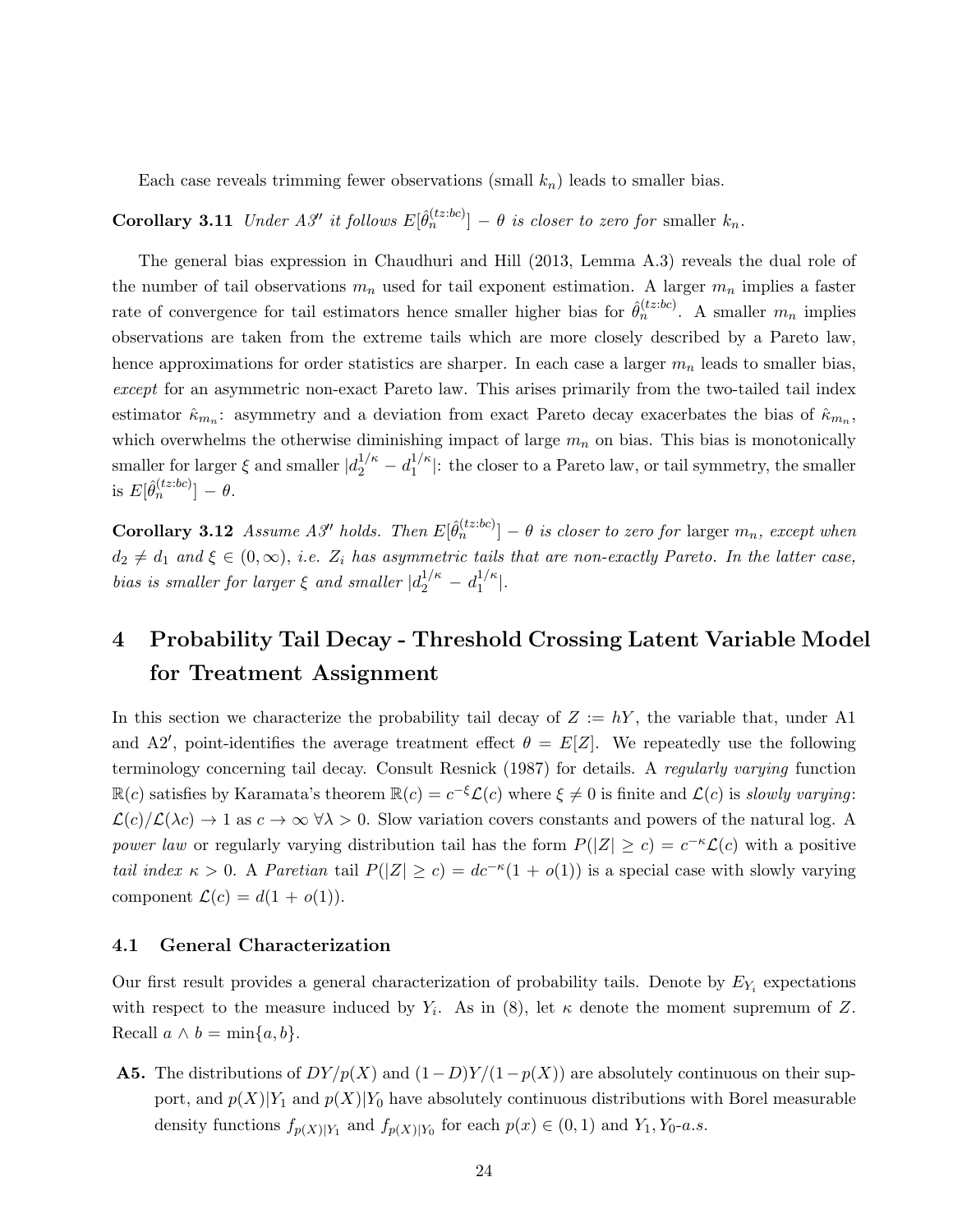**Theorem 4.1** Let  $c > 1$  be arbitrary. Under A1 and A5:

$$
P(|Z|>c) = E_{Y_1}\left[\int_0^{\frac{|Y_1|}{c}\wedge 1} r f_{p(X)|Y_1}(r) dr\right] + E_{Y_0}\left[\int_{\left(1-\frac{|Y_0|}{c}\right)\vee 0}^1 (1-r) f_{p(X)|Y_0}(r) dr\right] \tag{21}
$$

$$
\frac{\partial}{\partial c} P(|Z| > c) = -\frac{1}{c^3} E_{Y_1} \left[ I\left( |Y_1| \le c \right) Y_1^2 f_{p(X)|Y_1} \left( \frac{|Y_1|}{c} \right) \right] \n- \frac{1}{c^3} E_{Y_0} \left[ I\left( |Y_0| \le c \right) Y_0^2 f_{p(X)|Y_0} \left( 1 - \frac{|Y_0|}{c} \right) \right] = -\frac{1}{c^3} d(c).
$$
\n(22)

If Z had a Paretian tail then  $P(|Z| > c) = dc^{-\kappa}(1 + o(1))$  as  $c \to \infty$  hence  $(\partial/\partial c)P(|Z| > c) \sim$  $-\kappa dc^{-\kappa-1}$ . Property (22) therefore suggests that Z has a tail structure similar to a power law with index  $\kappa = 2$ , but with a multiplicative scale  $d(c)$  governed by the threshold c and the distributions of  $p(X)$ ,  $Y_0$  and  $Y_1$ . The fact that the scale itself is a function of c substantially complicates demonstrating the power law property since it is possible that  $d(c) \rightarrow \infty$  so slow that  $d(c)/c^3 \rightarrow 0$  at an exponential rate, or so fast that Z has a tail index  $\kappa < 2$ . In its generality, therefore, Theorem 4.1 is not particularly illuminating.

In order to characterize the scale  $d(c)$  we need the conditional density  $f_{p(X)|Y_j}(r)$ . We therefore consider the popular latent variable framework for treatment assignment:

$$
D = I(\alpha + \beta X - U \ge 0).
$$

Obviously in practice  $\beta$  cannot be identified, hence  $\beta = 1$  is the standard assumption. In the common standardized form  $D = I(X - u \ge 0)$  with  $u = U/\beta$  this is synonymous to  $\beta = 1$  and X and U having different variances gauged by  $\beta$ . We allow  $\beta \geq 1$  for ease, but everything that following is synonyms to fixing  $\beta = 1$  and inspecting the relative probability tails of  $\{U, X\}$ .

We assume for simplicity U is independent of X,  $Y_1$  and  $Y_0$ . Also, take  $E[U] = 0$  and  $Var(U) = 1$ as normalization in the rest of the paper. The assumption that the error  $U$  is additively separable and independent of X has implications on the treatment assignment (cf. Vytlacil  $(2002)$ ). Generality is also lost due to the specific index structure  $\alpha + \beta X$ , but these help to abstract from issues peripheral to the demonstration of the power law tail decay. Without loss of further generality take  $\beta > 0$ .<sup>14</sup>

**A6.** U has an absolutely continuous distribution with density function  $f_U$ . X has support X. Further  $X|Y_1$  and  $X|Y_0$  have absolutely continuous distributions with Borel measurable density functions  $f_{X|Y_1}(x)$  and  $f_{X|Y_0}(x)$  for each  $x \in \mathcal{X}$  and a.s. with respect to  $Y_1, Y_0$ .

<sup>&</sup>lt;sup>14</sup>Note that  $\beta = 0$  implies  $p(X) = F_U(\alpha) = p$  (constant) and as a result, under assumptions A1 and A2,  $\theta = E[Y|D =$  $1|-E[Y|D=0]$  meaning that there is no need for an IPW estimator. While its variance will increase with the proximity of p to 0 or 1, the IPW estimator does not, however, suffer from the limited overlap problem asymptotically as long as the constant  $p \in (0, 1)$ .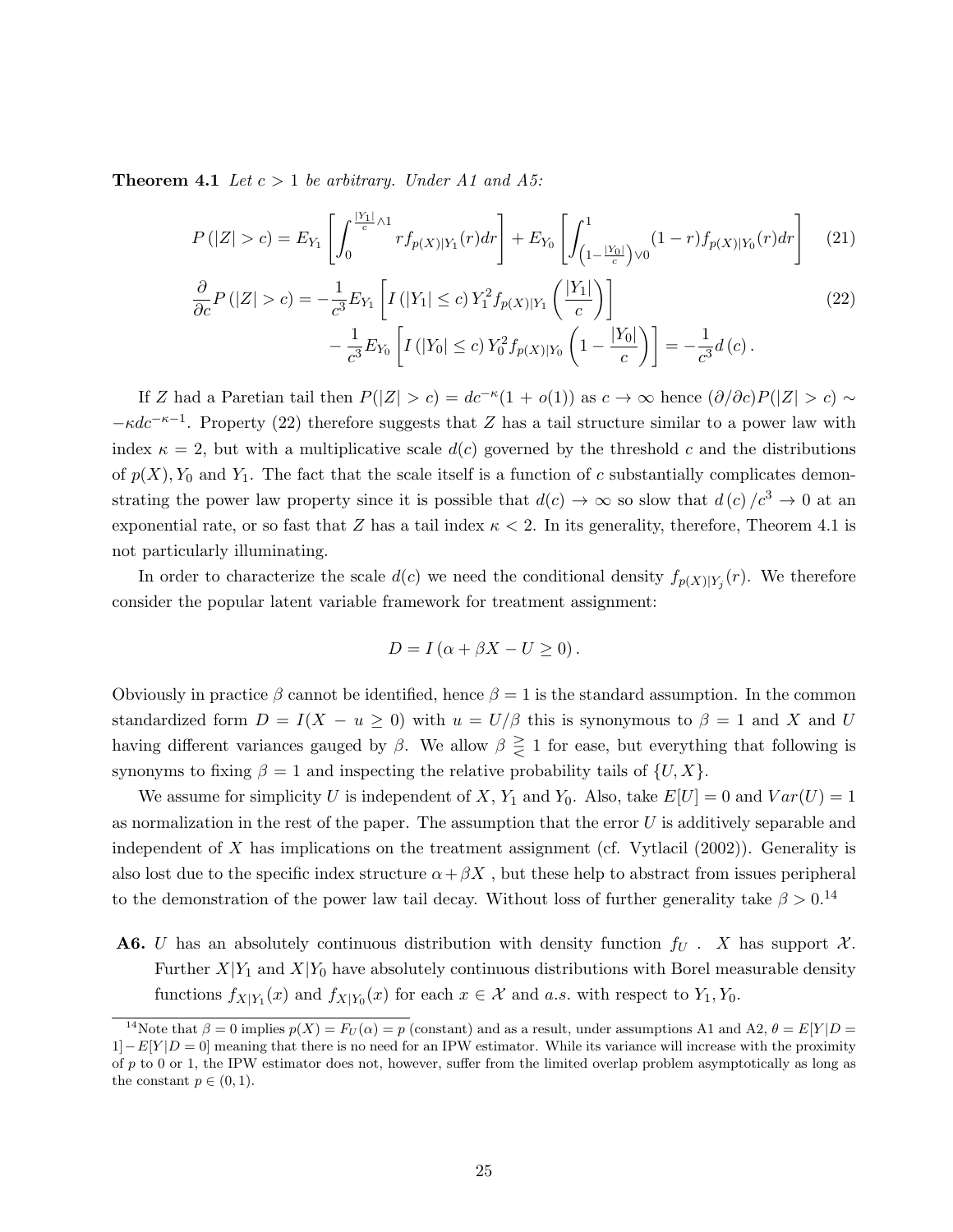By independence of  $U$  and  $X$ :

$$
p(X) = P(D = 1|X) = P(\alpha + \beta X \ge U) = F_U(\alpha + \beta X)
$$

hence under A6 it follows for  $j = 0, 1$ :

$$
f_{p(X)|Y_j}(r) = f_{X|Y_j}\left(\frac{F_U^{-1}(r) - \alpha}{\beta}\right) \frac{1}{\beta} \frac{1}{f_U\left(F_U^{-1}(r)\right)}
$$
 where  $r \in (0, 1)$ .

Therefore, the result in (22) can be written as

$$
\frac{\partial}{\partial c}P(|Z|>c) = -\frac{1}{c^3}\frac{1}{\beta}\mathcal{F}(\alpha,\beta,c) \text{ where } \mathcal{F}(\alpha,\beta,c) := \mathcal{F}_1(\alpha,\beta,c) + \mathcal{F}_0(\alpha,\beta,c),\tag{23}
$$

and

$$
\mathcal{F}_{1}(\alpha, \beta, c) := \qquad E_{Y_{1}} \left[ Y_{1}^{2} I\left( |Y_{1}| \leq c \right) f_{X|Y_{1}} \left( \frac{F_{U}^{-1} \left( \frac{|Y_{1}|}{c} \right) - \alpha}{\beta} \right) \frac{1}{f_{U} \left( F_{U}^{-1} \left( \frac{|Y_{1}|}{c} \right) \right)} \right]
$$
\n
$$
\mathcal{F}_{0}(\alpha, \beta, c) := \qquad E_{Y_{0}} \left[ Y_{0}^{2} I\left( |Y_{0}| \leq c \right) f_{X|Y_{0}} \left( \frac{F_{U}^{-1} \left( 1 - \frac{|Y_{0}|}{c} \right) - \alpha}{\beta} \right) \frac{1}{f_{U} \left( F_{U}^{-1} \left( 1 - \frac{|Y_{0}|}{c} \right) \right)} \right].
$$

It remains to deduce power law properties as a consequence of the behavior of  $\mathcal{F}(\alpha,\beta,c)$  as  $c \to \infty$ .

The behavior of the ratios  $f_{X|Y_j}((q_1 - \alpha)/\beta)/f_U(q_j)$  and therefore the relative tail decay of  $X|Y_j$ and U plays a key roll, where for  $j = 0, 1$  the  $q'_j s$  are quantiles

$$
q_0 := F_U^{-1}(1 - |Y_0|/c)
$$
 and  $q_1 := F_U^{-1}(|Y_1|/c)$  for  $|Y_j|/c \le 1$ .

We demonstrate below by example how these two ratios influence the tail behavior of Z. Given the simplicity of the setup and a similar setting in Busso, DiNardo, and McCrary (2009) and Khan and Tamer (2010a), we focus on the cases where  $Y_j \perp X, U$ , and either  $\{U, X\}$  are either identically distributed, or normally or Laplace distributed. Further, to avoid notational clutter we assume  $\alpha =$ 0, hence

$$
D = I\left(\beta X - U \ge 0\right). \tag{24}
$$

In practice a more general setting will clearly be desired. The following derivations serve as a basic groundwork for showing under limited overlap why heavy tails arise, and how sensitive they are to  $\beta$ .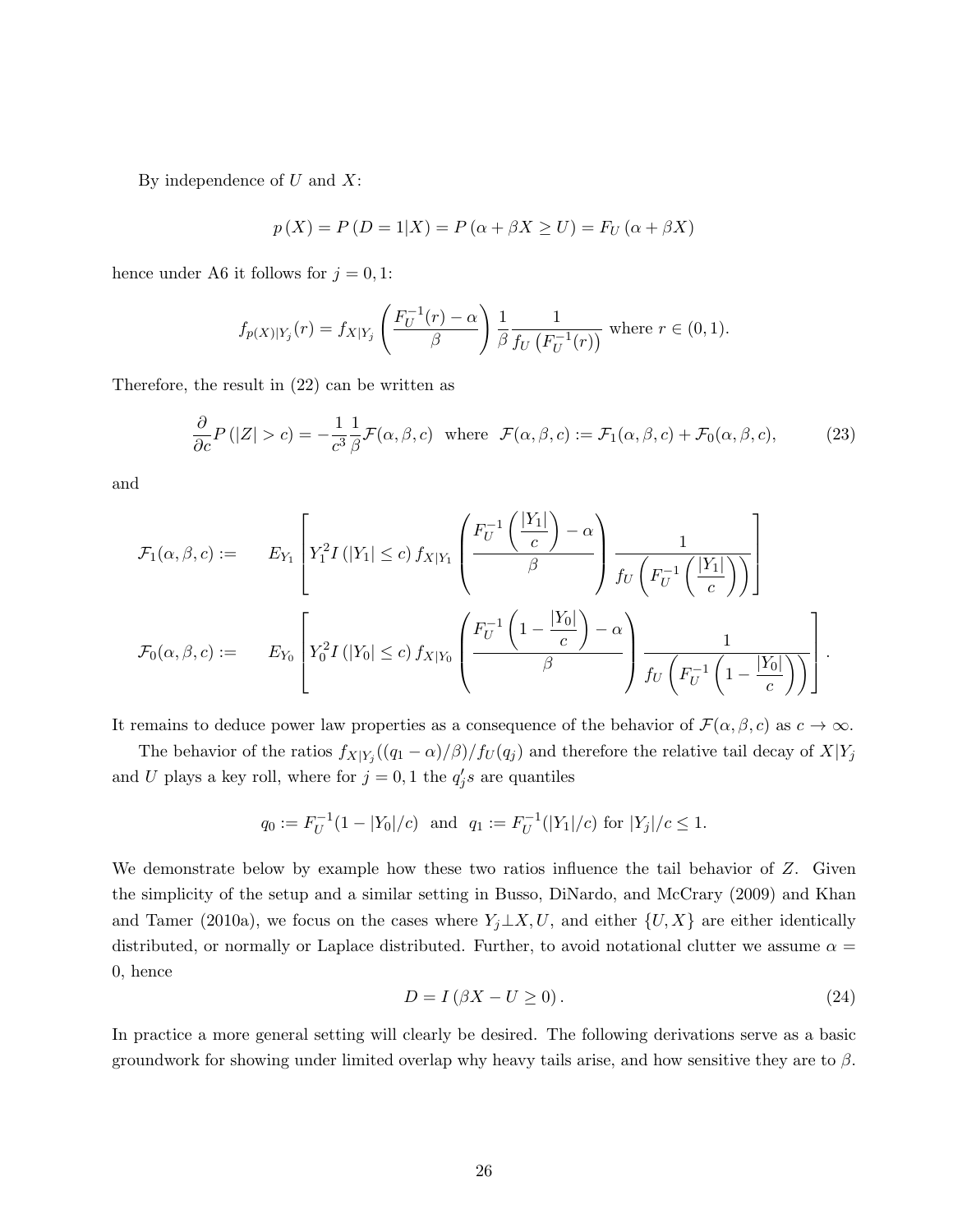#### 4.2 Example:  $\{U, X\}$  are iid

A brief example sheds some light on how the covariate slope  $\beta$  and the relative tail behavior of X and U affects the tail behavior of  $Z$ . In Khan and Tamer (2010a), following Lewbel (1997), the latent variable case treated is the standardization  $\beta = 1$ . Then  $f_{X|Y_j}((q_1 - \alpha)/\beta)/f_U(q_j) = f_{X|Y_j}(q_j)/f_U(q_j)$ , and since  $Y_j \perp X$  this further reduces to  $f_X(q_j)/f_U(q_j)$ . Thus, if X and U have the same densities a.s.  $Y_j$  then  $\mathcal{F}_j(0,1,c) := E_{Y_j}[Y_j^2I(|Y_j| \leq c)]$ , and if  $Y_j$  has a finite variance then by dominated convergence  $\lim_{c\to\infty} \mathcal{F}_j(0,1,c) = E[Y_j^2]$ . This implies by (23) that  $(\partial/\partial c)P(|Z| > c) \sim -c^{-3}(E[Y_0^2]$  $+ E[Y_1^2]$  hence Z has a Paretian tail with index 2. This proves the following.

**Theorem 4.2** Let  $Y_j \perp X, U$ , and let  $\{U, X\}$  be iid. Then  $P(|Z| > c) = dc^{-2}(1 + o(1))$  where  $d =$  $(1/2)(E[Y_0^2] + E[Y_1^2]).$ 

**Remark** By dominated convergence the same conclusion follows when  $f_X(r)/f_U(r) \to (0,\infty)$  as  $|r|$  $\rightarrow \infty$ . Hence, the tail index is identically 2 when X and U have the same rate of distribution tail decay.

Two simple lessons are (i) when  $Y_j \perp X, U$ , and X and U have the same impact on  $\mathcal{F}_j(\alpha, \beta, c)$ for  $j = 0, 1$ , then Z is heavy tailed with a hairline infinite variance; and *(ii)* lighter or heavier tails are driven by tail differences in X and U, and  $\beta \geq 1$ , an issue largely ignored in the literature on IPW estimators for ATE. Notice (i) explains Khan and Tamer (2010a, Section 4) finding that their tail-trimmed ATE estimator has a  $o(n^{1/2})$  rate of convergence when all variables are identically logit distributed: Z has an infinite variance hence negligible trimming results in sub- $n^{1/2}$  convergence  $(Csörgo, Horváth, and Mason, 1986; Hahn, Weiner, and Mason, 1991; Hill, 2013).$ 

#### 4.3 Example: Laplace Errors and Covariates

Let  $(\epsilon_1, \epsilon_0, X, U)$  be independently distributed Laplace with mean 0 and variance 1. The cdf is

$$
F(r) = \frac{1}{2}e^{\sqrt{2}r} \text{ if } r \le 0 \text{ and } F(r) = 1 - \frac{1}{2}e^{-\sqrt{2}r} \text{ if } r > 0,
$$
\n(25)

hence  $f(r) = (1/$ √  $\sqrt{2}e^{-\sqrt{2}|r|}$ . Each variable is therefore symmetrically distributed about zero and ATE  $\theta = 0$ . In order to align with Khan and Tamer (2010a)'s setup of trimming based on X, and for simplicity, assume  $Y_j \perp X, U$ .

**Theorem 4.3** Under treatment assignment (24) and  $Y_j \perp X, U$  it follows Z is symmetrically distributed about zero, and  $P(|Z| > c) = dc^{-(1+1/\beta)}(1 + O(e^{-c/4}))$  for some d that depends on  $\beta$ .

**Remark** As  $\beta$  increases the probability tail of Z becomes monotonically heavier, but the tail index 1  $+1/\beta$  is always above one, hence the ATE exists. The distribution is symmetric due to the treatment assignment location  $\alpha = 0$ , independence  $Y_j \perp X, U$ , and symmetry about zero for the distributions of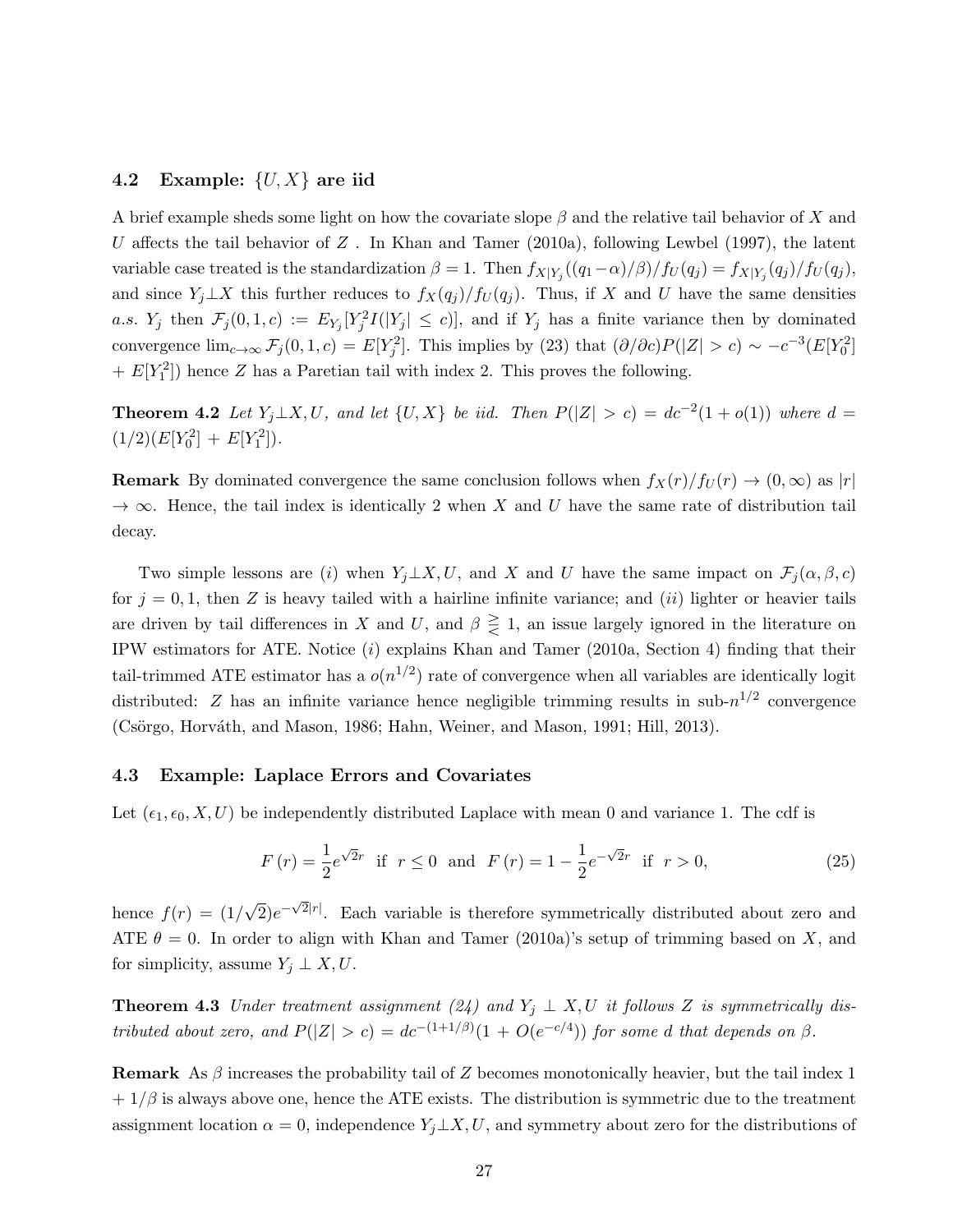all variables  $(\epsilon_1, \epsilon_0, X, U)$ . We only show the impact of  $\beta$  on the tail index and not on the scale d in order to conserve space, and because only the tail index matters for large sample theory.

**Remark** Khan and Tamer (2010a: Section 4.1) consider  $\beta = 1$  with  $\{U, X\}$  that have a common logit distribution and therefore identical tails. By the simple example discussed in Section 4.1 this implies Z has a Paretian tail with index 2. However, in the heavier tail  $(\beta > 1)$  and thinner tail  $(\beta < 1)$  cases the trim-by-X estimator  $\theta_n^{(tx)}$  behaves differently. Ultimately this is because Khan and Tamer (2010a) both standardize  $\beta = 1$  and treat the distributions of U and X as identical. In a general framework, however, with treatment assignment  $D = I(\beta X - U \ge 0)$  and  $\beta > 0$ , if we standardize  $X - u \geq 0$  it follows  $u := U/\beta$  has a variance that depends on  $\beta$ . See Sections 5.1 and 5.2 below for details on the trim-by-X estimator  $\theta_n^{(tx)}$  and its general behavior.

**Remark** The second order term  $O(e^{-c/4})$  is  $O(c^{-\xi})$  for any  $\xi > 0$ . This implies power law assumption A3' holds, and since  $\xi > 0$  is arbitrary then any fractile  $m_n \to \infty$  and  $m_n = o(n)$  can be used for tail exponent estimation in the bias-corrected ATE estimator.

#### 4.4 Example: Normal Errors and Covariates

Repeat the setup above, except now assume  $(Y_1, Y_0, X, U)$  are independently distributed  $N(0, 1)$ . Again ATE  $\theta$  is identically 0. We obtain

$$
\mathcal{F}_j(0,\beta,c) = E_{Y_j} \left[ Y_j^2 I\left( |Y_j| \le c \right) \frac{f_{X|Y_j}(q_j/\beta)}{f_U(q_j)} \right] = E_{Y_j} \left[ Y_j^2 I\left( |Y_j| \le c \right) \frac{f_X(q_j/\beta)}{f_U(q_j)} \right]
$$

$$
= \frac{\sqrt{2}}{\sqrt{\pi}} \int_0^c y^2 \exp\left\{-\frac{y^2}{2}\right\} \exp\left\{-\frac{1-\beta^2}{2\beta^2}q_j^2\right\} dy.
$$

We only compute  $\mathcal{F}_1(0,\beta,c)$  since  $\mathcal{F}_0(0,\beta,c)$  is similar. Let  $\Phi(z)$  denote the standard normal cdf. In this simplified setting it follows by a change of variables  $z = y/c$  that

$$
\mathcal{F}_1(0,\beta,c) = \frac{\sqrt{2}}{\sqrt{\pi}} \int_0^1 c^3 z^2 \exp\left\{-\frac{c^2 z^2}{2}\right\} \exp\left\{-\frac{1-\beta^2}{2\beta^2} (\Phi^{-1}(z))^2\right\} dz.
$$
 (26)

Although exponential tails in general will lead to results similar to the Laplace case above, there are concrete differences worth noting. In particular, in the present case Z has a Paretian tail with index  $\kappa = 1 + 1/\beta^2$  which is more sensitive to changes in  $\beta$  than in the Laplace case when  $\beta \in (0, 2)$ .

**Theorem 4.4** Under treatment assignment (24) and  $Y_j \perp X, U$  it follows Z is symmetrically distributed about zero, and  $P(|Z| > c) = dc^{-(1+1/\beta^2)/(1 + o(e^{-c/2}))}$  for some d that depends on  $\beta$ .

**Remark** The higher order term  $o(e^{-c/2})$  is  $O(c^{-\xi})$  for any  $\xi > 0$ , hence A3' holds and any  $m_n \to \infty$ and  $m_n = o(n)$  is valid.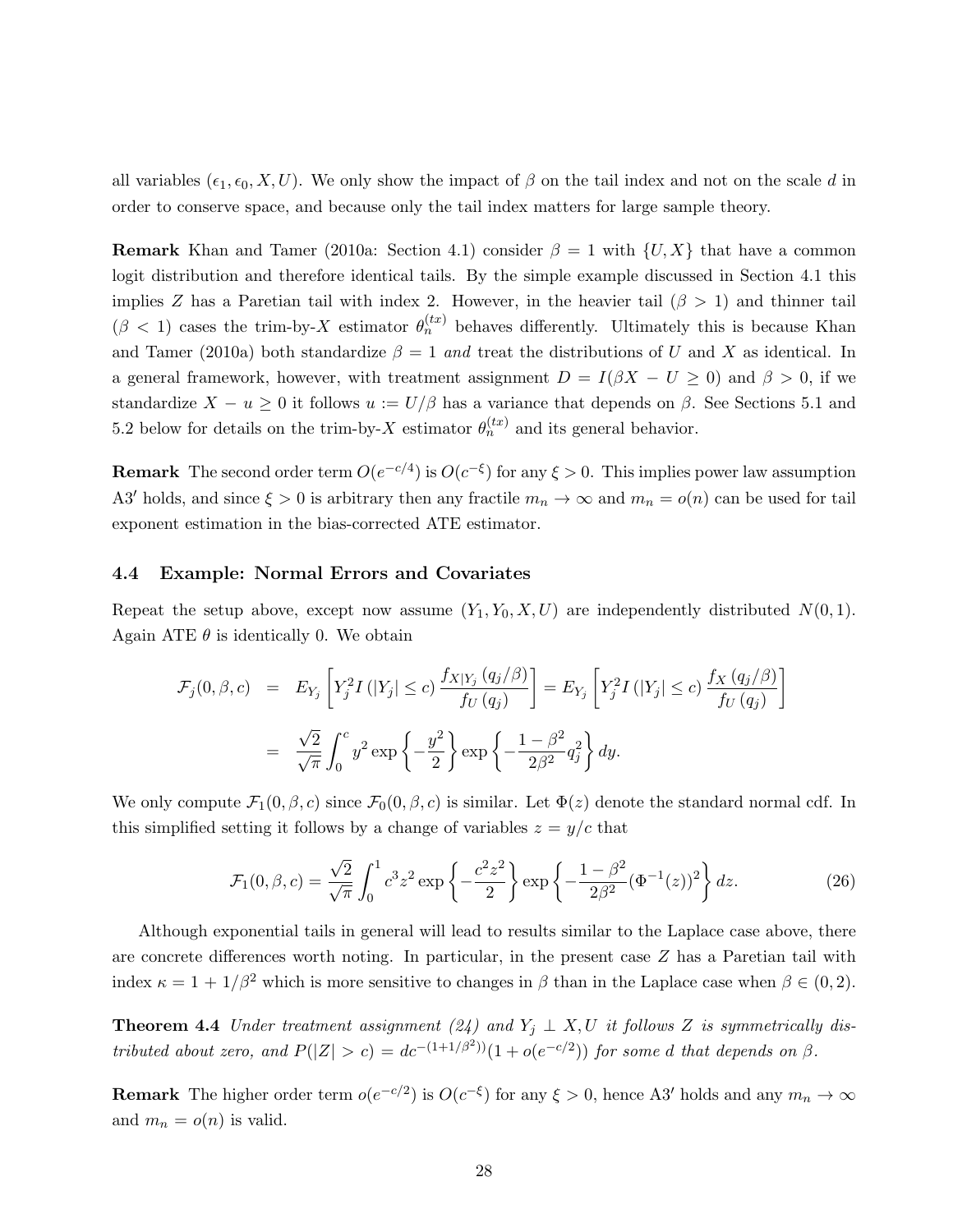#### 4.5 Example: Heterogeneous Distributions

The preceding examples exclude for simplicity the case where the errors and covariates have different distributions. Consider the case  $Y_j \perp X, U$ , as above, hence  $\mathcal{F}_j(0, \beta, c) = E_{Y_j}[Y_j^2 I(|Y_j| \leq$  $c) f_X(q_i/\beta)/f_U(q_i)$ . Then, for a given  $\beta > 0$ , a relatively heavier (thinner) tailed error U is associated with thinner (heavier) tails in Z. For example, if  $(Y_0, Y_1, X)$  are Laplace and U is normal then Z is heavier tailed than if all  $(Y_0, Y_1, X, U)$  are Laplace, and additionally in this case if  $\beta = 1$  then  $\kappa$  $<$  2.

Conversely, if  $(Y_0, Y_1, X)$  are normal and U is Laplace or has a power law distribution tail, then Z is thinner tailed than if all  $(Y_0, Y_1, X, U)$  are normal. A similar outcome arises if  $(Y_0, Y_1, X)$  and U belong to the same distribution class but have different variances. For example, if  $(Y_0, Y_1, X)$  are iid normal, U is normal and  $V[X] > V[U]$  then Z is heavier tailed than if all are iid normal.

## 5 Other Tail-Trimmed Estimators: Trimming by X

In this section we study the properties of the trim-by- $X$  estimator:

$$
\theta_n^{(tx)} = \frac{1}{n} \sum_{i=1}^n Z_i I(|X_i| \le \gamma_n),
$$

where  $\{\gamma_n\}$  is a sequence of positive numbers,  $\gamma_n \to \infty$ . In order to simplify derivations we work in the following latent variable framework with Laplace distributed variables, in which case ATE  $\theta = 0$ .

A7. Assume the latent variable model (24) for treatment assignment holds;  $Y_j \perp X, U$ ; and  $(Y_0, Y_1, X, U)$ are iid Laplace distributed with cdf (25).

Under A7  $\theta_n^{(tx)}$  is unbiased since  $E[Z_i I(|X_i| > \gamma_n)] = E[(D_i Y_{1,i} + (1 - D_i) Y_{0,i}) h_i I(|X_i| > \gamma_n)] =$ 0. We abstract from the possibility of bias in order to focus on the convergence rate. Note that Khan and Tamer's (2010: Section 4.1) characterization of bias for  $\theta_n^{(tx)}$  is presumedly under the assumption  $\alpha \neq 0$  (see their footnote 7). Define the variance

$$
\mathcal{S}_n^2 = E\left[\left(Z_i I\left(|X_i| \le \gamma_n\right) - E\left[Z_i I\left(|X_i| \le \gamma_n\right)\right]\right)^2\right] = E\left[Z_i^2 I\left(|X_i| \le \gamma_n\right)\right] - \theta^2 \times \left(1 + o(1)\right),\tag{27}
$$

where the second equality follows from  $\gamma_n \to \infty$  and dominated convergence.

Khan and Tamer (2010b,a) study this estimator's convergence rate of bias under A7 with  $\beta = 1$ , and with other distributions. We characterize the limit distribution and rate of convergence  $n^{1/2}/S_n$ of  $\theta_n^{(tx)}$ , and again use  $\beta \geq 1$  to mimic the setting where  $\beta = 1$  and  $\{U, X\}$  may have different distribution tails.

We then give details on precisely which observations  $Z_i$  are trimmed and show there may be only a weak correspondence between extremes in  $X_i$  and in  $Z_i$ . This will shed light on the inability of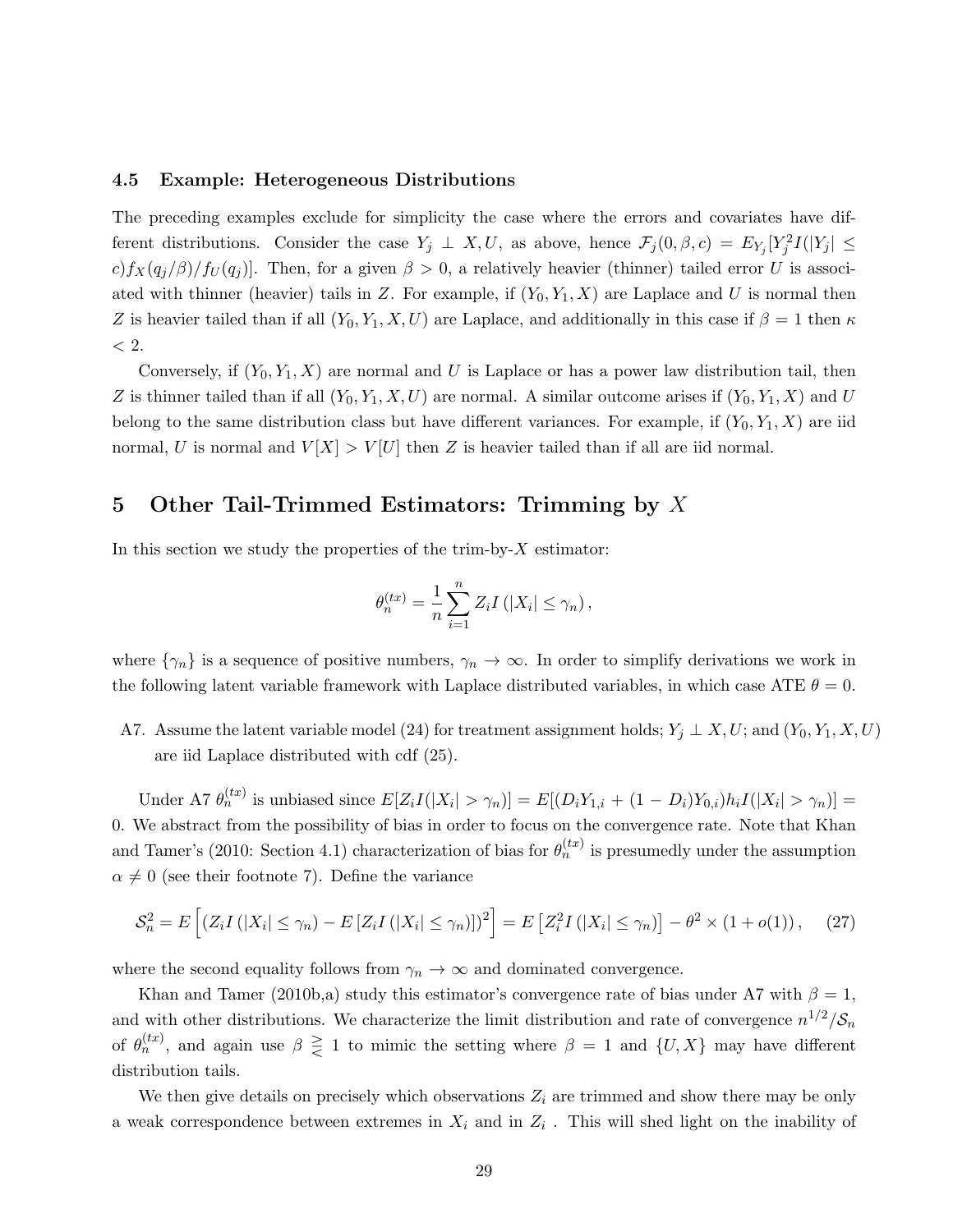$\theta_n^{(tx)}$  to control for heavy tails in small samples unless the sample portion of trimmed  $Z_i$  is very large, based on our controlled experiments in Section 6. We also compare  $\theta_n^{(tx)}$  to the trim-by-Z estimator  $\hat{\theta}_n^{(tz)}$  across these criteria. Finally, we present an improved version of  $\theta_n^{(tx)}$  that uses a stochastic threshold and discuss how to set the trimming fractile such that it compares closely with  $\hat{\theta}_n^{(tz)}$ .

## $5.1$  Properties of  $\theta_n^{(tx)}$

We first characterize the variance  $S_n^2$ . Under A7,  $E[Y_j^2] = 1$  and hence by independence  $E[Z_i^2 I(|X_i|)]$  $\leq \gamma_n$ ] =  $E[h_i^2 I(|X_i| \leq \gamma_n)]$ . Now apply dominated convergence and  $\theta = 0$  to deduce  $S_n^2 \sim E[h_i^2 I(|X_i|$  $\leq \gamma_n$ ], while

$$
E\left[h_i^2 I\left(|X_i| \leq \gamma_n\right)\right] = E\left[\frac{1}{F_u(\beta X_i)} I\left(|X_i| \leq \gamma_n\right)\right] + E\left[\frac{1}{1 - F_u(\beta X_i)} I\left(|X_i| \leq \gamma_n\right)\right].\tag{28}
$$

By the Laplace assumption the first term in (28) is

$$
E\left[\frac{1}{F_u(\beta X_i)}I(|X_i| \le \gamma_n)\right] = \int_{-\gamma_n}^{\gamma_n} \frac{1}{F(\beta x)} \frac{\partial}{\partial x} F(x) dx
$$
\n
$$
= \sqrt{2} \left[ \int_{-\gamma_n}^0 e^{\sqrt{2}x(\beta - 1)} dx + \int_0^{\gamma_n} \frac{e^{-\sqrt{2}x}}{2 - e^{-\sqrt{2}\beta x}} dx \right]
$$
\n
$$
= \int_0^{\sqrt{2}\gamma_n} e^{x(\beta - 1)} dx + \int_0^{\sqrt{2}\gamma_n} \frac{e^{(\beta - 1)x}}{2e^{\beta x} - 1} dx = \int_0^{\sqrt{2}\gamma_n} e^{x(\beta - 1)} dx \times (1 + o(1)).
$$
\n(29)

The same derivation applies to the second term in (28).

If  $\beta$  < 1 then the tail index of  $Z_i$  is  $\kappa > 2$  by Theorem 4.3, and  $\int_0^{\sqrt{2}\gamma_n}$  $e^{x(2\gamma_n} e^{x(\beta-1)}dx = O(1)$  hence  $E[h_i^2I(|X_i| \leq \gamma_n)] \sim 2\int_0^\infty e^{-x(1-\beta)}dx = 2/(1-\beta) = E[h_i^2]$ . The case studied in Khan and Tamer (2010a) is  $\beta = 1$  which aligns with a tail index  $\kappa = 2$  by Theorem 4.3, and  $E[h_i^2 I(|X_i| \leq \gamma_n)] \sim$ √  $2\gamma_n$  $\rightarrow \infty$  by (29). Finally, if  $\beta > 1$  then the tail index  $\kappa < 2$  by Theorem 4.3, and  $\int_0^{\sqrt{2}\gamma_n}$ Finally, if  $\beta > 1$  then the tail index  $\kappa < 2$  by Theorem 4.3, and  $\int_0^{\sqrt{2\gamma_n}} e^{x(\beta-1)} dx = (\beta - 1)$ .  $-1$ <sup>-1</sup> (exp{ $\sqrt{2}\gamma_n(\beta-1)$ } -1) hence  $E[h_i^2I(|X_i| \leq \gamma_n)] \sim 2(\beta-1)^{-1}$  (exp{ $\sqrt{2}\gamma_n(\beta-1)$ } -1) → ∞.

This proves  $S_n^2$  is finite for each n and any  $\beta$ , and monotonically increasing in  $\beta$  when  $\beta \geq$ 1. Khan and Tamer (2010b, Theorem 4.1) assume the Lindeberg condition holds in order to prove asymptotic normality in a general environment. Using arguments in Khan and Tamer (2010b, Section 3), however, the condition is straightforward to verify here, hence we omit a proof.

**Theorem 5.1** Let A7 hold. If  $\beta < 1$  then  $n^{1/2}(\theta_n^{(tx)} - \theta) \stackrel{d}{\rightarrow} N(0, 2/(1 - \beta))$ ; if  $\beta = 1$  then  $(n^{1/2}/\gamma_n)(\theta_n^{(tx)} - \theta) \stackrel{d}{\rightarrow} N(0, 2)$ ; and if  $\beta > 1$  then  $(n^{1/2}/e^{\sqrt{2}\gamma_n(\beta-1)})(\theta_n^{(tx)} - \theta) \stackrel{d}{\rightarrow} N(0, 2/(\beta-1))$ .

Theorem 5.1 reveals substantial differences in estimator behavior for the full range of  $\beta > 0$ . Small  $\beta \in (0,1)$  implies  $Z_i$  has a finite variance hence  $\theta_n^{(tx)}$  is  $n^{1/2}$ -convergent with asymptotic variance  $2/(1)$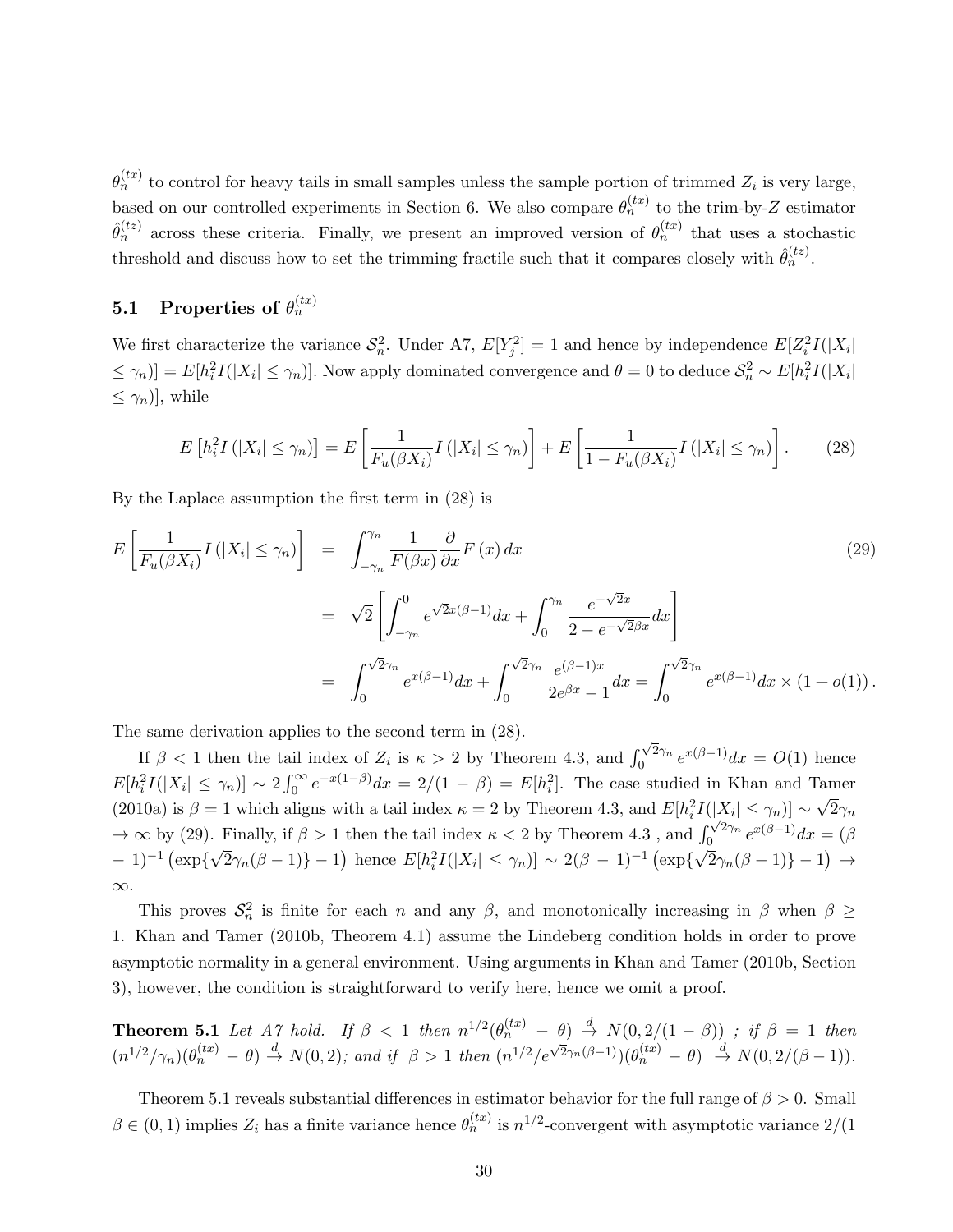$-$  β) identical to the untrimmed estimator  $1/n \sum_{i=1}^{n} Z_i$ . Unity  $\beta = 1$  aligns with a hairline infinite variance and convergence rate  $n^{1/2}/\gamma_n = o(n^{1/2})$  with an asymptotic variance that depends on  $\gamma_n$ . Since  $\theta_n^{(tx)}$  is unbiased when  $Y_j \perp X$  and  $\{Y_0, Y_1, U, X\}$  have symmetric distributions, a small  $\gamma_n$  such that  $\gamma_n \to \infty$  slowly aligns with a smaller estimator variance and therefore mean-squared-error, and higher rate of convergence. Examples include  $\gamma_n \sim \lambda (\ln(n))^{\delta}$  or  $\gamma_n \sim \lambda \ln(\ln(n))$  for small  $\delta, \lambda > 0$ , in which case the asymptotic variance is  $\lambda^2$ . Recall that a slow  $\gamma_n \to \infty$  implies a relatively greater degree of trimming occurs.

Finally,  $\beta > 1$  aligns with heavy tails, in particular by Theorem 4.3  $Z_i$  has a Paretian tail with index  $\kappa = 1 + 1/\beta < 2$ . In this case for a chosen sequence  $\{\gamma_n\}$  the rate of convergence is exponentially slower. For example, if we use  $\gamma_n = \lambda(\ln(n))^{\delta}$  for  $\delta \in (0,1]$  as in Khan and Tamer (2010b) for cases where the errors and regressors have exponential tails, then  $\theta_n^{(tx)}$  has a convergence rate  $n^{1/2}/(\ln(n))^{\delta}$ when  $\beta = 1$  but only  $n^{1/2}/e^{\sqrt{2}(\beta-1)\lambda(\ln(n))^\delta}$  when  $\beta > 1$ . Consider if  $\gamma_n = \lambda \ln(n)$  and  $\beta > 1$  then the rate is just  $n^{1/2-\sqrt{2}\lambda(\beta-1)}$ . We therefore require information on  $\beta$  in order to set  $\lambda$  small enough just to ensure  $n^{1/2-\sqrt{2}\lambda(\beta-1)} \to \infty$ . The choice of  $\gamma_n = \lambda \ln(\ln(n))$ , however, is always valid since  $n^{1/2}/e^{\gamma_n(\beta-1)} = n^{1/2}/(\ln(n))^{\sqrt{2\lambda(\beta-1)}} \to \infty.$ 

#### 5.2 Comparison of Estimators

We now compare the trim-by-X estimator  $\theta_n^{(tx)}$  and the trim-by-Z estimator  $\hat{\theta}_n^{(tz)}$  based on their rates of convergence and the ability to remove extreme observations of  $Z_i$ .

#### 5.2.1 Rates of Convergence

We first derive the limit distribution of  $\hat{\theta}_n^{(tz)}$ . Combine the above derivation for  $E[Z_i^2]$  in the case  $\beta$  < 1, with Corollary 3.3 for rates of convergence, and Theorem 3.2 for the power law property, to deduce the following.

**Theorem 5.2** Let A7 hold. If  $\beta < 1$  then  $n^{1/2}(\hat{\theta}_n^{(tz)} - \theta) \stackrel{d}{\rightarrow} N(0, 2/(1 - \beta))$ , if  $\beta = 1$  then  $(n/\ln(n))^{1/2}(\hat{\theta}_n^{(tz)} - \theta) \stackrel{d}{\rightarrow} N(0, d)$ , and if  $\beta > 1$  then  $n^{1/2}/((n/k_n)^{\beta/(\beta+1)-1/2})(\hat{\theta}_n^{(tz)} - \theta) \stackrel{d}{\rightarrow} N(0, d^{2\beta/(\beta+1)}(\beta$  $+ 1)/(\beta - 1)$ .

A direct comparison of the convergence rates of  $\theta_n^{(tx)}$  and  $\hat{\theta}_n^{(tz)}$  when  $\beta \geq 1$  is complicated by the presence of the threshold  $\gamma_n$  in  $\theta_n^{(tx)}$  and fractile  $k_n$  (with associated threshold  $c_n$ ) in  $\hat{\theta}_n^{(tz)}$ . As a starting point, Khan and Tamer (2010a) suggest  $\gamma_n = \lambda \ln(n)$  for some  $\lambda > 0$  for the logit case with  $β = 1$ . Since Laplace and logit distributions will lead to the same essential results, consider  $γ_n =$  $\lambda \ln(n)$ . Then  $\theta_n^{(tx)}$  and  $\hat{\theta}_n^{(tz)}$  have the same rates of convergence when  $\beta \leq 1$  by Theorems 5.1 and 5.2.

However, if  $\beta > 1$  then  $e^{\gamma_n(\beta-1)} = n^{\sqrt{2}\lambda(\beta-1)}$  hence  $\theta_n^{(tx)}$  has rate  $n^{1/2-\sqrt{2}\lambda(\beta-1)} \to \infty$  only provided  $\beta < 1 + 1/(2^{3/2}\lambda)$ . Conversely,  $\hat{\theta}_n^{(tz)}$  has a rate  $n^{1/2}/(n/k_n)^{\beta/(\beta+1)-1/2} \to \infty$  for any value  $\beta > 1$ . Now, Paretian tail decay and the threshold construction imply  $c_n = d^{1/(1+1/\beta)}(n/k_n)^{1/(1+1/\beta)}$ . If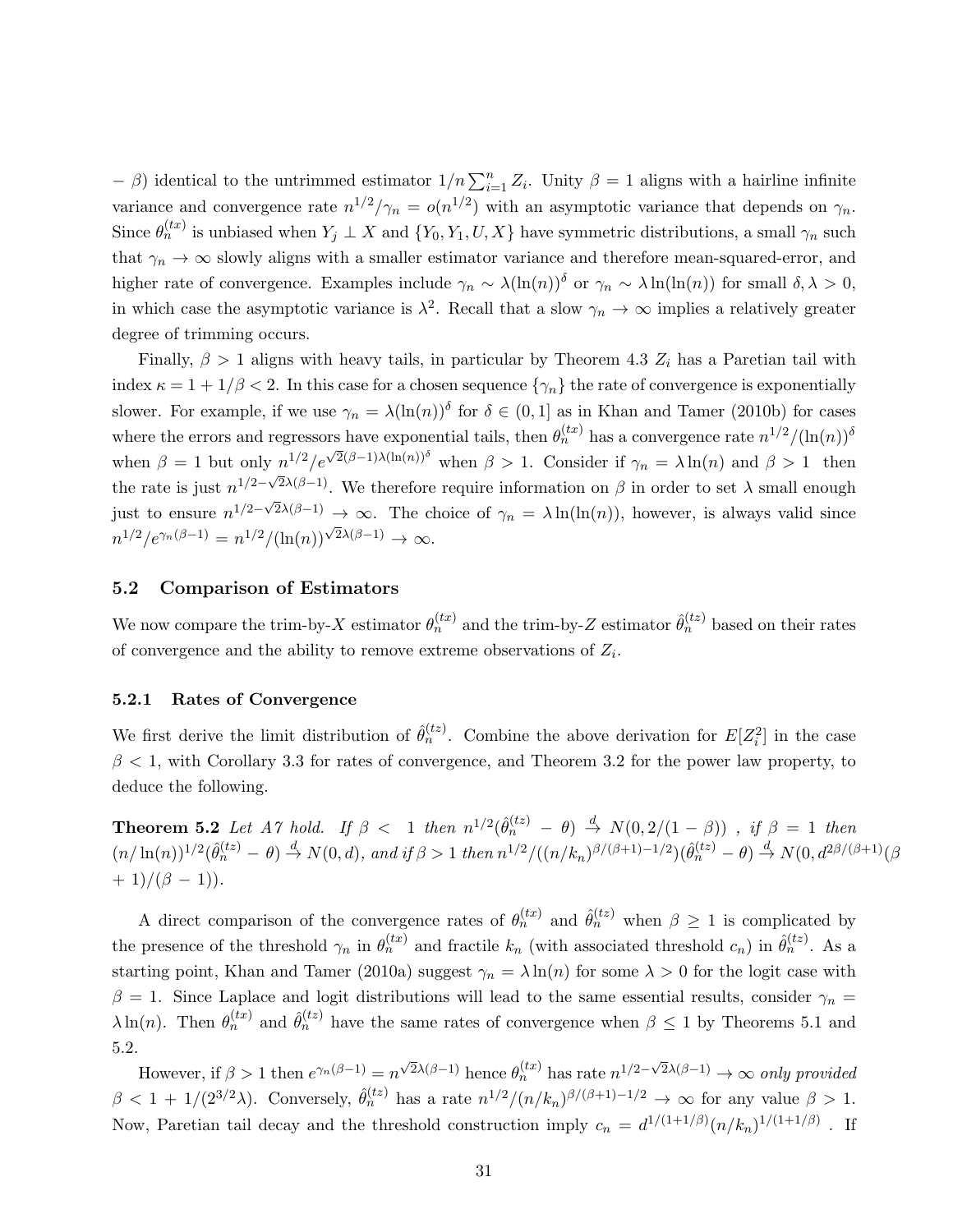the fractile  $k_n$  implies the thresholds of  $\hat{\theta}_n^{(tz)}$  satisfy  $c_n \sim \lambda \ln(n)$ , similar to  $\gamma_n$ , then we must have a number of trimmed  $Z_i$ 's equal to  $k_n \sim Kn/(\ln(n))^{1+1/\beta}$ . In this case the rate of convergence for  $\hat{\theta}_n^{(tz)}$ is  $n^{1/2}/(\ln(n))^{1-(\beta+1)/(2\beta)}$  which is faster than the rate  $n^{1/2-\sqrt{2}\lambda(\beta-1)}$  for  $\theta_n^{(tx)}$  with threshold  $\gamma_n =$  $\lambda \ln(n)$ .

The preceding discussion suggests that the trim-by-Z estimator  $\hat{\theta}_n^{(tz)}$  has a faster rate of convergence than the trim-by-X estimator  $\theta_n^{(tx)}$  in the heavy tail case  $\beta > 1$  when the same type of thresholds are used. Although we only treat the Laplace case here, in general this follows from the fact that limited overlap and therefore heavy tails imply potentially many large values of  $Z_i$  are present, while this slows down the convergence rate. The estimator  $\hat{\theta}_n^{(tz)}$  removes extreme  $Z_i$ 's by construction, while for a given threshold sequence  $\theta_n^{(tx)}$  is more likely to leave extremes present, which leads to its slower rate. See details below.

#### 5.2.2 Ability to Remove Extreme Observations

By construction  $\theta_n^{(tx)}$  removes  $Z_i$  only when  $X_i$  is large. We demonstrate the correspondence between extreme values of  $X_i$  and  $Z_i$  is weak by simulating  $P(|Z_i| > c_z | |X_i| > c_x)$ , the conditional probability that  $Z_i$  is large when  $X_i$  is large, for various  $\{c_x, c_z\}$ .

We use  $D = I(\beta X - U \ge 0)$ , as in Section 4, for choices  $\beta \in \{.25, 1, 2\}$ . Each  $(Y_0, Y_1, X, U)$  is iid standard normal or Laplace with cdf (25). We draw  $R = 10,000$  samples  $\{Z_i\}_{i=1}^n$  of size  $n =$ 1, 000, 000, and compute

$$
P_{n,r}(c_z, c_x) := \frac{1/n \sum_{i=1}^n I(|Z_i| > c_z) I(|x_i| > c_x)}{1/n \sum_{i=1}^n I(|x_i| > c_x)}
$$

for each  $r^{th}$  sample and  $\{c_x, c_z\} \in [1, 10]$  with increments of 1: By the law of large numbers  $P_{n,r}(c_z, c_x)$ will be very close to  $P(|Z_i| > c_z ||X_i| > c_x)$  with high probability.

Plots of  $1/R \sum_{r=1}^{R} P_{n,r}(c_z, c_x)$  are contained in Figure 1. Always  $P_{n,r}(c_z, c_x) \leq .6$ , and  $P_{n,r}(c_z, c_x)$  $\leq$  0.5 when both  $c_x, c_z \geq 4$ . The event  $|X_i| > c_x$  for large  $c_x$  is a very weak predictor of  $|Z_i| > c_z$ for large  $c_z$ . Furthermore, the probability is smaller when tails are heavier:  $P_{n,r}(c_z, c_x) \leq .3$  and .4 for Laplace and Normal, when  $\beta = 2$  hence  $\kappa < 2$ . However, when  $c_x \leq 2$  then  $P_{n,r}(c_z, c_x)$  remains close to its maximum for all  $c_z$ . This is precisely what we find in our simulation experiments below: we must use small  $c_x$  to ensure as close a correspondance between  $X_i$  and  $Z_i$  extremes as possible, hence we must trim a large number of observations to ensure an adaptive version of  $\theta_n^{(tx)}$  has small bias and is close to normally distributed.

#### 5.3 Adaptive Threshold

In practice, for any chosen threshold  $\gamma_n$  a fixed number of  $Z_i$ 's will be trimmed. Further, a comprehensive strategy for choosing  $\gamma_n$  does not yet exist, and for some samples a chosen  $\gamma_n$  may result in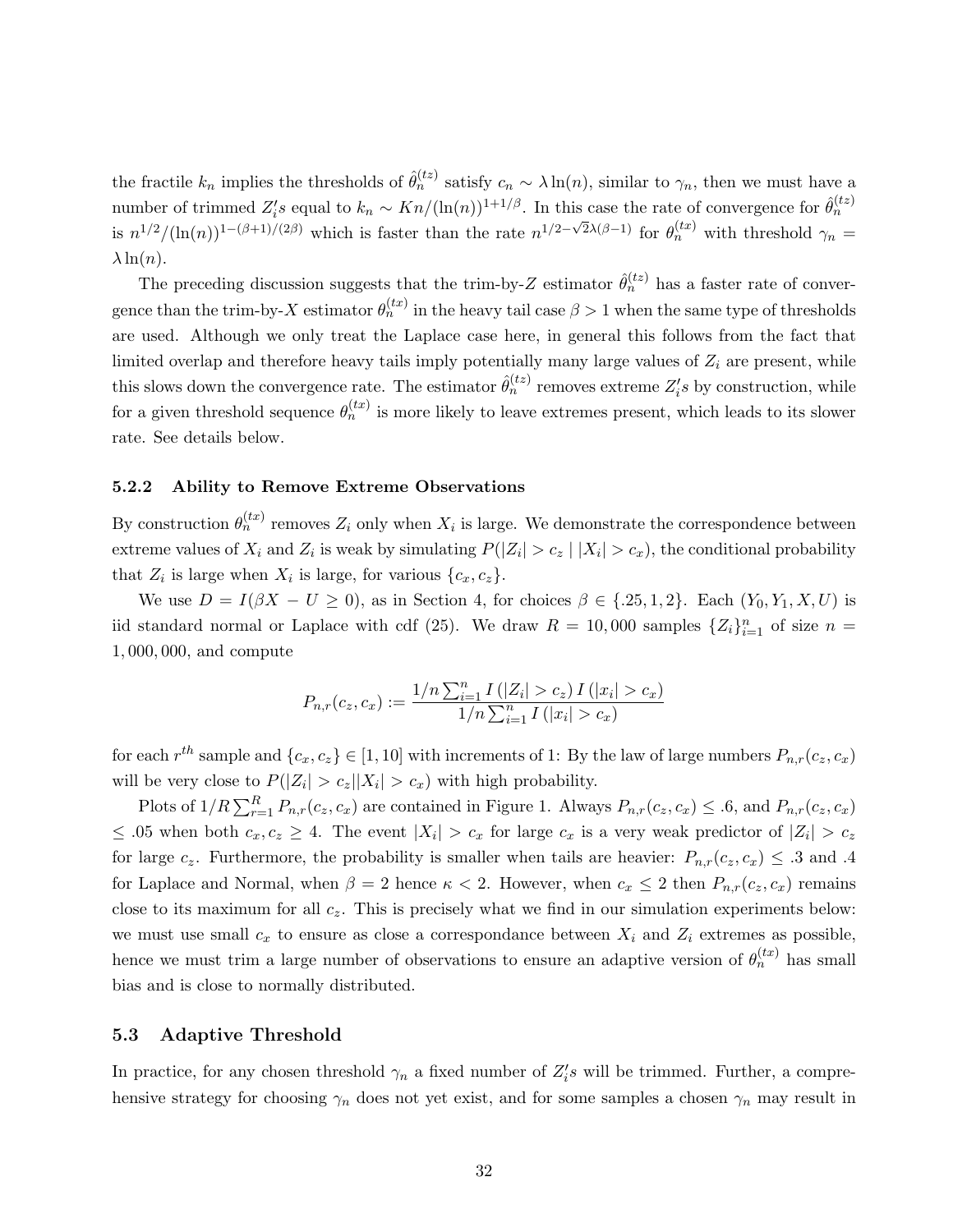no trimming at all, or very few observations trimmed, and therefore estimator instability. A simple improvement for  $\theta_n^{(tx)}$  bases trimming on an order statistic of  $X_i$ .

Under the assumption that there is only one covariate X, define  $X_i^{(a)}$  $i_i^{(a)} := |X_i|$ , denote the order statistics  $X_{(1)}^{(a)} \ge X_{(2)}^{(a)} \cdots$ , and let  $\{k_n^{(x)}\}$  be an intermediate order sequence:  $k_n^{(x)} \to \infty$  as  $k_n^{(x)}/n \to \infty$ 0. Then an adaptive version of  $\theta_n^{(tx)}$  is

$$
\hat{\theta}_n^{(tx)} = \frac{1}{n} \sum_{i=1}^n Z_i I\left(|X_i| \le X_{(k_n^{(x)})}^{(a)}\right),
$$

in which case  $P(|X_i| > \gamma_n) = k_n^{(x)}/n$ . As discussed above, and demonstrated by simulation below, in practice a large  $k_n^{(x)}$  should be used to increase the likelihood large  $Z_i$ 's are in fact trimmed considering that there is a weak correspondence between extreme  $X_i$  and  $Z_i$ .

Lemma A.2 in Hill (2013) can be extended to  $\hat{\theta}_n^{(tx)}$  to verify  $(n^{1/2} / S_n)(\hat{\theta}_n^{(tx)} - \theta_n^{(tx)}) \stackrel{p}{\to} 0$ . This proves the next claim.

**Theorem 5.3** Under  $A \gamma \hat{\theta}_n^{(tx)}$  satisfies Theorem 5.1.

## 6 Monte Carlo Study

We present a Monte Carlo experiment in order to study IPW estimators of  $\theta$ . See the supplemental appendix Chaudhuri and Hill (2013) for a second experiment in which we demonstrate the power law property of  $Z = Y h$ .

#### 6.1 Design

We use the latent variable treatment assignment setup from Section 4. We use  $D = I(\beta X - U \ge 0)$ for choices  $\beta \in \{.25, 1, 2\}$ , and  $Y_j \perp X, U$ .

Initially we draw all variables from the same distribution. Each  $(Y_0, Y_1, X, U)$  is iid standard normal, or Laplace with cdf (25). We then draw  $(Y_0, Y_1, X) \sim$  Laplace with  $U \sim$  normal, and  $(Y_0, Y_1, X)$  ∼ normal with  $U$  ∼ Laplace. Under distribution symmetry and  $Y_j \perp X, U$  in all cases the ATE  $\theta = 0$  and  $\hat{\theta}_n^{(tz)}$ ,  $\theta_n^{(tx)}$  and  $\hat{\theta}_n^{(tx)}$  are asymptotically unbiased. We compute  $\hat{\theta}_n^{(tz)}$  and bias  $\hat{\mathcal{B}}_n$  both with sample mean-centering and using the true  $\theta = 0$  for centering, where in the latter case:

$$
\hat{\theta}_n^{(tz)} = \frac{1}{n - k_n} \sum_{i=1}^n Z_i I\left(|Z_i| < Z_{(k_n)}^{(a)}\right) \text{ and } \hat{\mathcal{B}}_n = \frac{n}{n - k_n} \left(\frac{Z_{(m_n)}^{(+)} - Z_{(m_n)}^{(-)}}{Z_{(m_n)}^{(a)}}\right) \frac{\hat{\kappa}_{m_n}}{\hat{\kappa}_{m_n} - 1} \frac{k_n}{n} Z_{(k_n)}^{(a)}.
$$

The sample size is  $n \in \{100, 10000\}$ , where the latter proxies for the asymptotic case.

Define  $\tilde{\theta}_n := 1/n \sum_{i=1}^n Z_i$ . We compute the tail-trimmed estimator  $\hat{\theta}_n^{(tz)}$  and the optimal bias- $\text{corrected version }\hat{\theta}_n^{(tz;bc)} = \hat{\theta}_n^{(tz;bc*)}I(|\hat{\theta}_n^{(tz;bc*)} - \tilde{\theta}_n| < |\hat{\theta}_n^{(tz)} - \tilde{\theta}_n|) + \hat{\theta}_n^{(tz)}I(|\hat{\theta}_n^{(tz;bc^*)} - \tilde{\theta}_n| \geq |\hat{\theta}_n^{(tz)} - \tilde{\theta}_n|$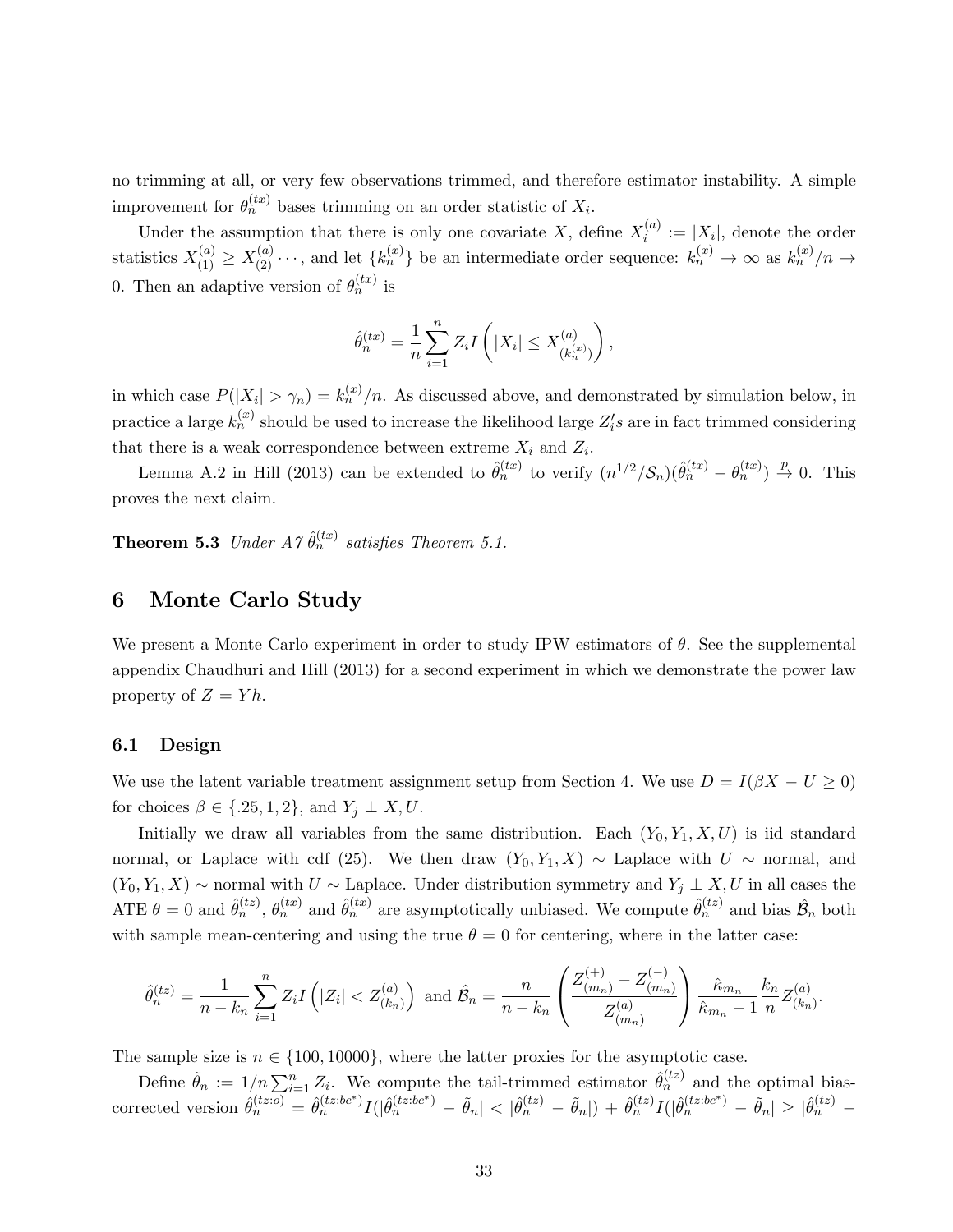$\tilde{\theta}_n$  m where  $\hat{\theta}_n^{(tz:bc^*)} = \hat{\theta}_n^{(tz:bc^*)}(\phi_n^*) = \hat{\theta}_n^{(tz)} + \hat{\mathcal{B}}_n(\phi_n^*)$ . We use fractiles  $k_n = [2(\ln(n))^{1-\iota}]$  and  $m_n(\phi_n^*)$  $\mathcal{L} = [\phi_n^* \ln(n)]$  where  $\iota = 10^{-10}$  and  $\phi_n^*$  minimizes  $|\hat{\theta}_n^{(tz)} + \hat{\mathcal{B}}_n(\phi_n^*) - 1/n \sum_{i=1}^n Z_i|$  over  $\phi \in [2, 8]$  subject to  $\hat{\kappa}_{m_{n}(\phi_{n}^{\ast})}>1,\, Z_{(m_{n}}^{(-)}$  $\chi^{(-)}_{(m_n(\phi_n^*))} < 0 \text{ and } Z^{(-)}_{(m_n)}$  $\binom{n}{(m_n(\phi_n^*))} > 0$  (i.e. all sample tail components are well defined). First, this choice is justified by Theorem 3.6 since for Laplace or Normal  $\{U, X\}$  under Theorems 4.3 and 4.4  $Z_i$  in each case has a second order tail form  $P(|Z_i| > c) = dc^{-\kappa}(1 + O(c^{-\xi}))$  with  $\xi$  $\geq \kappa$ . In all cases  $m_n = O(\ln(n))$  with  $m_n/k_n \to \infty$  is valid. Second, in this study we trim  $k_n \approx$  $[2\ln(n)] = 9$  and 18 observations when  $n = 100$  and  $n = 10,000$  respectively. These fractiles work exceptionally well for heavy tail robustness, but work less well for estimating tail exponents required for bias-correction. We therefore allow the use of larger values for  $m_n$ , in particular up to  $8k_n$ .

We compare  $\hat{\theta}_n^{(tz)}$  and  $\hat{\theta}_n^{(tz;o)}$  to the untrimmed estimator  $\tilde{\theta}_n = 1/n \sum_{i=1}^n Z_i$ , the trim-by-X estimator  $\theta_n^{(tx)} = 1/n \sum_{i=1}^n Z_i I(|x_i| \leq \gamma_n)$  with threshold  $\gamma_n = \ln(\ln(n))$ , and the adaptive version  $\hat{\theta}_n^{(tx)}$  $= 1/n \sum_{i=1}^n Z_i I(|x_i| \leq x_{\mu}^{(a)})$  $\binom{(a)}{(k_n^{(x)})}$  based on the order statistics of  $x_i^{(a)}$  $i_i^{(a)} := |x_i|$  with  $k_n^{(x)} = [2n/\ln(n)].$ Our choice of threshold  $\gamma_n$  for  $\theta_n^{(tx)}$  is based on the fact that by design  $\theta_n^{(tx)}$  is unbiased, while a small and slow  $\gamma_n \to \infty$  implies heavier trimming which augments the convergence rate when  $\beta > 1$ , and  $\gamma_n = \ln(n)$  is not always valid in practice. See Section 5. Further, with  $\gamma_n = \ln(\ln(n))$  about 12% of observations are trimmed for  $\theta_n^{(tx)}$  when  $n = 100$ , close to the 9% for  $\hat{\theta}_n^{(tz)}$  and  $\hat{\theta}_n^{(tz)}$ . The fractile choice  $k_n^{(x)}$  for  $\hat{\theta}_n^{(tx)}$  implies heavy trimming, while  $k_n^{(x)}$  is much larger than  $k_n$  to ensure extreme  $Z_i's$ are trimmed. As a control we also use the much smaller  $k_n^{(x)} = k_n$ .

Let  $\check{\theta}_{n,r}$  be the  $r^{th}$  sample's value of any estimator above over  $r = 1, ..., R$  samples,  $R = 10,000$ . In Tables 1-2 we present the simulation mean  $1/R \sum_{r=1}^{R} \check{\theta}_{n,r}$ , median, mean squared error  $s_n^2 :=$  $1/R \sum_{r=1}^{R} \check{\theta}_{n,r}^2$ , and the percent of observations that are trimmed on average per sample. We also use the simulation standardized ratio  $\ddot{\theta}_{n,r}/s_n$  to test for normality by the Kolmogorov-Smirnov test. We report the KS statistic divided by its 5% critical value (denoted cv.05) or KS/cv.05: values above one imply rejection of standard normality at the 5% level. In Table 3 we report rejection frequencies for an asymptotic test of  $\theta = 0$  against  $\theta \neq 0$  at the  $\{1\%, 5\%, 10\%\}$  levels based on the statistic  $\dot{\theta}_{n,r}/s_n$ and critical values from a standard normal distribution. We also compute kernel densities for each standardized estimator  $\dot{\theta}_{n,r}/s_n$ , along with an iid standard normal random variable with sample size 10, 000.

#### 6.2 Results

In the following we primarily discuss results for the realistic case  $n = 100$ , and omit all density plots. The tail-trimmed estimator with sample mean-centering is the one that would be used in practice, so we only report those results. Indeed, since  $1/n \sum_{i=1}^{n} Z_i$  characterizes the sample center better than the true  $\theta = 0$ , centering with  $1/n \sum_{i=1}^{n} Z_i$  for tail-trimming in general leads to better small sample bias for our estimators than if we use  $\theta = 0.15$  See Tables T.1-T.6 in Chaudhuri and Hill (2013) for

<sup>&</sup>lt;sup>15</sup>Even if  $Z_i$  is symmetrically distributed about 0, in heavy tail cases there may be few large  $Z_i > 0$  that render large  $1/n \sum_{i=1}^n Z_i > 0$  (the same story applies for large  $Z_i < 0$ ). The present study verifies such small sample bias in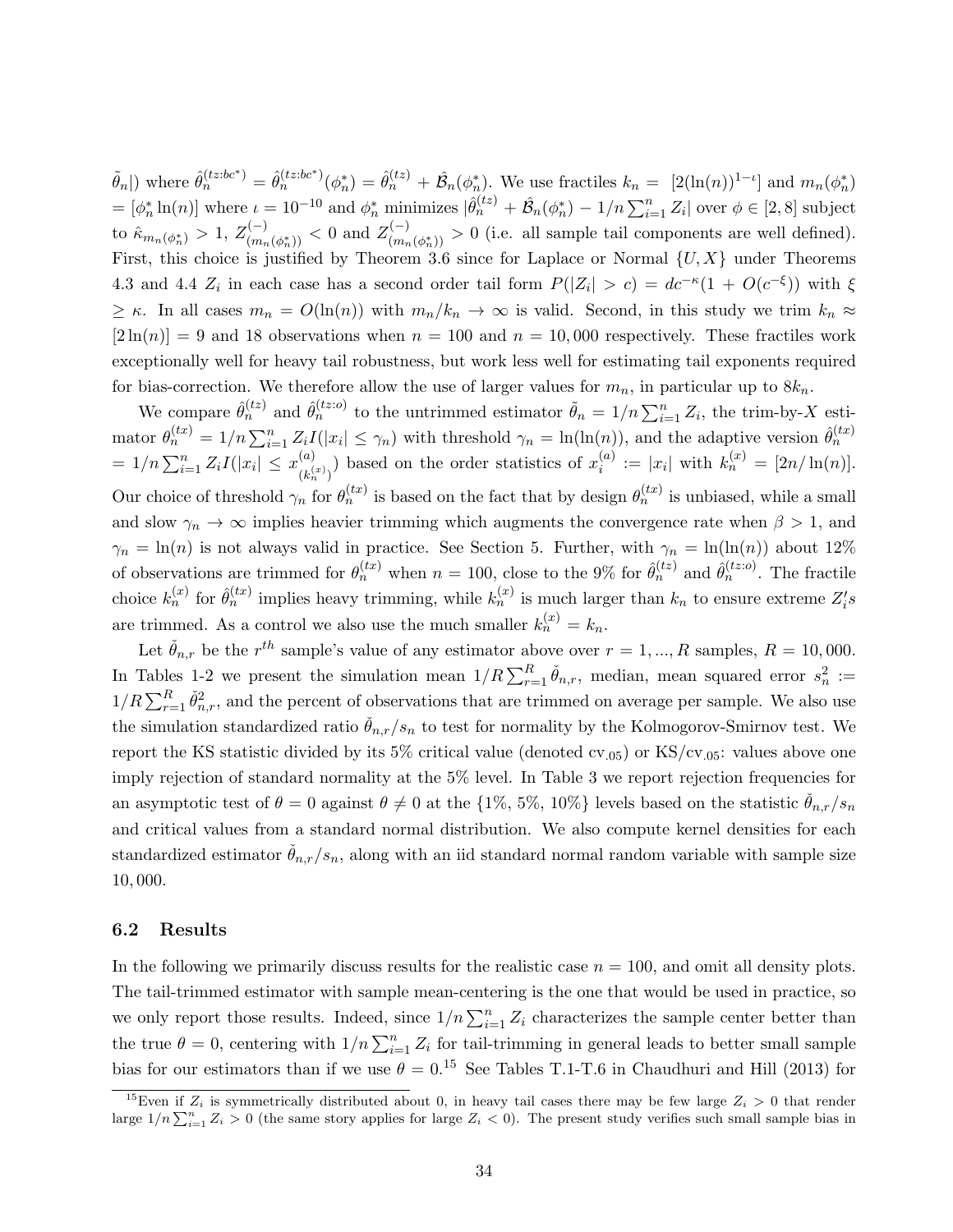all omitted results (sample mean-centering with  $n = 10,000$ , true mean-centering for each n), and see Figures F.1-F.4 there for all density plots.

Overall the tail-trimmed estimator  $\hat{\theta}_n^{(tz)}$  is best: it has a small empirical bias and mean-squarederror [mse], it is roughly normally distributed even when  $n = 100$ , and empirical size in the test of  $\theta =$ 0 is near the nominal levels. The bias-corrected  $\hat{\theta}_n^{(tz;o)}$  works nearly as well, but recall  $\hat{\theta}_n^{(tz)}$  is already asymptotically unbiased. The structure of  $\hat{\theta}_n^{(tz;o)}$  generates additional sampling error, but overall this estimator works quite well.

The untrimmed estimator  $\tilde{\theta}_n$  is very sensitive to the limited overlap case  $\beta > 1$ . The presence of very large values influences the estimator's sign, giving the appearance of bias in small and large samples.

The trim-by-X estimator  $\theta_n^{(tx)}$  compares closely to the untrimmed  $\tilde{\theta}_n$ : it is biased in finite samples when  $\beta > 1$  suggesting sensitivity to limited overlap; it has a large mse; and is non-normal even when  $n$  is very large. This provides strong evidence of the weak link between extremes of  $X$  and  $Z$ . If, however, we utilize an order statistic of X for the threshold and set the amount of trimming  $k_n^{(x)}$  to be large, then the adaptive version  $\hat{\theta}_n^{(tx)}$  performs on par with  $\hat{\theta}_n^{(tz)}$  in terms of bias and approximate normality.

Our experiment demonstrates that  $\hat{\theta}_n^{(tx)}$  must have a large number of trimmed observations to perform well. This is clearly seen since the estimator performs so poorly when we use the same small fractile  $k_n$  as for  $\hat{\theta}_n^{(tz)}$ . Consider  $n = 100$  for the case where all variables are normally distributed and  $\beta > 1$ . If we trim  $k_n = [2(\ln(n))^{1-2i}] = 9$  observations then on average  $\mathring{\theta}_n = .0223$  with mse .8403 and KS/cv.<sub>05</sub> is 7.37, but if we trim  $k_n^{(x)} = [2n/\ln(n)] = 43$  then the mean is .0003, mse is .0428 and KS/cv.<sub>05</sub> is 1.054, a dramatic improvement. By comparison, for  $\hat{\theta}_n^{(tz;0)}$  the mean is .004, mse is .0299, and  $\text{KS/cv}_{.05}$  is .6913. Thus our estimator is closer to normal, and has half the mse due to a smaller dispersion. In simulations not reported here we trimmed 20, 25, 30 or 35 observations and found  $\mathring{\theta}_n$ performs almost as bad with 20 (KS/cv<sub>.05</sub> = 6.11), and far better with 30 (KS/cv<sub>.05</sub> = 1.61). We need to trim at least 35 to gain results similar to  $\hat{\theta}_n^{(tz)}$ . The potential distribution deviation from normality by  $\hat{\theta}_n^{(tx)}$  is clearly shown in the density plots in Chaudhuri and Hill (2013).

One difference between  $\hat{\theta}_n^{(tx)}$  with large  $k_n^{(x)}$  and  $\hat{\theta}_n^{(tz)}$  is worth noting:  $\hat{\theta}_n^{(tx)}$  has a smaller mean squared error than  $\hat{\theta}_n^{(tz)}$  when  $\beta < 1$  and  $\{U, X\}$  are iid. This arises because  $\beta X$  is thinner tailed than U when  $\beta < 1$ , while the correspondence between extremes of  $\beta X$  and Z is increased when  $\beta X$ and (therefore) Z are thinner tailed.

 $1/n \sum_{i=1}^{n} Z_i$ . However, if the sample size is small than removal of one or two large  $Z_i > 0$  can render large  $1/n \sum_{i=1}^{n} Z_i$  $<$  0, hence trimming one or several large  $Z_i$   $<$  0 can decrease small sample bias. In this example, by using  $|Z_i$  –  $1/n \sum_{j=1}^{n} Z_j$  for trimming, we elevate the center and therefore increase the likelihood that negative observations will be recognized as sample extremes and therefore be trimmed. Such centering improves our estimator's overall performance.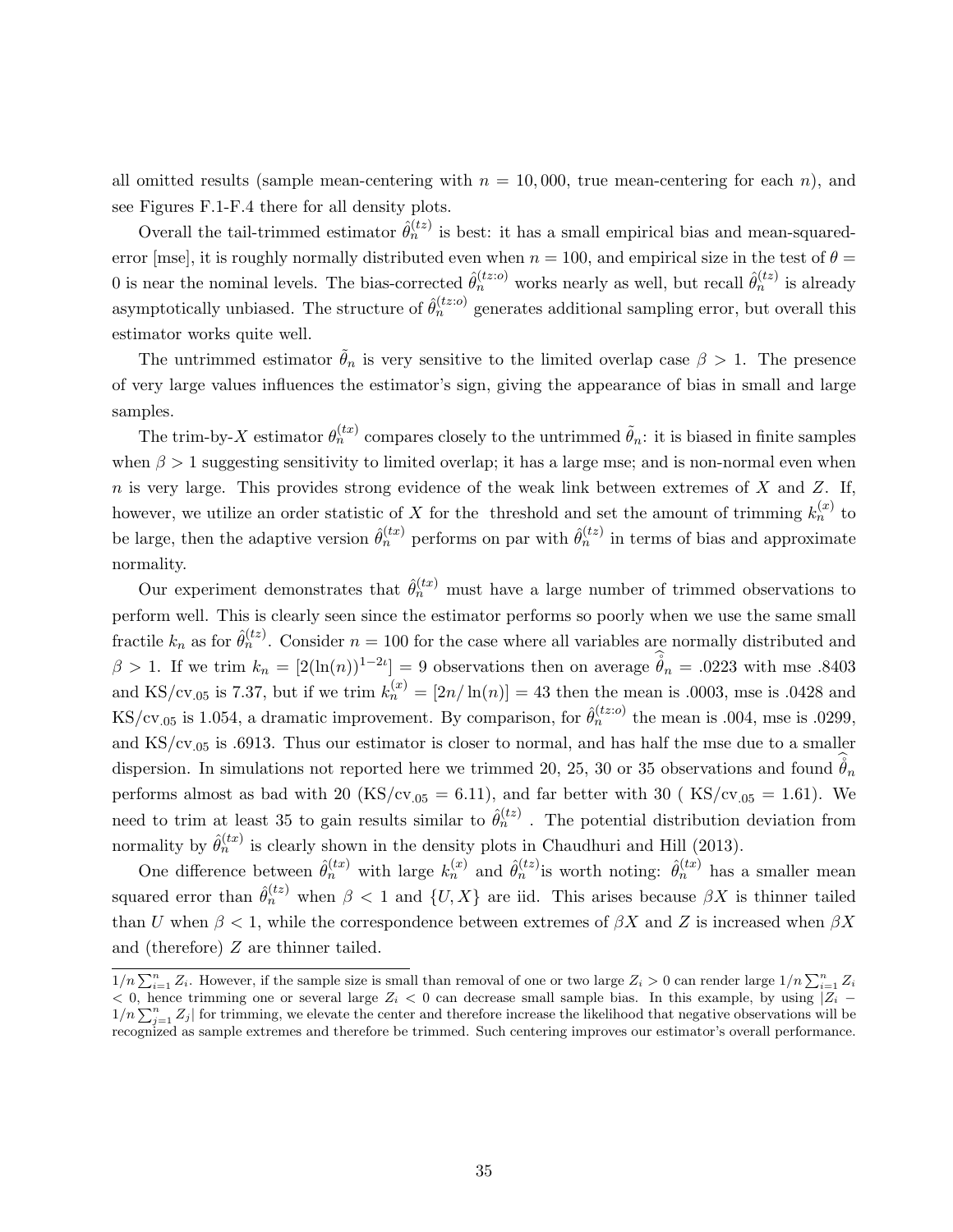## 7 Conclusion

Under assumptions of unconfoundedness and limited overlap, the Average Treatment Effect can be point identified as the mean of a random variable Z that depends on the realized outcome and the propensity score for each sample unit. We give a formal treatment of the probability tail behavior of Z in a latent variable framework for treatment assignment, and show that greater degrees of limited overlap align with power law tail decay for Z, and possibly an infinite variance such that standard asymptotics for conventional estimators breaks down. We also study a version of a "robust" estimator of ATE obtained by tail trimming Z based on the covariates. In general such estimators are biased, and there may be a poor correspondence between the covariate's and  $Z$ 's extreme values so that trimming a very large number of observations may be required to ensure large  $Z's$  are removed, a very inefficient way to robustify an IPW estimator. Small and even large sample performance of robust estimators crucially depend on the number of extreme observations of Z that are trimmed, hence we use information from Z itself to determine when to trim, we correct for bias, and use higher order asymptotics to show trimming few observations aligns with smaller higher order bias. Finally, we show in a controlled experiment the superior performance of our estimator.

The theory presented here provides a new groundwork for understanding and robustifying ATE estimators that are sensitive to limited overlap. We anticipate that our main results concerning the power law property of Z, and robustness of our estimator, will carry over to the case when the propensity score is estimated, but this must be treated elsewhere.

## 8 Appendix: Proofs

We require technical results proved in the supplemental appendix Chaudhuri and Hill (2013). Define

$$
\tilde{Z}_i := Z_i - \theta, \quad \tilde{Z}_i^{(a)} := \left| \tilde{Z}_i \right|, \text{ and } \quad \tilde{Z}_{(1)}^{(a)} \ge \tilde{Z}_{(2)}^{(a)} \ge \dots \ge \tilde{Z}_{(n)}^{(a)}
$$
\n
$$
\hat{Z}_{n,i} := Z_i - \frac{1}{n} \sum_{j=1}^n Z_j, \quad \hat{Z}_{n,i}^{(a)} := \left| \hat{Z}_{n,i} \right|, \text{ and } \quad \hat{Z}_{n,(1)}^{(a)} \ge \hat{Z}_{n,(2)}^{(a)} \ge \dots \ge \hat{Z}_{n,(n)}^{(a)}.
$$

**Lemma 8.1** Under A1 and A3  $1/n \sum_{i=1}^{n} \tilde{Z}_i \{I(|\tilde{Z}_i| < \hat{Z}_{n,(i)}^{(a)})\}$  $\tilde{Z}_{n,(k_n)}^{(a)}) - I(|\tilde{Z}_i| < \tilde{Z}_{(k_n)}^{(a)})$  $(c_{(k_n)}^{(a)})\} = o_p(\sigma_n/n^{1/2}).$ Lemma 8.2  $\;Under\; A1\; and\; A3\; 1/n \sum_{i=1}^n \tilde{Z}_i \{I(|\hat{Z}_{n,i}|<\hat{Z}_{n,(i)}^{(a)})\}$  $\hat{Z}_{n,(k_n)}^{(a)}$ ) –  $I(|\tilde{Z}_i| < \hat{Z}_{n,(k_n)}^{(a)})$  $\{a_{n,(k_n)}^{(a)})\} = o_p(\sigma_n/n^{1/2}).$ PROOF OF THEOREM 3.1. We will show:

$$
\frac{n^{1/2}}{\sigma_n} \left( \hat{\theta}_n^{(tz)} - \theta \right) = \frac{n^{1/2}}{\sigma_n} \frac{1}{n - k_n} \sum_{i=1}^n \tilde{Z}_i I \left( \left| \tilde{Z}_i \right| < \tilde{Z}_{(k_n)}^{(a)} \right) = o_p(1) \,. \tag{30}
$$

The claim then follows from  $E[\tilde{Z}_i] = 0$  and Theorem 2.2 in Hill (2013).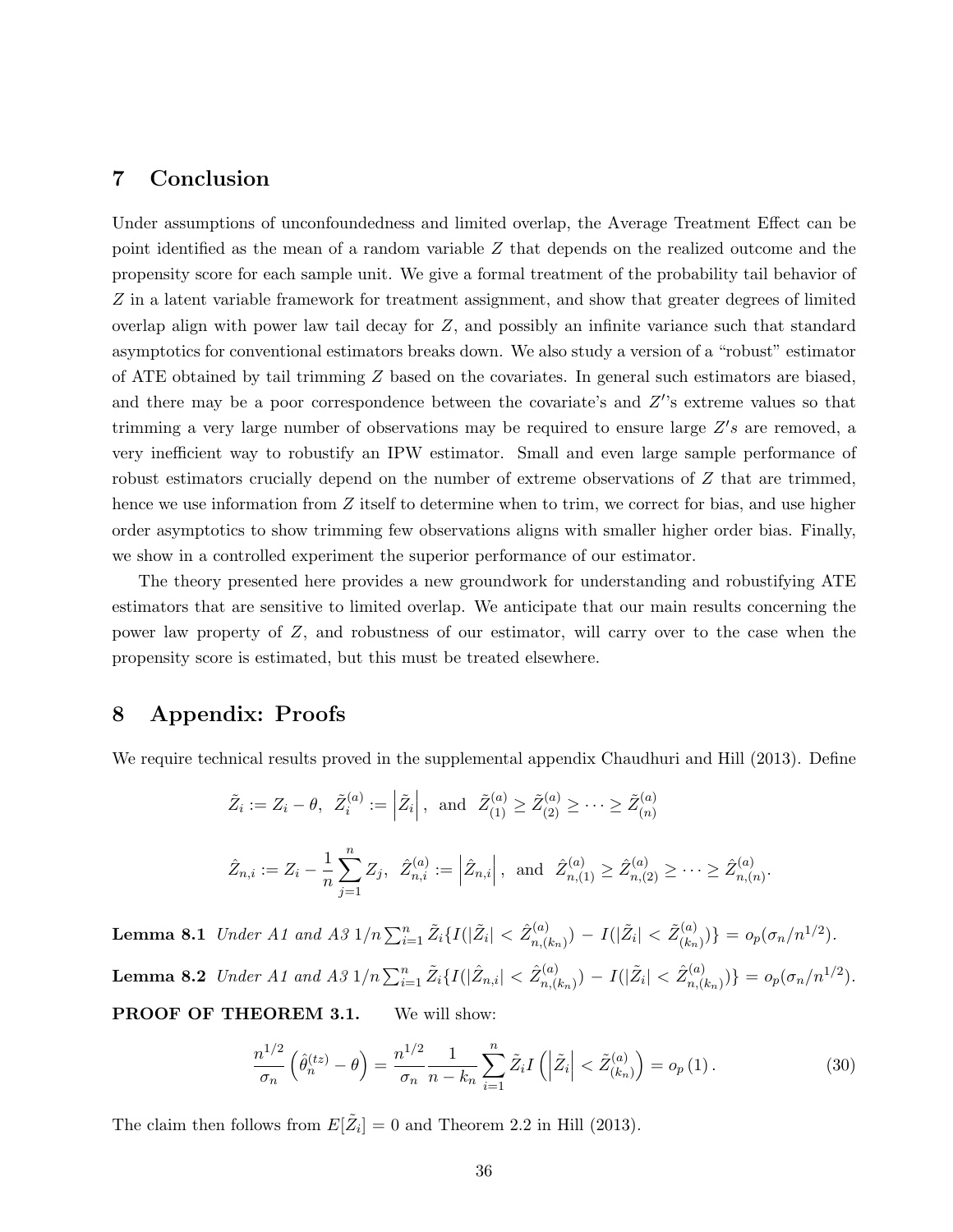Use  $\sum_{i=1}^n I(|\hat{Z}_{n,i}| < \hat{Z}_{n,(i)}^{(a)}$  $n_{n(k_n)}^{(a)}$  =  $n - k_n$  a.s. by construction and distribution continuity to deduce:

$$
\hat{\theta}_n^{(tz)} - \theta - \frac{1}{n-k_n} \sum_{i=1}^n \tilde{Z}_i I\left(\left|\tilde{Z}_i\right| < \tilde{Z}_{(k_n)}^{(a)}\right) = \frac{1}{n-k_n} \sum_{i=1}^n \tilde{Z}_i \left\{ I\left(\left|\hat{Z}_{n,i}\right| < \hat{Z}_{n,(k_n)}^{(a)}\right) - I\left(\left|\tilde{Z}_i\right| < \tilde{Z}_{n,(k_n)}^{(a)}\right)\right\}.
$$

The last summand is identically:

$$
\frac{1}{n-k_n}\sum_{i=1}^n \tilde{Z}_i\left\{I\left(\left|\tilde{Z}_i\right|<\hat{Z}_{n,(k_n)}^{(a)}\right)-I\left(\left|\tilde{Z}_i\right|<\tilde{Z}_{(k_n)}^{(a)}\right)\right\} +\frac{1}{n-k_n}\sum_{i=1}^n \tilde{Z}_i\left\{I\left(\left|\hat{Z}_{n,i}\right|<\hat{Z}_{n,(k_n)}^{(a)}\right)-I\left(\left|\tilde{Z}_i\right|<\hat{Z}_{n,(k_n)}^{(a)}\right)\right\}.
$$

The claim now follows from Lemmas 8.1 and 8.2.  $QED$ .

PROOF OF THEOREM 3.2. If  $Z_i$  is symmetric about zero then  $\mathcal{B}_n = 0$ , so let  $Z_i$  be asymmetric. The claim then follows from properties of  $\sigma_n^2$  detailed in (12) in the infinite variance case, the construction of  $c_n$  in (11) and bias formula (15). Together, we have the following. If  $\kappa > 2$  then  $\sigma_n^2 \to (0,\infty)$  hence  $(n^{1/2}/\sigma_n)\mathcal{B}_n \sim Kn^{1/2}(k_n/n)c_n = Kn^{1/2}(k_n/n)^{1-1/\kappa}$  $K k_n^{1-1/\kappa}/n^{1/2-1/\kappa}$ . Therefore as long as  $k_n/\ln(n) \to 0$  then  $k_n/n^{(\kappa-2)/(2(\kappa-1))} \to 0$  for any  $\kappa >$ 2, hence  $n^{1/2}B_n = K k_n^{1-1/\kappa}/n^{1/2-1/\kappa} \to 0$ . Similarly, if  $\kappa = 2$  then  $\sigma_n^2 \sim K \ln(n)$  hence  $(n^{1/2}/\sigma_n)B_n$  $\sim k_n^{1-1/2}/((\ln(n))^{1/2}n^{1/2-1/2}) = (k_n/\ln(n))^{1/2} \to 0.$  Finally, if  $\kappa < 2$  then  $\sigma_n^2 \sim Kc_n^2(k_n/n)$  hence  $(n^{1/2}/\sigma_n)B_n \sim Kn^{1/2}(k_n/n)c_n/(c_n^2(k_n/n))^{1/2} = Kk_n^{1/2} \to \infty$ . QED.

**PROOF OF THEOREM 3.6.** We will prove  $n^{1/2}V_n^{-1}(\hat{\theta}_n^{(tz:bc)} - \theta) \stackrel{d}{\rightarrow} N(0, 1)$ . Then  $n^{1/2}V_n^{-1}(\hat{\theta}_n^{(tz:bc*)})$  $-\theta$ )  $\stackrel{d}{\rightarrow} N(0, 1)$  follows from arguments in Hill (2013, Theorems 2.1 and 2.2). The claim  $n^{1/2}\mathfrak{V}_n^{-1}(\hat{\theta}_n^{(tz;o)})$  $(-\theta) \stackrel{d}{\to} N(0,1)$  with  $\mathfrak{V}_n^2 = \mathcal{V}_n^2 + o_p(1)$  if  $\kappa < 2$  and  $\mathfrak{V}_n^2 = \sigma_n^2 + o_p(1)$  if  $\kappa \ge 2$  follows from the above theory for  $\{\hat{\theta}_n^{(tz)}\},$   $\hat{\theta}_n^{(tz:bc)}\},$  and the proof of Theorem 7.2.b,c in Hill and Prokhorov (2014).

In view of (30) we need only prove

$$
\frac{n^{1/2}}{\mathcal{V}_n} \left\{ \frac{1}{n - k_n} \sum_{i=1}^n \tilde{Z}_i I\left( \left| \tilde{Z}_i \right| < \tilde{Z}_{(k_n)}^{(a)} \right) + \hat{\mathcal{B}}_n \right\} \stackrel{d}{\to} N\left(0, 1\right). \tag{31}
$$

See Hill (2013, Theorem 2.1) for a proof that  $\mathcal{V}_n^2 = \sigma_n^2(1 + o(1))$  if  $\kappa < 2$  and  $\mathcal{V}_n^2 = \sigma_n^2(1 + O(1))$  if  $\kappa$  $\geq$  2. We will show

$$
\left(\frac{\hat{Z}_{n,(m_n)}^{(+)} - \hat{Z}_{n,(m_n)}^{(-)}}{\hat{Z}_{n,(m_n)}^{(a)}}\right) \frac{k_n}{n} \hat{Z}_{n,(k_n)}^{(a)} - \left(\frac{\tilde{Z}_{(m_n)}^{(+)} - \tilde{Z}_{(m_n)}^{(-)}}{\tilde{Z}_{(m_n)}^{(a)}}\right) \frac{k_n}{n} \tilde{Z}_{(k_n)}^{(a)} = o_p\left(\frac{\sigma_n}{n^{1/2}}\right).
$$

The claim then follows from (31) and Theorem 2.1 in Hill (2013).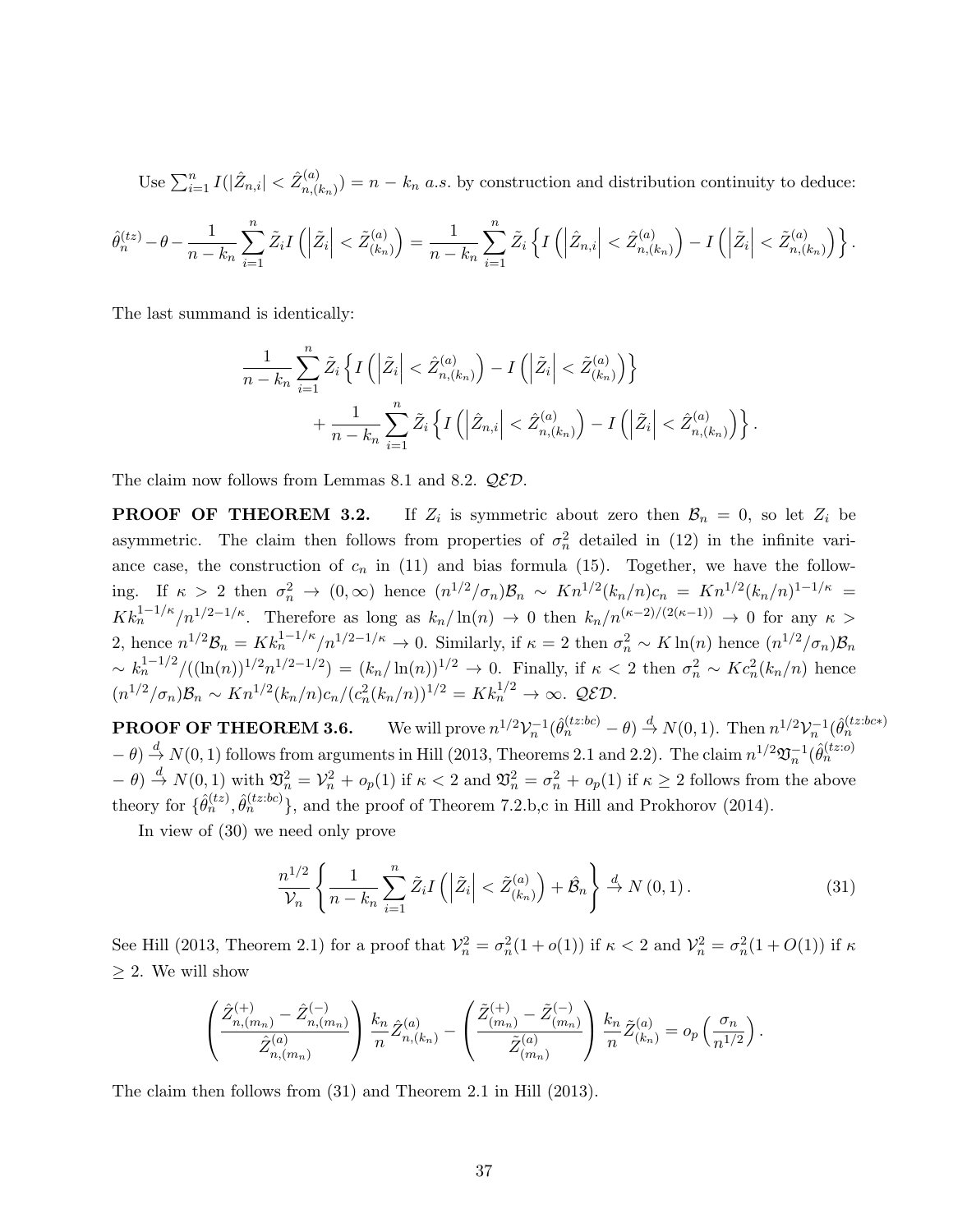Recall  $P(|Z_i| > c_n) = k_n/n$ , and define sequences of positive non-random numbers  $\{\tilde{c}_n^{(-)}, \tilde{c}_n^{(+)}, \tilde{c}_n\}$ by the relations

$$
P(Z_i < -\tilde{c}_n^{(-)}) = P(Z_i > \tilde{c}_n^{(+)}) = P(|Z_i| > \tilde{c}_n) = \frac{m_n}{n}.\tag{32}
$$

By power law A3'  $\tilde{c}_n^{(-)}/\tilde{c}_n = d_1^{1/\kappa}$  $i_1^{1/\kappa}/d^{1/\kappa}$  and  $\tilde{c}_n^{(a)}/\tilde{c}_n = d_2^{1/\kappa}$  $\frac{1/\kappa}{2}/d^{1/\kappa}.$ 

By Lemma A.1 in Chaudhuri and Hill (2013),  $\hat{Z}_{n}^{(\cdot)}$  $\hat{C}_{n,(m_n)}^{(\cdot)}/\tilde{c}_n^{(\cdot)} = 1 + O_p(1/m_n^{1/2}), \ \hat{Z}_{n,(n)}^{(a)}$  $\tilde{c}^{(a)}_{n,(m_n)}/\tilde{c}^{(a)}_{n} = 1$ +  $O_p(1/m_n^{1/2})$  and  $\hat{Z}_{n,l}^{(a)}$  $\int_{n,(k_n)}^{(a)}$ , $(c_n = 1 + O_p(1/k_n^{1/2})$ , and by Lemma 3 in Hill (2010),  $\tilde{Z}_{(m_n)}^{(\cdot)}$  $\binom{(\cdot)}{(m_n)}/\tilde{c}_n^{(\cdot)} = 1 +$  $O_p(1/m_n^{1/2}), \ \tilde{Z}_{(m_n)}^{(a)}$  $\tilde{c}_{(m_n)}^{(a)}/\tilde{c}_n = 1 + O_p(1/m_n^{1/2})$  and  $\tilde{Z}_{(k_n)}^{(\cdot)}$  $\binom{(\cdot)}{(k_n)}$ / $c_n = 1 + O_p(1/k_n^{1/2})$ . Therefore:

$$
\begin{split}\n&\left(\frac{\hat{Z}_{n,(m_{n})}^{(+)} - \hat{Z}_{n,(m_{n})}^{(-)}}{\hat{Z}_{n,(m_{n})}^{(a)}}\right) \frac{k_{n}}{n} \hat{Z}_{n,(k_{n})}^{(a)} - \left(\frac{\tilde{Z}_{(m_{n})}^{(+)} - \tilde{Z}_{(m_{n})}^{(-)}}{\tilde{Z}_{(m_{n})}^{(a)}}\right) \frac{k_{n}}{n} \tilde{Z}_{(k_{n})}^{(a)} \\
&= \frac{k_{n}}{n} \left\{O_{p}\left(1/m_{n}^{1/2}\right) \times c_{n} \times \left(1 + O_{p}\left(1/k_{n}^{1/2}\right)\right) \\
&+ O_{p}\left(1/k_{n}^{1/2}\right) \times \frac{d_{2}^{1/\kappa} - d_{1}^{1/\kappa}}{d_{1/\kappa}} \times \left(1 + O_{p}\left(1/m_{n}^{1/2}\right)\right)\right\} \\
&= O_{p}\left(\left(\frac{k_{n}}{n}\right)^{1-1/\kappa} \frac{1}{m_{n}^{1/2}}\right) + O_{p}\left(\frac{k_{n}^{1/2}}{n}\right) = o_{p}\left(\left(\frac{k_{n}}{n}\right)^{1-1/\kappa} \frac{1}{k_{n}^{1/2}}\right) + O_{p}\left(\frac{k_{n}^{1/2}}{n}\right) =: r_{n},\n\end{split}
$$

say, where the last equality uses  $k_n/m_n = o(1)$  under A3'. If  $\kappa > 2$  then  $\sigma_n \sim K$  and  $(k_n/n)^{1/2-1/\kappa}$  $\to 0$  hence  $r_n = o_p(1/n^{1/2}) = o_p(\sigma_n/n^{1/2})$ . If  $\kappa = 2$  then  $\sigma_n \sim K \ln(n)$  and again  $r_n = o_p(\sigma_n/n^{1/2})$ . If  $\kappa < 2$  then  $\sigma_n \sim K(n/k_n)^{1/\kappa - 1/2}$ , and since  $k_n^{1/2}/n^{1/2} = o((n/k_n)^{1/\kappa - 1/2})$  and  $(k_n/n)^{1-1/\kappa}/k_n^{1/2} \sim$  $K\sigma_n/n^{1/2}$  it again follows  $r_n = o_p(\sigma_n/n^{1/2})$ . QED.

**PROOF OF THEOREM 3.7.** See Theorem 3.3 in Hill (2013) for a proof of  $\hat{\sigma}_n^2/\sigma_n^2 \overset{p}{\to} 1$  and  $\hat{\mathcal{V}}_n^2/\mathcal{V}_n^2 \stackrel{p}{\rightarrow} 1$ . Then  $\hat{\mathfrak{V}}_n^2/\mathfrak{V}_n^2 \stackrel{p}{\rightarrow} 1$  follows by construction.  $\mathcal{QED}$ .

**PROOF OF THEOREM 4.1.** By mutual exclusivity of the events  $\{D = 1\}$  and  $\{D = 0\}$  it follows

$$
P(|hY| > c) = P\left(\left|\frac{DY_1}{p(X)} - \frac{(1-D)Y_0}{1-p(X)}\right| > c\right) = P\left(\left|\frac{DY_1}{p(X)}\right| > c\right) + P\left(\left|\frac{(1-D)Y_0}{1-p(X)}\right| > c\right). \tag{33}
$$

Observe

$$
P\left(\frac{DY_1}{p(X)} > c\right) = E_{Y_1}\left[I\left(\frac{Y_1}{p(X)} > c\right)p(X)|Y_1\right]
$$
  
=  $E_{Y_1}\left(E\left[p(X)I\left(p(X) < \frac{Y_1}{c} \wedge 1\right)|Y_1\right]\right) = E_{Y_1}\left[\int_0^{\frac{Y_1}{c} \wedge 1} rf_{p(X)|Y_1}(r|y) dr\right]$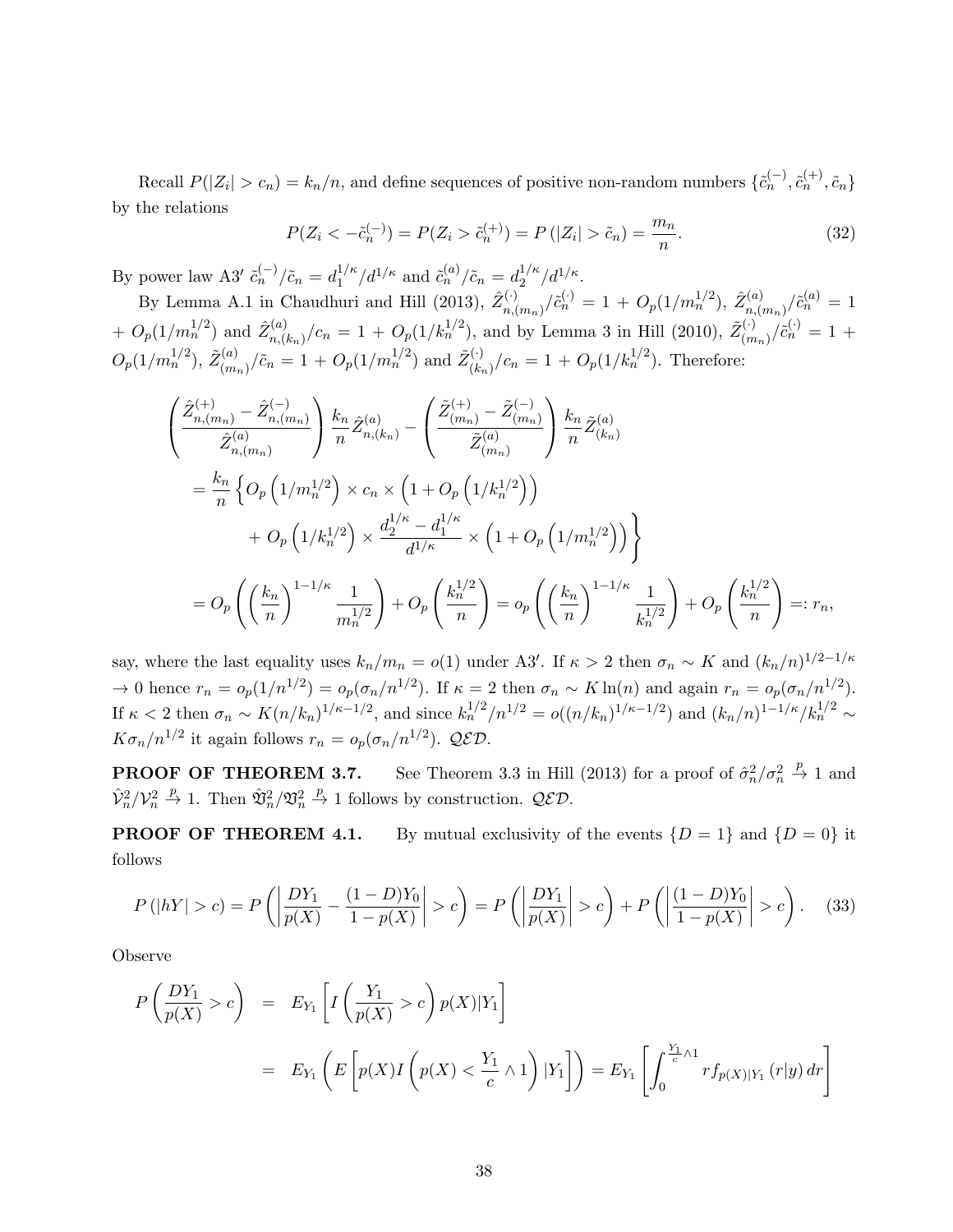and

$$
P\left(\frac{DY_1}{p(X)} < -c\right) = E_{Y_1}\left[\int_0^{\frac{-Y_1}{c} \wedge 1} r f_{p(X)|Y_1} \left(r|y\right) dr\right]
$$

hence

$$
P\left(\left|\frac{DY_1}{p(X)}\right|>c\right)=E_{Y_1}\left[\int_0^{\frac{|Y_1|}{c}\wedge 1}rf_{p(X)|y}(r|y)\,dr\right].\tag{34}
$$

By the same argument

$$
P\left(\left|\frac{(1-D)Y_0}{1-p(X)}\right| > c\right) = E_{Y_0}\left[\int_{\left(1-\frac{|Y_0|}{c}\right)\vee 0}^{1}(1-r)f_{p(X)|Y_0}(r)dr\right].
$$
\n(35)

Differentiate both sides of  $(34)$  and  $(35)$  with respect to  $c$  to deduce:

$$
\frac{\partial}{\partial c} P \left( \left| \frac{DY_1}{p(X)} \right| > c \right) \tag{36}
$$
\n
$$
= \frac{\partial}{\partial c} \int_{|Y_1| > c} \left\{ \int_0^1 r f_{p(X)|Y_1}(r) dr \right\} f_{Y_1}(y) dy + \frac{\partial}{\partial c} \int_{|Y_1| \le c} \left\{ \int_0^{\frac{|Y_1|}{c}} r f_{p(X)|Y_1}(r) dr \right\} f_{Y_1}(y) dy
$$
\n
$$
= \frac{\partial}{\partial c} \int_{-\infty}^{-c} \left\{ \int_0^1 r f_{p(X)|Y_1}(r) dr \right\} f_{Y_1}(y) dy + \frac{\partial}{\partial c} \int_{-c}^{\infty} \left\{ \int_0^1 r f_{p(X)|Y_1}(r) dr \right\} f_{Y_1}(y) dy
$$
\n
$$
+ \frac{\partial}{\partial c} \int_{-c}^c \left\{ \int_0^{\frac{|Y_1|}{c}} r f_{p(X)|Y_1}(r) dr \right\} f_{Y_1}(y) dy
$$
\n
$$
= -E[p(X)|Y_1 = -c] f_{Y_1}(-c) - E[p(X)|Y_1 = c] f_{Y_1}(c) + E[p(X)|Y_1 = -c] f_{Y_1}(-c)
$$
\n
$$
+ E[p(X)|Y_1 = c] f_{Y_1}(c) + \int_{-c}^c \frac{\partial}{\partial c} \left\{ \frac{|Y_1|}{c} \right\} \frac{|Y_1|}{c} f_{p(X)|Y_1} \left( \frac{|Y_1|}{c} \right) f_{Y_1}(y) dy
$$
\n
$$
= -\frac{1}{c^3} E_{Y_1} \left[ Y_1^2 f_{p(X)|Y_1} \left( \frac{|Y_1|}{c} \right) 1(|Y_1| \le c) \right],
$$
\n(11)

and

$$
\frac{\partial}{\partial c}P\left(\left|\frac{(1-D)Y_0}{1-p(X)}\right|>c\right)=-\frac{1}{c^3}E_Y\left[Y_0^2f_{p(X)|Y_0}\left(1-\frac{|Y_0|}{c}\right)1(|Y_0|\leq c)\right].\tag{37}
$$

Now combine (33)-(37) to prove the claims.  $\ensuremath{\mathcal{QED}}$  .

**PROOF OF THEOREM 4.3.** We only characterize  $\mathcal{F}_1(\alpha, \beta, c)$  in (23) since  $\mathcal{F}_0(\alpha, \beta, c)$  is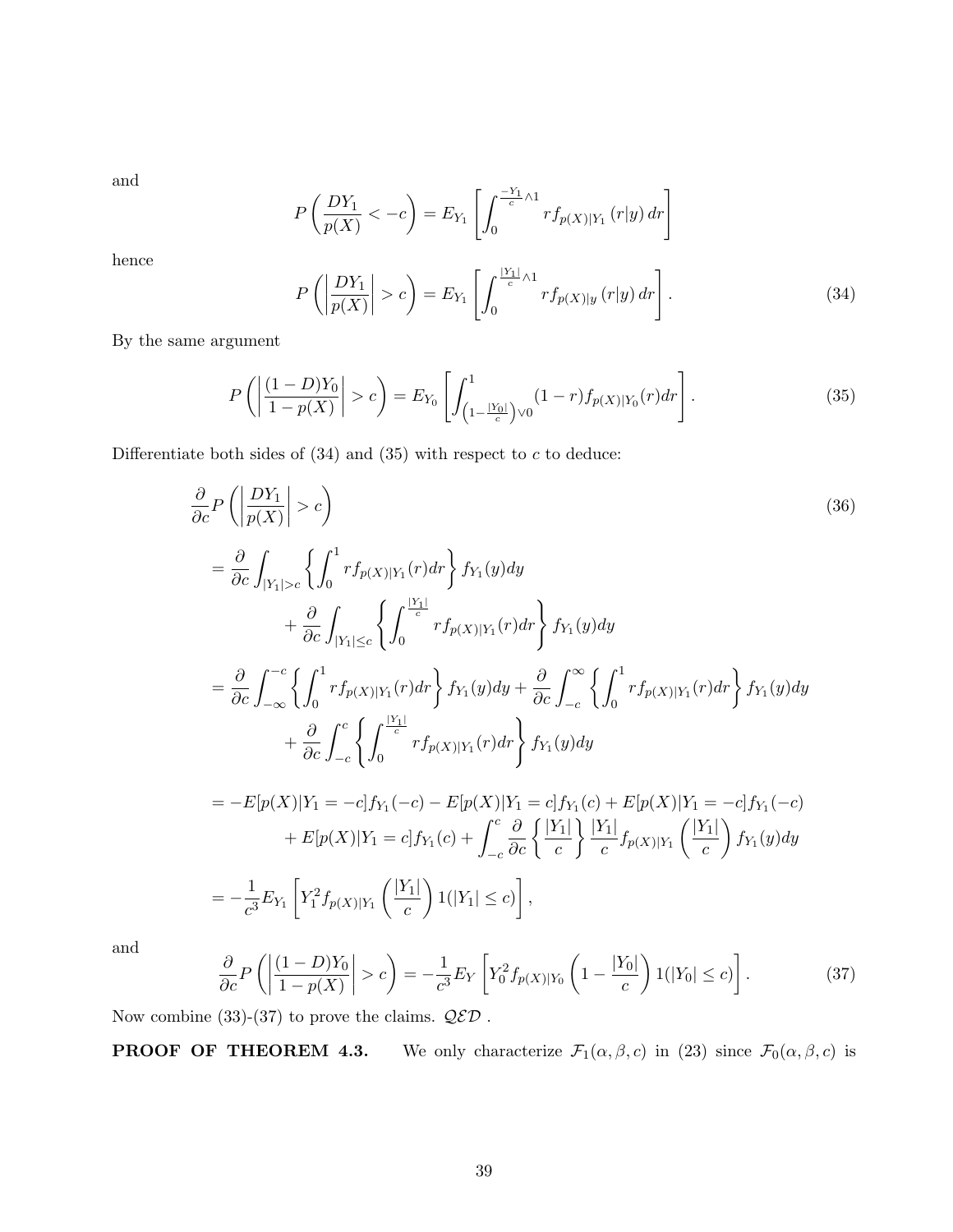similar. Define  $q_1 := F_U^{-1}$  $U^{-1}(|Y_1|/c)$ . By the Laplace definition it follows

$$
q_1 = \frac{1}{\sqrt{2}} \left\{ \ln 2 + \ln \left( \frac{|Y_1|}{c} \right) \right\} < 0 \text{ if } \frac{|Y_1|}{c} \le 1/2 \text{ and } q_1 = -\frac{1}{\sqrt{2}} \left\{ \ln 2 + \ln \left( 1 - \frac{|Y_1|}{c} \right) \right\} > 0 \text{ if } \frac{|Y_1|}{c} > 1/2.
$$

Use  $Y_j \perp X, U$  and substitute  $y = |Y_1|$  to deduce

$$
\mathcal{F}_{1}(\alpha,\beta,c)
$$
\n
$$
= E_{Y_{1}}\left[Y_{1}^{2}I\left(|Y_{1}| \leq c\right)\frac{f_{X}\left(q_{1}/\beta\right)}{f_{U}\left(q_{1}\right)}\right]
$$
\n
$$
= \sqrt{2} \int_{0}^{c/2} y^{2} \exp\left\{-\sqrt{2}y\right\} \times \exp\left\{\left(\ln 2 + \ln\left(y/c\right)\right)\left(1/\beta - 1\right)\right\} dy
$$
\n
$$
+ \sqrt{2} \int_{c/2}^{c} y^{2} \exp\left\{-\sqrt{2}y\right\} \times \exp\left\{\left(\ln 2 + \ln\left(1 - y/c\right)\right)\left(1/\beta - 1\right)\right\} dy
$$
\n
$$
= 2^{\frac{2-\beta}{2\beta}} \int_{0}^{c/2} y^{2} \exp\left\{-\sqrt{2}y\right\} \times \left(y/c\right)^{1/\beta - 1} dy + 2^{\frac{2-\beta}{2\beta}} \int_{c/2}^{c} y^{2} \exp\left\{-\sqrt{2}y\right\} \times \left(1 - y/c\right)^{1/\beta - 1} dy
$$
\n
$$
= 2^{\frac{1-2\beta}{2\beta}} c^{-\left(1/\beta - 1\right)} \left[\int_{0}^{c/\sqrt{2}} \exp\left\{-y\right\} \times y^{1 + 1/\beta} dy + \int_{c/\sqrt{2}}^{\sqrt{2}c} y^{2} \exp\left\{-y\right\} \times \left(\sqrt{2}c - y\right)^{1/\beta - 1} dy\right]
$$
\n
$$
= 2^{1/(2\beta)-1} c^{-\left(1/\beta - 1\right)} \left(\mathcal{I}_{1}(c) + \mathcal{I}_{2}(c)\right).
$$

It suffices to show each  $\mathcal{I}_i(c) = K + O(e^{-c/4})$  and at least one  $\lim_{c\to\infty} \mathcal{I}_i(c) > 0$ . It then follows by (23) that  $(\partial/\partial c)P(|Z| > c) = -Kc^{-2-1/\beta}(1 + O(e^{-c/4}))$ , hence by dominated convergence  $P(|Z| > c)$  $c) = Kc^{-(1+1/\beta)}(1+O(e^{-c/4}))$  as claimed.

If  $\beta = 1$  then  $\mathcal{I}_1(c) + \mathcal{I}_2(c) = \int_0^{\sqrt{2}c}$  $\int_0^{\sqrt{2c}} y^2 \exp\{-y\} dy = 2 + o(e^{-c/4}),$  and if  $\beta \neq 1$  then  $\lim_{c \to \infty} \mathcal{I}_1(c)$  $\in (0,\infty)$  in view of the exponential term exp  $\{-y\}$ . It remains to bound  $\mathcal{I}_2(c)$ . If  $\beta < 1$  then

$$
\mathcal{I}_2(c) = \int_{c/\sqrt{2}}^{\sqrt{2}c} y^2 \exp\{-y\} \times (\sqrt{2}c - y)^{1/\beta - 1} dy \le 2^{(1-\beta)/2\beta} c^{1/\beta - 1} \int_{c/\sqrt{2}}^{\sqrt{2}c} y^2 \exp\{-y\} dy
$$
  

$$
\le 2^{(1+\beta)/2\beta} \frac{c^{1/\beta + 1}}{\exp\{\sqrt{2}c\}} = o(e^{-c/4}).
$$

Finally, if  $\beta > 1$  then  $e^{c/4}y^2 \exp\{-y\} \times (\sqrt{2})c - y^{1/\beta - 1}dy \le Ky^{-(1+\delta)}$  for all  $y \in [c/\sqrt{2}]$ , √  $2c - i,$ tiny  $\iota > 0$ , some tiny  $\delta > 0$  and some large  $K > 0$ . Therefore  $\int_{c/\sqrt{2}}^{\sqrt{2}c-\iota} y^2 \exp\{-y\} \times ($ √  $\overline{2}c - y)^{1/\beta - 1}dy$  $= o(e^{-c/4})$  for any tiny  $\iota > 0$ , hence  $\mathcal{I}_2(c) = K + O(e^{-c/4})$ . QED.

**PROOF OF THEOREM 4.4.** Symmetry follows from  $\alpha = 0$ , independence  $Y_j \perp X, U$ , and distribution symmetry for all  $(Y_0, Y_1, X, U)$ .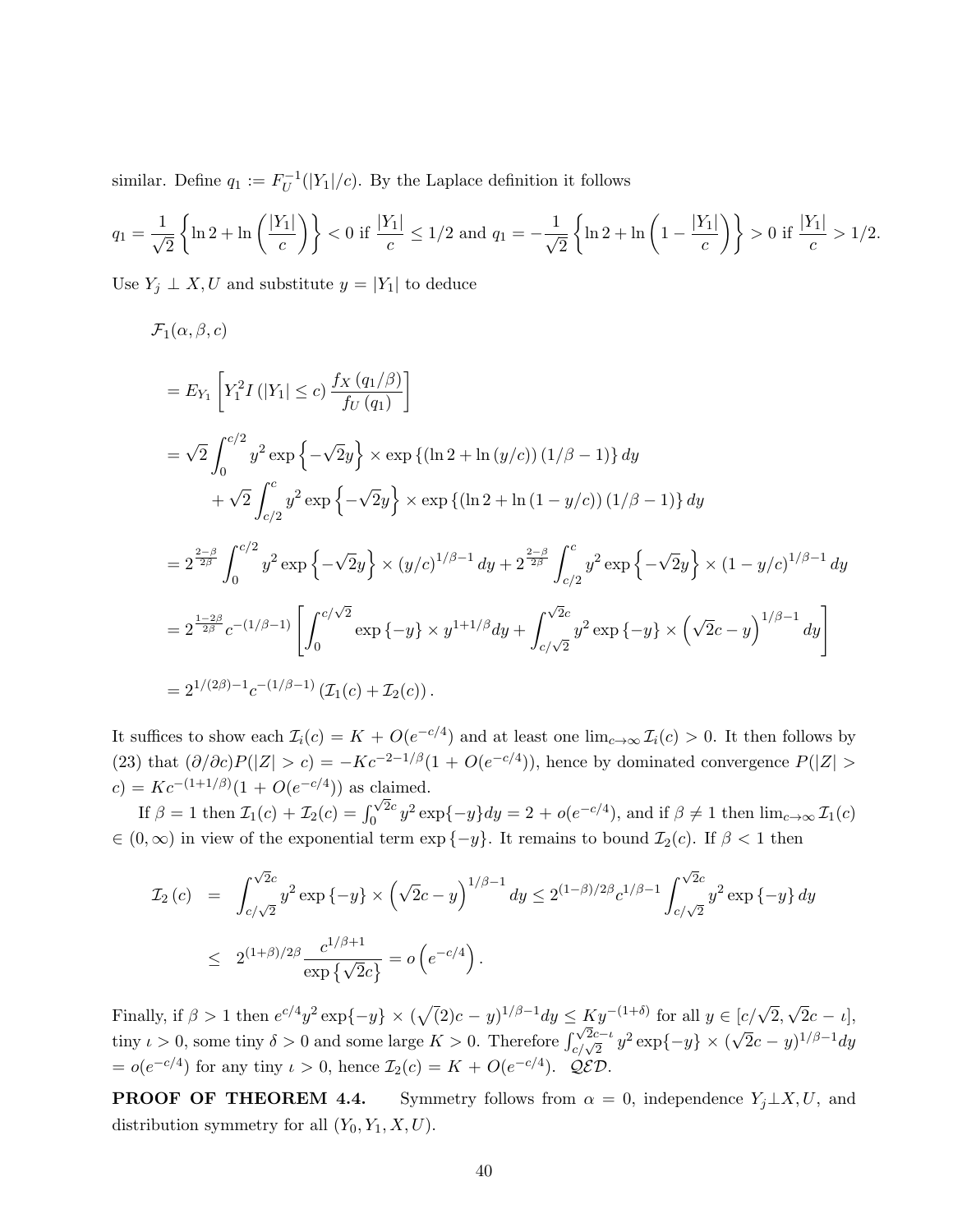Now let  $\Phi(w)$  and  $\phi(w)$  be the normal cdf and pdf. In order to characterize the standard normal quantile  $\Phi^{-1}(u/c)$  for  $u \in [0, c]$ , we use the expansion  $1 - \Phi(w) = (1 + O(1/w^2)) \times \phi(w)/w$  to solve  $u/c = \phi(w(c))/w(c)$  for some  $w(c)$  as  $c \to \infty$  hence as  $w(c) \to \infty$ . See Gray and Wang (1991), cf. Lew (1981) and Hawkes (1982). Rudimentary algebra reveals  $w(c)$  satisfies

$$
w(c) = 2^{1/2} (\ln(c))^{1/2} \left(1 - \frac{\ln(u)}{\ln(c)} - \frac{\ln(2\pi)}{\ln(c)}\right)^{1/2} (1 + O(1/\ln(c))).
$$

Since  $|\Phi^{-1}(u/c)| = w(c)$  use formula (26) to deduce  $\mathcal{F}_1(0,\beta,c)$  is identically:

$$
\left(\frac{2}{\pi}\right)^{1/2} \int_0^c \frac{u^2}{\exp\{u^2/2\}} \exp\left\{\frac{\beta^2 - 1}{\beta^2} \ln\left(c\right) \left(1 - \frac{\ln(u)}{\ln\left(c\right)} - \frac{\ln(2\pi)}{\ln\left(c\right)}\right) \left(1 + O\left(1/\ln\left(c\right)\right)\right)\right\} du
$$
  
= 
$$
\left(\frac{2}{\pi}\right)^{1/2} \int_0^c u^2 \exp\left\{-u^2/2\right\} c^{(\beta^2 - 1)\beta^{-2}(1 - \ln(u)/\ln(c) - \ln(2\pi)/\ln(c)) (1 + O(1/\ln(c)))} du
$$
  
= 
$$
\left(\frac{2}{\pi}\right)^{1/2} c^{(\beta^2 - 1)\beta^{-2}(1 + O(1/\ln(c)))} \int_0^c u^2 \exp\left\{-u^2/2\right\} c^{-(\beta^2 - 1)\beta^{-2}O(1/\ln(c)) (\ln(u) + \ln(2\pi))} du
$$

If  $\beta = 1$  then  $\lim_{c\to\infty} \mathcal{F}_1(0,1,c) = 1$ , in particular  $\mathcal{F}_1(0,1,c) = 1 + o(e^{-c/2})$  is easily verified given the normal density.

Now assume  $\beta \neq 1$  and let  $d(\beta)$  be a positive finite function of  $\beta$  that may change from line to line. Observe

$$
\ln \left( c^{-(\beta^2 - 1)\beta^{-2}O(1/\ln(c))(\ln(u) + \ln(2\pi))} \right) = -O(1) \times (\ln(2\pi u)),
$$

hence by the monotonicity of the natural log  $c^{-(\beta^2-1)\beta^{-2}O(1/\ln(c))(\ln(u)+\ln(2\pi))} = Ku^{-O(1)}$ . Similarly  $c^{(\beta^2-1)\beta^{-2}O(1/\ln(c))} = O(1) \times c^{(\beta^2-1)\beta^{-2}}$ . Therefore:

$$
\mathcal{F}_1(0,\beta,c) = d(\beta) \times O(1) \times c^{(\beta^2 - 1)\beta^{-2}} \int_0^c u^2 \exp\left\{-u^2/2\right\} K u^{-O(1)} du = d(\beta) \times O\left(1 + o(e^{-c/2})\right) \times c^{(\beta^2 - 1)\beta^{-2}}
$$

.

Finally, use the formula for  $(\partial/\partial c)P(|Z| > c)$  in (23) to deduce

$$
\frac{\partial}{\partial c} P(|Z| > c) = -d(\beta) c^{-3} c^{(\beta^2 - 1)\beta^{-2}} O\left(1 + o(e^{-c/2})\right) = -d(\beta) c^{-2 - \beta^{-2}} \left(1 + o(e^{-c/2})\right),
$$

hence by dominated convergence  $P(|Z| > c) = d(\beta)c^{-(1+\beta^{-2})}(1 + o(e^{-c/2}))$ . QED.

## References

Andrews, D., and M. Schafgans (1998): "Semiparametric Estimation of the Intercept of a Sample Selection Model," Review of Economic Studies, 65, 497–517.

BAHADUR, R. (1960): "Asymptotic Efficiency of Tests and Estimates," Sankhya, 22, 229–252.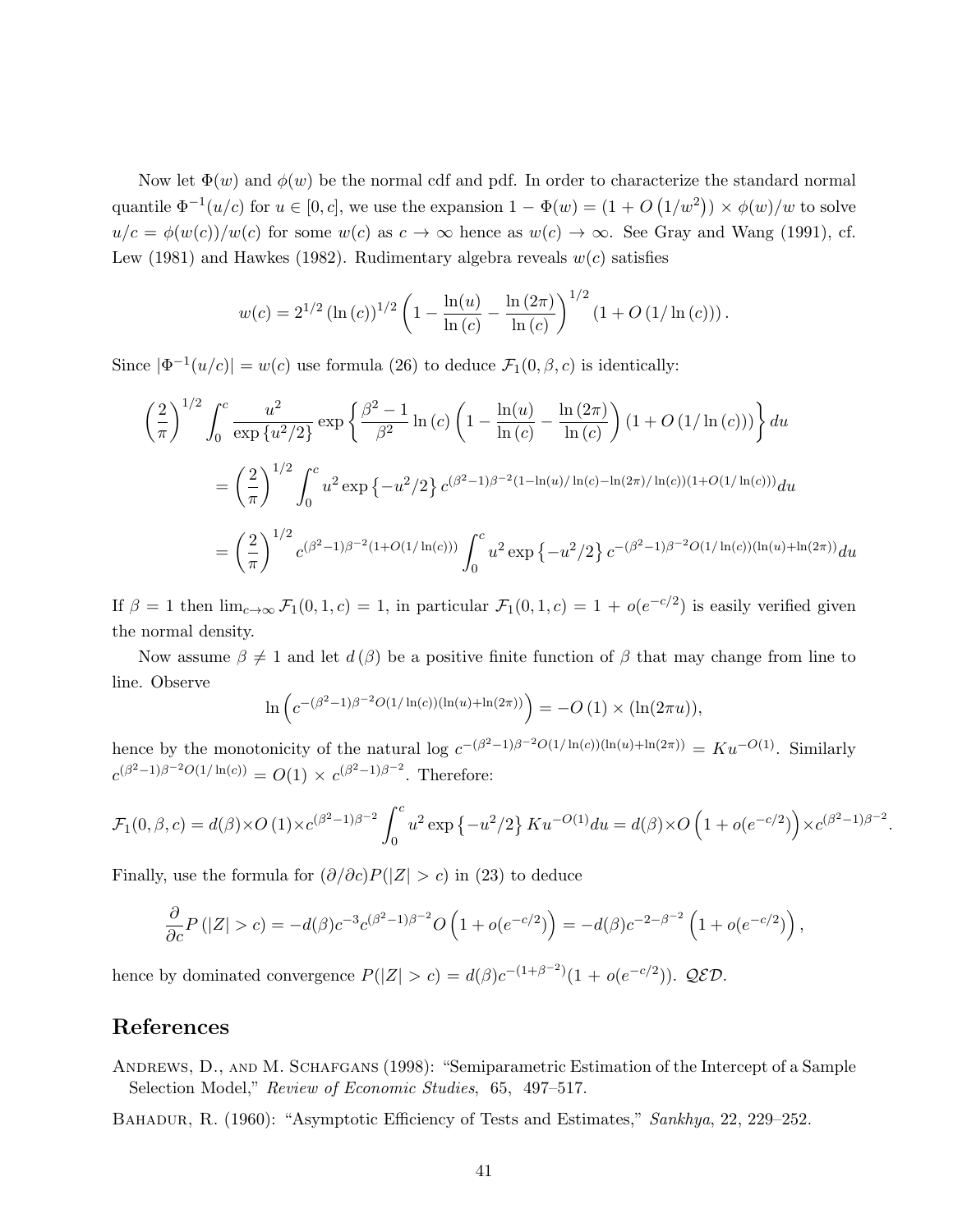- Busso, M., J. DINARDO, AND J. McCRARY (2009): "Finite Sample Properties of Semiparametric Estimators of Average Treatment Effects," Mimeo.
- (2011): "New Evidence on the Finite Sample Properties of Propensity Score Reweighting and Matching Estimators," Mimeo.
- Cao, W., A. Tsiatis, and M. Davidian (2009): "Improving Efficiency and Robustness of the Doubly Robust Estimator for a Population Mean with Incomplete Data," *Biometrika*, 96, 723– 734.
- Chaudhuri, S., and J. Hill (2013): "Supplemental Appendix for Robust Estimation for Average Treatment Effects," mimeo.
- Chaudhuri, S., and H. Min (2012): "Doubly-Robust Parametric Estimation in Moment Conditions Models with Missing Data," Mimeo.
- CHRITSOPEIT, N., AND H. WERNER (2001): "A Necessary and Sufficient Condition of a Sequence of Random Variables Converging to a Normal Distribution," Econometric Theory, 17, 278–281.
- Crump, R., V. Hotz, G. Imbens, and O. Mitnik (2009): "Dealing with Limited Overlap in Estimation of Average Treatment Effects," Biometrika, 96, 187–199.
- CSÖRGO, S., L. HORVÁTH, AND D. MASON (1986): "What Portion of the Sample Makes a Partial Sum Asymptotically Stable or Normal?," Probability Theory and Related Fields, 72, 1–16.
- Dehejia, R., and S. Wahba (1999): "Causal Effects in Nonexperimental Studies: Re-Evaluating the Evaluation of Training Programs," Journal of American Statistical Association, 94, 1053–1062.
- FELLER, W. (1971): An Introduction to Probability Theory and Its Applications (Vol. II). Wiley, New York.
- Frolich, M. (2004): "Finite-Sample Properties of Propensity-Score Matching and Weighting Estimators," Review of Economics and Statistics, 86, 77–90.
- Galambos, J. (1987): The Asymptotic Theory of Extreme Order Statistics. Krieger: Malabar.
- Goldie, C., and R. Smith (1987): "Slow Variation with Remainder: Theory and Applications," Quarterly Journal of Mathematics, 38, 45–71.
- Graham, B. S. (2011): "Efficiency Bounds for Missing Data Models with Semiparametric Restrictions," Econometrica, 79, 437 – 452.
- Graham, B. S., C. Pinto, and D. Egel (2011): "Inverse Probability Tilting for Moment Condition Models with Missing Data," Mimeo.
- GRAY, H., AND S. WANG (1991): "A General Method for Approximating Tail Probabilities," Journal of American Statistical Association, 86, 159–166.
- Haeusler, E., and J. Teugels (1985): "On Asymptotic Normality of Hill's Estimator for the Exponent of Regular Variation," Annals of Statistics, 13, 743–756.
- Hahn, J. (1998): "On the Role of the Propensity Score in Efficient Semiparametric Estimation of Average Treatment Effects," Econometrica, 66, 315–331.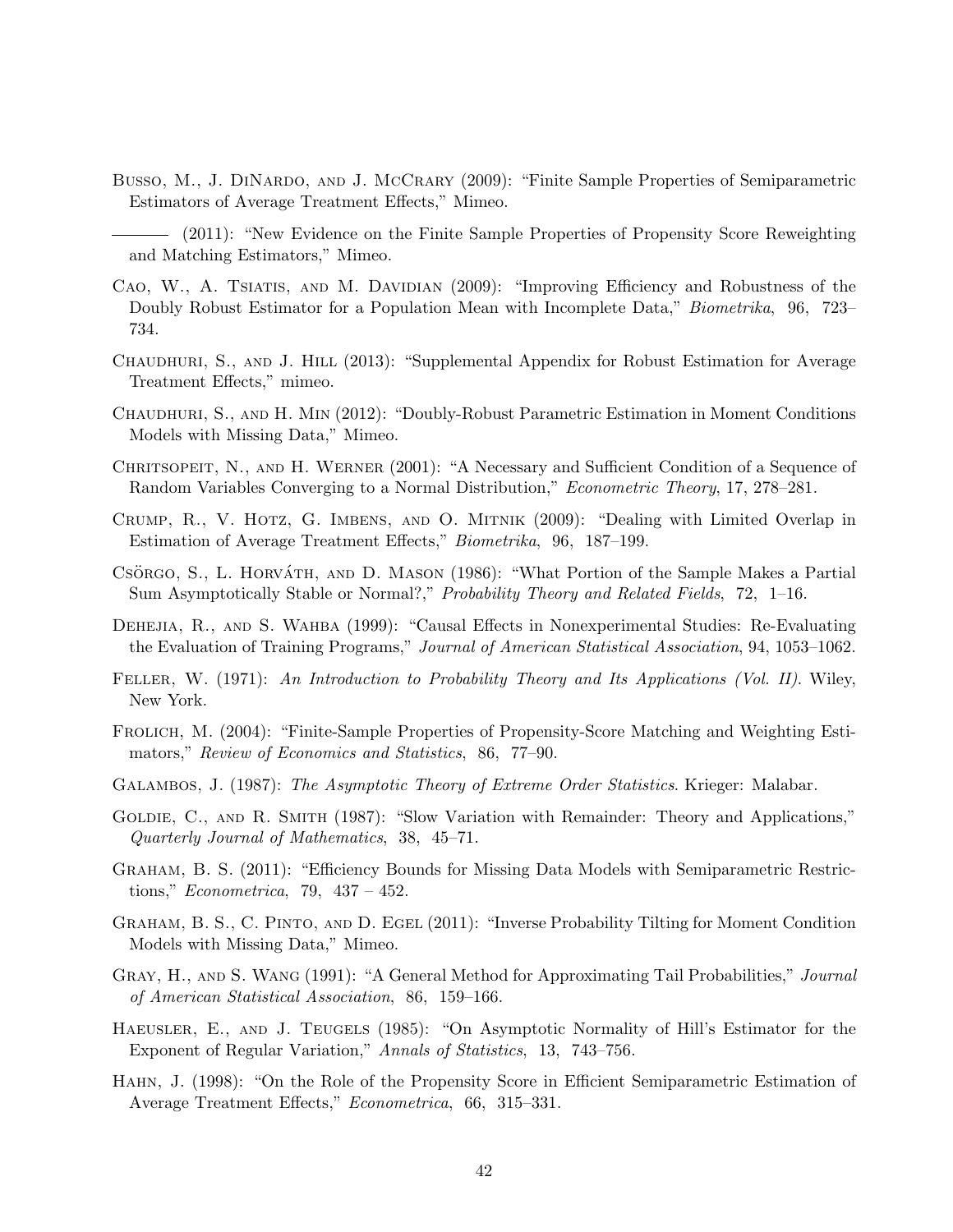- Hahn, M., J. Kuelbs, and J. Samur (1987): "Asymptotic Normality of Trimmed Sums of φ-Mixing Random Variables," Annals of Probability, 15, 1395–1418.
- HAHN, M., D. WEINER, AND D. MASON (1991): Sums, Trimmed Sums and Extremes. Birkhäuser: Berlin.
- HALL, P. (1982): "On Some Simple Estimates of an Exponent of Regular Variation," Journal of the Royal Statistical Societ Series B, 44, 37–42.
- Hawkes, A. (1982): "Approximating the Normal Tail," Journal of the Royal Statistical Societ Series D, 31, 231–236.
- Heckman, J. (1990): "Varieties of Selection Bias," American Economic Review, 80, 313–318.
- HECKMAN, J., H. ICHIMURA, J. SMITH, AND P. TODD (1998): "Characterizing Selection Bias Using Experimental Data," Econometrica, 66, 1017–1098.
- HECKMAN, J., H. ICHIMURA, AND P. TODD (1998): "Matching as an Econometric Evaluation Estimator," Review of Economic Studies, 65, 261–294.
- HILL, B. M. (1975): "A Simple General Approach to Inference about the Tail of a Distribution," Annals of Statistics, 3(5), 1163–1174.
- HILL, J. B. (2010): "On Tail Index Estimation for Dependent, Heterogeneous Data," Econometric Theory, 26, 1398–1436.
	- (2012): "Heavy-Tail and Plug-In Robust Consistent Conditional Moment Tests of Functional Form," in Festschrift in Honor of Hal White, ed. by X. Chen, and N. Swanson, pp. 241–274. Springer: New York.
- (2013): "Expected Shortfall Estimation and Gaussian Inference for Infinite Variance Time Series," Journal of Financial Econometrics, forthcoming.
- (2014): "Tail Index Estimation for a Filtered Dependent Time Series," Statistica Sinica, p. forthcoming.
- HILL, J. B., AND A. PROKHOROV (2014): "GEL Estimation for Heavy-Tailed GARCH Models with Robust Empirical Likelihood Inference," Working Paper, Dept. of Economics, University of North Carolina - Chapel Hill.
- HIRANO, K., G. IMBENS, AND G. RIDDER (2003): "Efficient Estimation of Average Treatment Effects Using the Estimated Propensity Scores," Econometrica, 71, 1161–1189.
- Ho, D., K. Imai, G. King, and E. Stuart (2007): "Matching as Nonparametric Preprocessing for Reducing Model Dependence in Parametric Causal Inference," Political Analysis, 15, 199–236.
- Horvitz, D., and D. Thompson (1952): "A Generalization of Sampling without Replacement from a Finite Universe," Journal of American Statistical Association, 47, 663–685.
- Hsing, T. (1991): "On Tail Index Estimation Using Dependent Data," Annals of Statistics, 19, 1547–1569.
- HUISMAN, R., K. KOEDIJK, C. KOOL, AND F. PALM (2001): "Tail-Index Estimates in Small Samples," Journal of Business and Economic Statistics, 19, 208–216.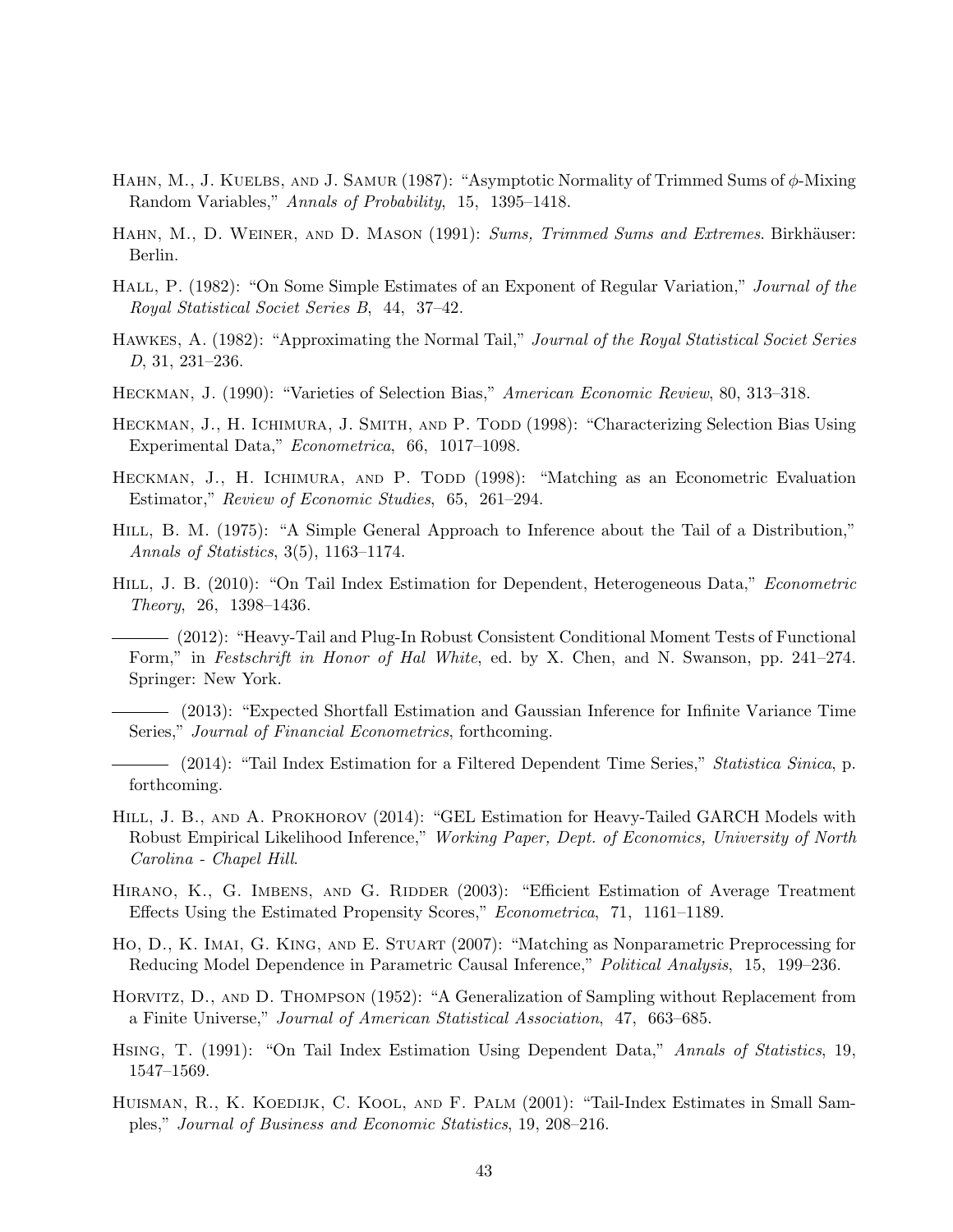- IBRAGIMOV, I., AND I. LINNIK (1971): *Independent and Stationary Sequences of Random Variables.* Wolters-Noordhoff.
- Jureckova, J. (1981): "Tail-Behavior of Location Estimators," Annals of Statistics, 9, 578–585.
- KANG, J., AND J. SCHAFER (2007): "Demystifying Double Robustness: A Comparison of Alternative Strategies for Estimating a Population Mean from Incomplete Data," Statistical Science, 22, 523– 539.
- Khan, S., and E. Tamer (2010a): "Irregular Identification, Support Conditions, and Inverse Weight Estimation," Econometrica, 78, 2021–2042.
- (2010b): "Irregular Identification, Support Conditions, and Inverse Weight Estimation," Working Paper.
- Klein, R., C. Shen, and F. Vella (2011): "Semiparametric Selection Models with Binary Outcomes," IZA DP No. 6008.
- LEADBETTER, M., G. LINDGREN, AND H. ROOTZEN (1983): Extremes and Related Properties of Random Sequences and Processes. Springer-Verlag.
- Lechner, M. (2008): "A Note on the Common Support Problem in Applied Evaluation Studies," Annals of Economic and Statistics, 91/92, 217–235.
- LEE, B., J. LESSLER, AND E. STUART (2011): "Weight Trimming and Propensity Score Weighting," PLOS One, 6.
- Lew, R. (1981): "An Approximation to the Cumulative Normal Distribution with Simple Coefficients,," Journal of the Royal Statistical Societ Series C, 30, 299–301.
- Lewbel, A. (1997): "Semiparametric Estimation of Location and Other Discrete Choice Moments," Econometric Theory, 13, 32–51.
- LUNCEFORD, J., AND M. DAVIDIAN (2004): "Stratification and Weighting via the Propensity Score in Estimation of Causal Treatment Effects : A Comparative Study," Statistics in Medicine, 23, 2937–2960.
- McCaffrey, D., G. Ridgeway, and A. Morral (2004): "Propensity Score Estimation with Boosted Regression for Evaluating Causal Effects in Observational Studies," Psychological Methods, 9, 403–425.
- PENG, L. (2001): "Estimating the Mean of a Heavy Tailed Distribution," Statistics and Probability Letters, 52, 255–264.
- POTTER, F. (1993): "The Effect of Weight Trimming on Nonlinear Survey Estimates," in *Proceedings* of the Section on Survey Research Methods  $\mathcal{C}$  Research. American Statistical Association.
- Resnick, S. (1987): Extreme Values, Regular Variation and Point Processes. Springer-Verlag: New York.
- Ridgeway, G., and D. McCaffrey (2007): "Comment: Demystifying Double Robustness :A Comparison of Alternative Strategies for Estimating a Population Mean from Incomplete Data," Statistical Science, 22, 540–543.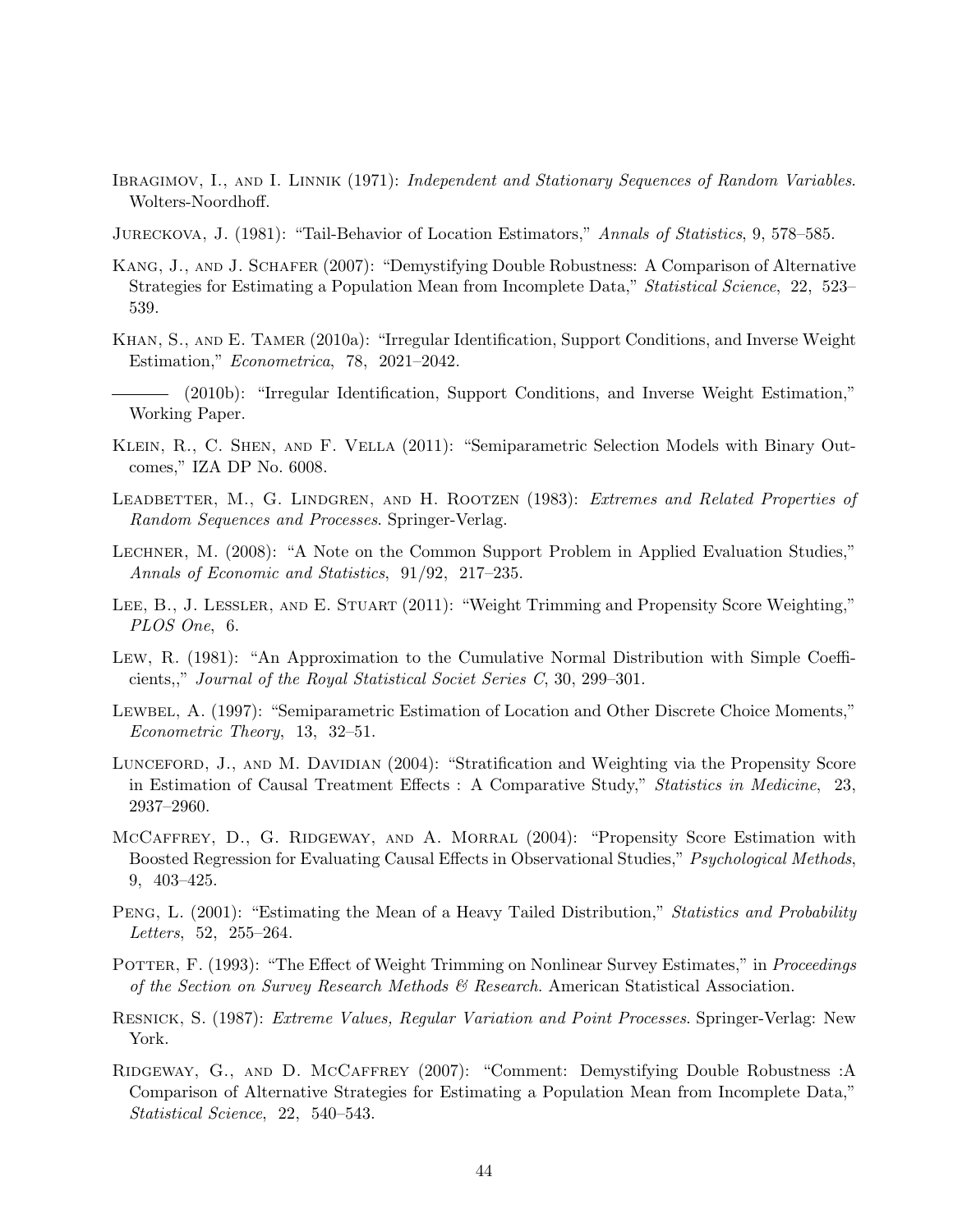- ROSENBAUM, P., AND D. RUBIN (1983): "The Central Role of the Propensity Score in Observational Studies for Causal Effects," Biometrika, 70, 41–55.
- Rubin, D. (1974): "Estimating Causal Effects of Treatments in Randomized and Nonrandomized Studies," Journal of Educational Psychology, 66, 688–701.
- Stuart, E. (2010): "Matching Methods for Causal Inference: A Review and a Look Forward," Statistical Science, 25, 1–21.
- TRASKIN, M., AND D. SMALL (2012): "Defining the Study Population for an Observational Study to Ensure Sufficient Overlap: A Tree Approach," Mimeo.
- Vytlacil, E. (2002): "Independence, Monotonicity, and Latent Index Models: An Equivalence Result," Econometrica, 70, 331–341.
- WOOLDRIDGE, J. (2007): "Inverse Probability Weighted Estimation for General Missing Data Problems," Journal of Econometrics, 141, 1281–1301.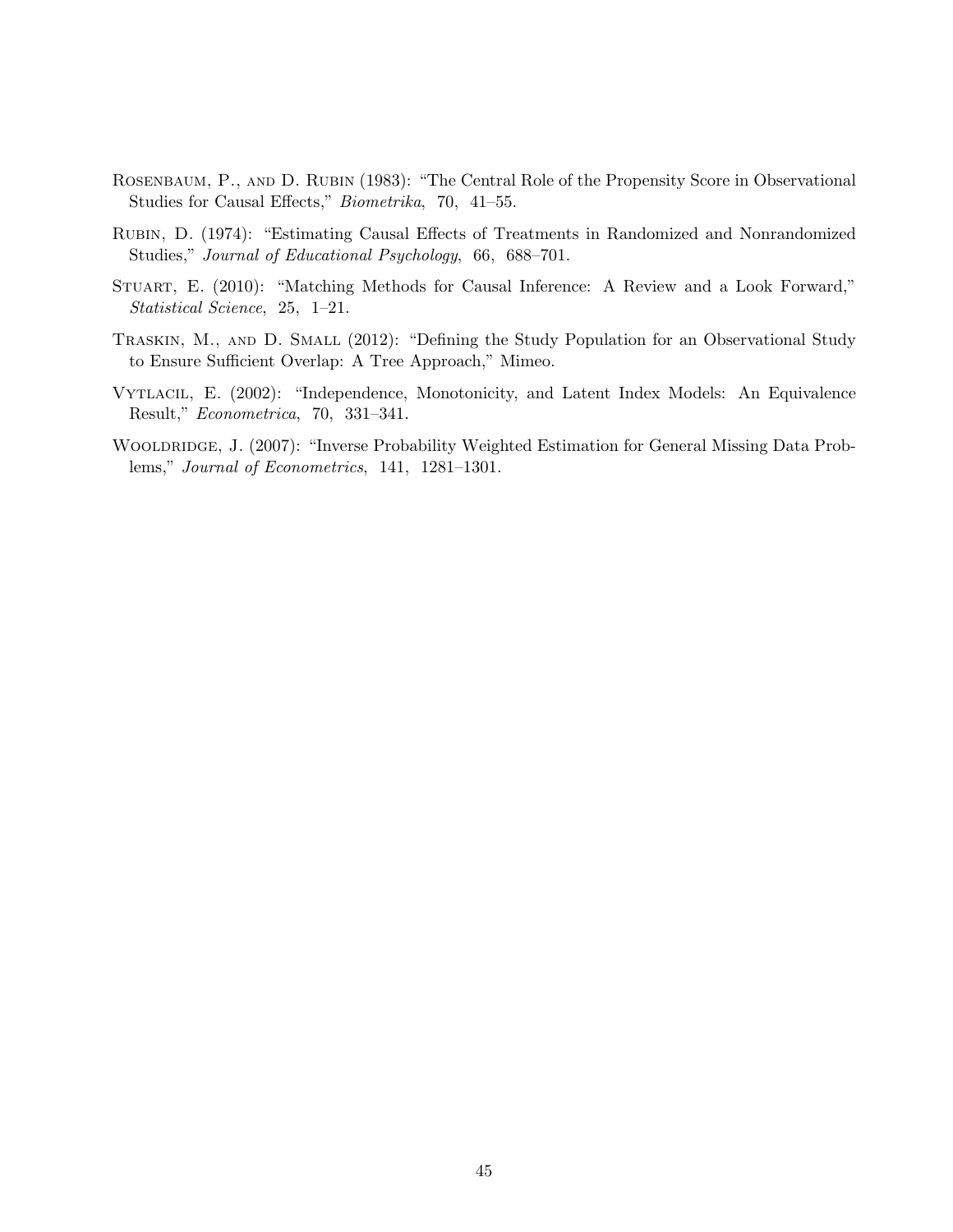| $(Y_0, Y_1, X, U) \sim \textbf{Normal}$ |          |                     |            | $(Y_0, Y_1, X, U) \sim$ Laplace                                   |     |                               |          |            |                        |                                                                                            |
|-----------------------------------------|----------|---------------------|------------|-------------------------------------------------------------------|-----|-------------------------------|----------|------------|------------------------|--------------------------------------------------------------------------------------------|
| $\beta = .25 \; (\kappa = 17)$          |          |                     |            |                                                                   |     |                               |          |            |                        |                                                                                            |
| Mean                                    |          |                     |            |                                                                   |     | Mean                          | Median   | <b>MSE</b> |                        | $Tr\%$                                                                                     |
| $-.0039$                                | $-.0053$ | .0414               | .9572      | 0.00                                                              |     | .0039                         | .0048    | .0477      | .5510                  | 0.00                                                                                       |
| $-.0004$                                |          | .0493               |            | 9.00                                                              |     | $-.0012$                      | $-.0008$ | .0478      |                        | 9.00                                                                                       |
| $-.0004$                                | $-.0002$ | .0512               | .6254      | 9.00                                                              |     | $-.0012$                      | $-.0024$ | .0626      | .4994                  | 9.00                                                                                       |
| $-.0039$                                | $-.0054$ | .0398               | 1.043      | 12.0                                                              |     | .0044                         | .0039    | .0436      | .5042                  | 12.0                                                                                       |
| $-.0010$                                | $-.0026$ | .0227               | .8294      | 43.0                                                              |     | .0030                         | .0020    | .0338      | .5211                  | 43.0                                                                                       |
| $-.0037$                                | $-.0065$ | .0372               | 1.343      | 9.00                                                              |     | $-.0008$                      | .0002    | .0419      | .7894                  | 9.00                                                                                       |
|                                         |          |                     |            |                                                                   |     |                               |          |            |                        |                                                                                            |
| $\beta=1$<br>$(\kappa=2)$               |          |                     |            |                                                                   |     |                               |          |            |                        |                                                                                            |
| Mean                                    | Median   | <b>MSE</b>          | KS         | $\text{Tr}\%$                                                     |     | Mean                          | Median   | <b>MSE</b> | KS                     | $\overline{\text{Tr}\%}$                                                                   |
| .0015                                   | $-.0013$ | .2017               | 1.989      | 0.00                                                              |     | $-.0138$                      | $-.0034$ | .9980      | 2.908                  | 0.00                                                                                       |
| $-.0005$                                | .0005    | .0330               | 1.142      | 9.00                                                              |     | .0006                         | .0004    | .0356      | .5238                  | 9.00                                                                                       |
| $-.0005$                                | .0012    | .0399               | 1.006      | 9.00                                                              |     | .0002                         | .0005    | .0664      | .9462                  | 9.00                                                                                       |
| $-.0019$                                | $-.0021$ | .0836               | .7941      | 12.0                                                              |     | $-.0043$                      | $-.0050$ | .0796      | 1.025                  | 12.0                                                                                       |
| $-.0014$                                | $-.0009$ | .0265               | .6937      | 43.0                                                              |     | $-.0029$                      | $-.0052$ | .0395      | 1.142                  | 43.0                                                                                       |
| $.0026\,$                               | .0023    | .0638               | .8194      | 9.00                                                              |     | $-.0027$                      | .0006    | .0912      | .8528                  | 9.00                                                                                       |
|                                         |          |                     |            |                                                                   |     |                               |          |            |                        |                                                                                            |
|                                         |          |                     |            |                                                                   |     | $\beta = 2 \; (\kappa = 1.5)$ |          |            |                        |                                                                                            |
| Mean                                    | Median   | <b>MSE</b>          | KS         | Tr%                                                               |     | Mean                          | Median   | <b>MSE</b> | KS                     | $Tr\%$                                                                                     |
| .0077                                   | $-.0022$ | 4.053               | 8.222      | 0.00                                                              |     | .0447                         | $-.0030$ | 21.70      | 7.562                  | $\overline{0.00}$                                                                          |
| .0003                                   | .0005    | .0224               | .8336      | 9.00                                                              |     | $-.0014$                      | $-.0014$ | .0264      | .3650                  | 9.00                                                                                       |
| .0004                                   | .0004    | .0299               | .6913      | 9.00                                                              |     | $-.0017$                      | $-.0022$ | .0585      | .6997                  | 9.00                                                                                       |
| .0079                                   | $-.0033$ | 4.053               | 8.220      | 12.0                                                              |     | $-.0034$                      | $-.0026$ | .2788      | 3.292                  | 12.0                                                                                       |
| .0003                                   | $-.0024$ | .0428               | 1.054      | 43.0                                                              |     | .0010                         | .0006    | .0549      | 1.392                  | 43.0                                                                                       |
| .0223                                   | .0019    | .8403               | 7.317      | 9.00                                                              |     | .0056                         | $-.0019$ | .3690      | $3.514\,$              | 9.00                                                                                       |
|                                         |          | Median<br>$-0.0003$ | <b>MSE</b> | $\overline{\text{KS}}$<br>.5756<br>$\beta = 2 \; (\kappa = 1.25)$ | Tr% |                               |          |            | $\overline{\beta} = 1$ | $\overline{\beta} = .25$ $(\kappa = 5)$<br>$\overline{\text{KS}}$<br>.5635<br>$(\kappa=2)$ |

TABLE 1 - Estimator Properties (Sample Mean-Centering, Normal or Laplace,  $n = 100$ )

"Untrimmed" is the untrimmed estimator  $\tilde{\theta}_n$ ; "Tail-Trimmed-Z" is the tail-trimmed estimator  $\hat{\theta}_n^{(tz)}$  and "Bias-Corrected-Z" is the bias-corrected tail-trimmed  $\hat{\theta}_n^{(tz;o)}$ : both use sample mean-centering for trimming. "Tail-Trimmed-X" is  $\theta_n^{(tx)}$ ; and "TX-Adapt  $(k)$ " is the adaptive version  $\hat{\theta}_n^{(tx)}$  of  $\theta_n^{(tx)}$ . KS is the Kolmogorov-Smirnov test statistic divided by its 5% critical value: values above 1 indicate rejection of standard normality at the 5% level. Tr% is the percent of observations  $Z_i$  trimmed.  $\kappa$  is the tail index of  $Z = h(X)Y$ . Other than KS, all values are averages over the randomly drawn 10,000 samples.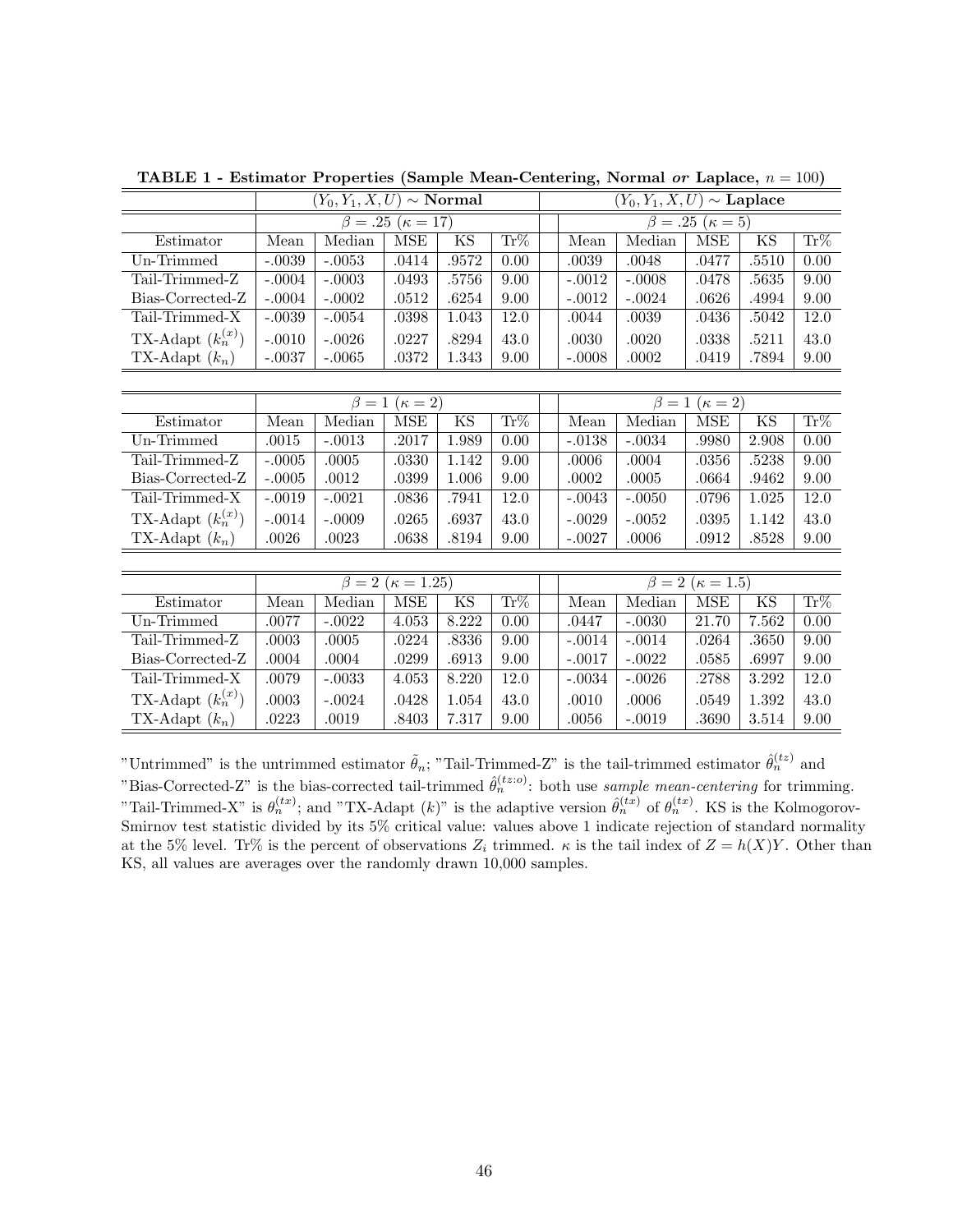|                        | $(Y_0,Y_1,X) \sim \textbf{Normal}, U \sim \textbf{Laplace}$ |                        |             | $(Y_0,Y_1,X) \sim \textbf{Laplace},~U \sim \textbf{Normal}$ |                   |             |          |            |       |          |
|------------------------|-------------------------------------------------------------|------------------------|-------------|-------------------------------------------------------------|-------------------|-------------|----------|------------|-------|----------|
|                        | $\beta=.25$                                                 |                        |             | $\beta=.25$                                                 |                   |             |          |            |       |          |
| Estimator              | Mean                                                        | Median                 | <b>MSE</b>  | KS                                                          | Tr%               | Mean        | Median   | <b>MSE</b> | KS    | $Tr\%$   |
| Un-Trimmed             | .0022                                                       | .0021                  | .0419       | .7364                                                       | 0.00              | $-.0006$    | .0020    | .0490      | .5030 | 0.00     |
| Tail-Trimmed-Z         | $-.0005$                                                    | $-.0003$               | .0486       | .3556                                                       | 9.00              | $-.0014$    | $-.0013$ | .0473      | .4847 | 9.00     |
| Bias-Corrected-Z       | $-.0006$                                                    | $-.0005$               | .0506       | .4074                                                       | 9.00              | $-.0011$    | $-.0017$ | .0615      | .4717 | 9.00     |
| Tail-Trimmed-X         | .0017                                                       | .0009                  | .0400       | .7734                                                       | 12.0              | .0062       | .0023    | .0424      | .4512 | 12.0     |
| TX-Adapt $(k_n^{(x)})$ | .0018                                                       | .0015                  | .0227       | .6324                                                       | 43.0              | .0004       | $-.0014$ | .0325      | .6202 | 43.0     |
| TX-Adapt $(k_n)$       | .0004                                                       | $-.0004$               | .0367       | .4649                                                       | 9.00              | .0012       | .0022    | .0421      | .6672 | 9.00     |
|                        |                                                             |                        |             |                                                             |                   |             |          |            |       |          |
|                        |                                                             | $\overline{\beta} = 1$ |             |                                                             |                   |             |          | $\beta=1$  |       |          |
| Estimator              | Mean                                                        | Median                 | <b>MSE</b>  | $\overline{\text{KS}}$                                      | $\rm{Tr}\%$       | Mean        | Median   | <b>MSE</b> | KS    | $Tr\%$   |
| Un-Trimmed             | .0005                                                       | $-.0008$               | .0701       | .5615                                                       | 0.00              | $-.0276$    | $-.0007$ | 5.809      | 5.327 | 0.00     |
| Tail-Trimmed-Z         | $-.0001$                                                    | .0003                  | .0349       | .8038                                                       | 9.00              | $-.0000$    | .0012    | .0331      | .8253 | 9.00     |
| Bias-Corrected-Z       | $-.0002$                                                    | .0000                  | .0416       | .5961                                                       | 9.00              | .0004       | .0012    | .0587      | .7352 | 9.00     |
| Tail-Trimmed-X         | $-.0000$                                                    | $-.0009$               | .0621       | .3751                                                       | 12.0              | $-.0004$    | $-.0013$ | .1220      | 1.796 | 12.0     |
| TX-Adapt $(k_n^{(x)})$ | .0004                                                       | $-.0010$               | .0261       | .4987                                                       | 43.0              | .0029       | .0020    | .0388      | .9124 | 43.0     |
| TX-Adapt $(k_n)$       | .0056                                                       | .0048                  | .0535       | .5131                                                       | 9.00              | $-.0041$    | .0026    | .1775      | 2.886 | $9.00\,$ |
|                        |                                                             |                        |             |                                                             |                   |             |          |            |       |          |
|                        |                                                             |                        | $\beta = 2$ |                                                             |                   | $\beta = 2$ |          |            |       |          |
| Estimator              | Mean                                                        | Median                 | <b>MSE</b>  | KS                                                          | $Tr\%$            | Mean        | Median   | <b>MSE</b> | KS    | Tr%      |
| Un-Trimmed             | .0007                                                       | $-.0005$               | .2402       | 4.074                                                       | $\overline{0.00}$ | .0218       | .0041    | 1.279      | 8.992 | 0.00     |
| Tail-Trimmed-Z         | $-.0005$                                                    | $-.0004$               | .0251       | .8352                                                       | 9.00              | $-.0008$    | .0002    | .0239      | .8842 | 9.00     |
| Bias-Corrected-Z       | .0002                                                       | $-.0005$               | .0414       | .8932                                                       | 9.00              | $-.0004$    | $-.0007$ | .0447      | 1.042 | 9.00     |
| Tail-Trimmed-X         | .0023                                                       | $-.0034$               | .1689       | 2.953                                                       | 12.0              | .0219       | .0044    | 1.281      | 9.078 | 12.0     |
| TX-Adapt $(k_n^{(x)})$ | .0011                                                       | .0013                  | .0349       | .6414                                                       | 43.0              | .0013       | .0038    | .0742      | 1.219 | 43.0     |
| TX-Adapt $(k_n)$       | .0063                                                       | $-.0002$               | .1200       | 2.028                                                       | 9.00              | .0182       | .0021    | 3.411      | 9.732 | 9.00     |

**TABLE 2 - Estimator Properties (Sample Mean-Centering, , Normal and Laplace,**  $n = 100$ )

"Untrimmed" is the untrimmed estimator  $\tilde{\theta}_n$ ; "Tail-Trimmed-Z" is the tail-trimmed estimator  $\hat{\theta}_n^{(tz)}$  and "Bias-Corrected-Z" is the bias-corrected tail-trimmed  $\hat{\theta}_n^{(tz;o)}$ : both use sample mean-centering for trimming. "Tail-Trimmed-X" is  $\theta_n^{(tx)}$ ; and "TX-Adapt  $(k)$ " is the adaptive version  $\hat{\theta}_n^{(tx)}$  of  $\theta_n^{(tx)}$ . KS is the Kolmogorov-Smirnov test statistic divided by its 5% critical value: values above 1 indicate rejection of standard normality at the 5% level. Tr% is the percent of observations  $Z_i$  trimmed.  $\kappa$  is the tail index of  $Z = h(X)Y$ . Other than KS, all values are averages over the randomly drawn 10,000 samples.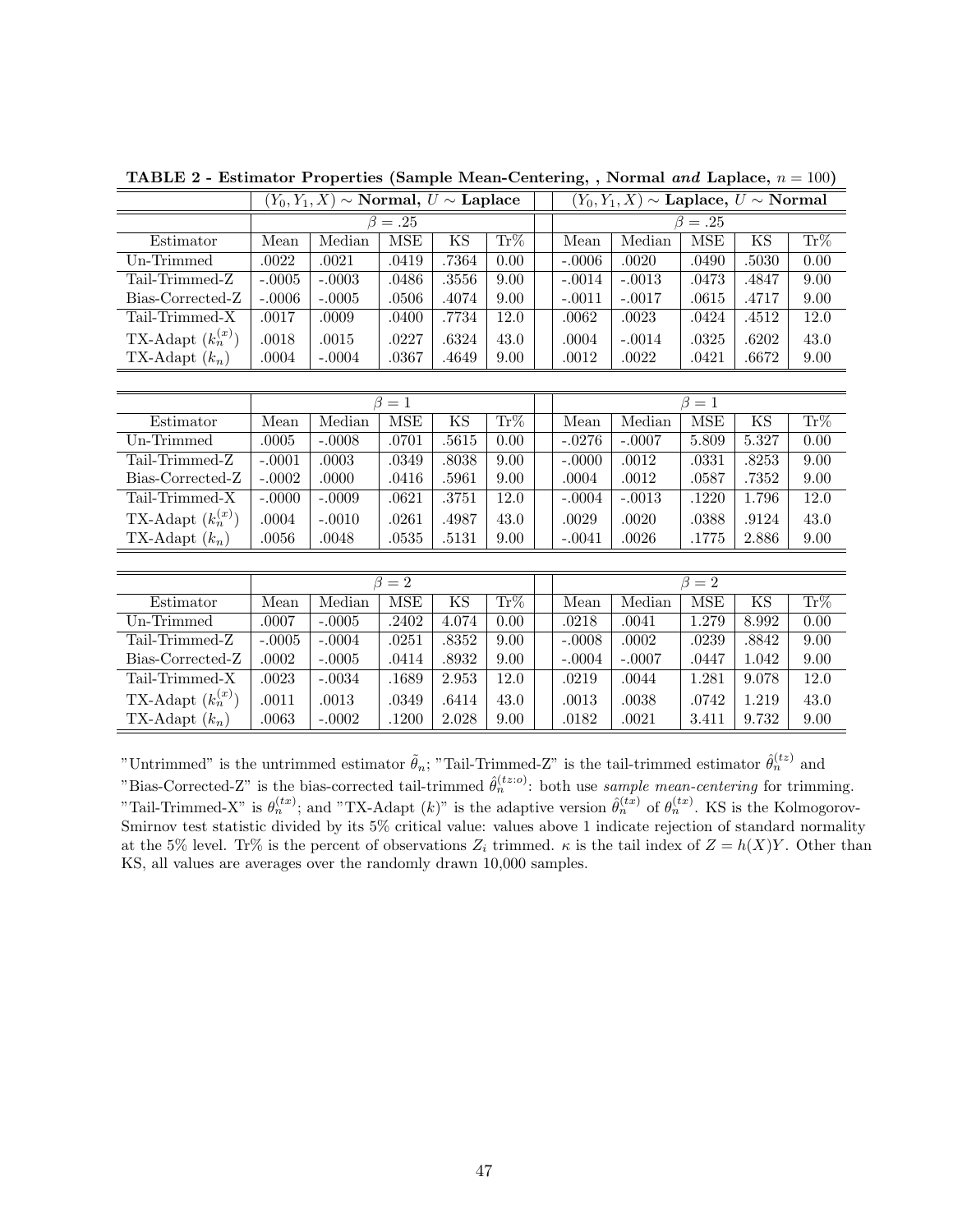TABLE 3 - Rejection Frequencies (Sample Mean-Centering,  $n = 100$ )

| $(Y_0, Y_1, X, U) \sim \textbf{Normal}$ |                  |                  |                  |                  |                                                            |                  |  |  |  |
|-----------------------------------------|------------------|------------------|------------------|------------------|------------------------------------------------------------|------------------|--|--|--|
|                                         | Untrimmed        | Tail-Trimmed-Z   |                  |                  | Bias-Corrected-Z   Tail-Trimmed-X   TX-Adapt $(k_n^{(x)})$ | TX-Adapt $(k_n)$ |  |  |  |
| $.25$                                   | .013, .051, .094 | .011, .046, .099 | .011, .046, .100 | .010, .051, .093 | .013, .047, .093                                           | .006, .048, .099 |  |  |  |
|                                         | .015, .029, .040 | .008, .052, .091 | .010, .050, .101 | .018, .045, .087 | $.008$ , $.047$ , $.105$                                   | .016, .061, .102 |  |  |  |
|                                         | .013, .023, .029 | .008, .052, .094 | .014, .052, .096 | .013, .022, .029 | $.014$ , $.051$ , $.105$                                   | .012, .017, .021 |  |  |  |

| $(Y_0, Y_1, X, U) \sim$ Laplace |                                  |                                                   |                  |                  |                                                                               |                          |  |  |  |
|---------------------------------|----------------------------------|---------------------------------------------------|------------------|------------------|-------------------------------------------------------------------------------|--------------------------|--|--|--|
|                                 | Untrimmed                        | $\perp$ Tail-Trimmed-Z                            |                  |                  | Bias-Corrected-Z   Tail-Trimmed-X   TX-Adapt $(k_n^{(x)})$   TX-Adapt $(k_n)$ |                          |  |  |  |
|                                 | $.25$   $.015$ , $.059$ , $.104$ | .010, .051, .108                                  | .009, .051, .102 | .013, .051, .097 | .011, .051, .104                                                              | $\vert$ .010, .040, .092 |  |  |  |
|                                 |                                  | $\vert$ .019, .032, .047 $\vert$ .010, .045, .084 | .015, .047, .091 | .012, .049, .099 | .008, .048, .099                                                              | $\vert$ .014, .045, .089 |  |  |  |
|                                 | .008, .015, .018                 | .009, .046, .101                                  | .013, .051, .094 | .026, .047, .067 | .012, .054, .104                                                              | .027, .041, .061         |  |  |  |

 $(Y_0, Y_1, X)$  ∼ Normal,  $U$  ∼ Laplace

|                                 | Untrimmed           | Tail-Trimmed-Z     | Bias-Corrected-Z   Tail-Trimmed-X   TX-Adapt $(k_n^{(x)})$ |                  |                    | TX-Adapt $(k_n)$ |
|---------------------------------|---------------------|--------------------|------------------------------------------------------------|------------------|--------------------|------------------|
| $.25$ <sup><math>+</math></sup> | .014, .047, .101    | .007, .053, .103   | $.009.$ $.056.$ $.101$                                     | .012, .051, .100 | .009, .043, .102   | .013, .047, .095 |
|                                 | 0.013, 0.043, 0.085 | .006, .046, .101   | .011. .049. .104                                           | .011, .051.100   | $.012053$ , $.109$ | .015, .049, .097 |
|                                 | .025, .051, .076    | 10.011, .047, .094 | .014, .047, .093                                           | .025, .058, .089 | .012, .053, .102   | .023, .056, .083 |

 $(Y_0, Y_1, X)$  ∼ Laplace,  $U$  ∼ Normal

|     | Untrimmed                | Tail-Trimmed-Z   | Bias-Corrected-Z   Tail-Trimmed-X   TX-Adapt $(k_n^{(x)})$ |                  |                  | TX-Adapt $(k_n)$ |
|-----|--------------------------|------------------|------------------------------------------------------------|------------------|------------------|------------------|
| .25 | $\vert$ .016, .043, .089 | .010, .054, .103 | .007, .055, .106                                           | .011, .043, .099 | .009, .051, .101 | .013, .049, .089 |
|     | .015, .026, .035         | .011, .049, .097 | $.013$ , $.047$ , $.093$                                   | .023, .051, .084 | .013, .051, .095 | .020, .046, .077 |
|     | .002, .002, .002         | .013, .041, .091 | $.015$ , $.050$ , $.092$                                   | .002, .002, .002 | .019, .053, .091 | .012, .017, .022 |

Values are rejection frequencies of the null hypothesis  $ATE = 0$ , at the 1%, 5%, 10% levels. "Untrimmed" is the untrimmed estimator  $\tilde{\theta}_n$ . "Tail-Trimmed" is the tail-trimmed estimator  $\hat{\theta}_n^{(tz)}$  and "Bias-Corrected" is the biascorrected tail-trimmed  $\hat{\theta}_n^{(tz)}$ : both use sample mean-centering for trimming "Tail-Trimmed-X" is  $\theta_n^{(tx)}$ ; "TX-Adapt  $(k)$ " is the adaptive version  $\hat{\theta}_n^{(tx)}$  of  $\theta_n^{(tx)}$  with based on using  $\gamma_n = X_{(k)}^{(a)}$  $\binom{a}{k}$ . In this study  $k_n^{(x)} > k_n$ .